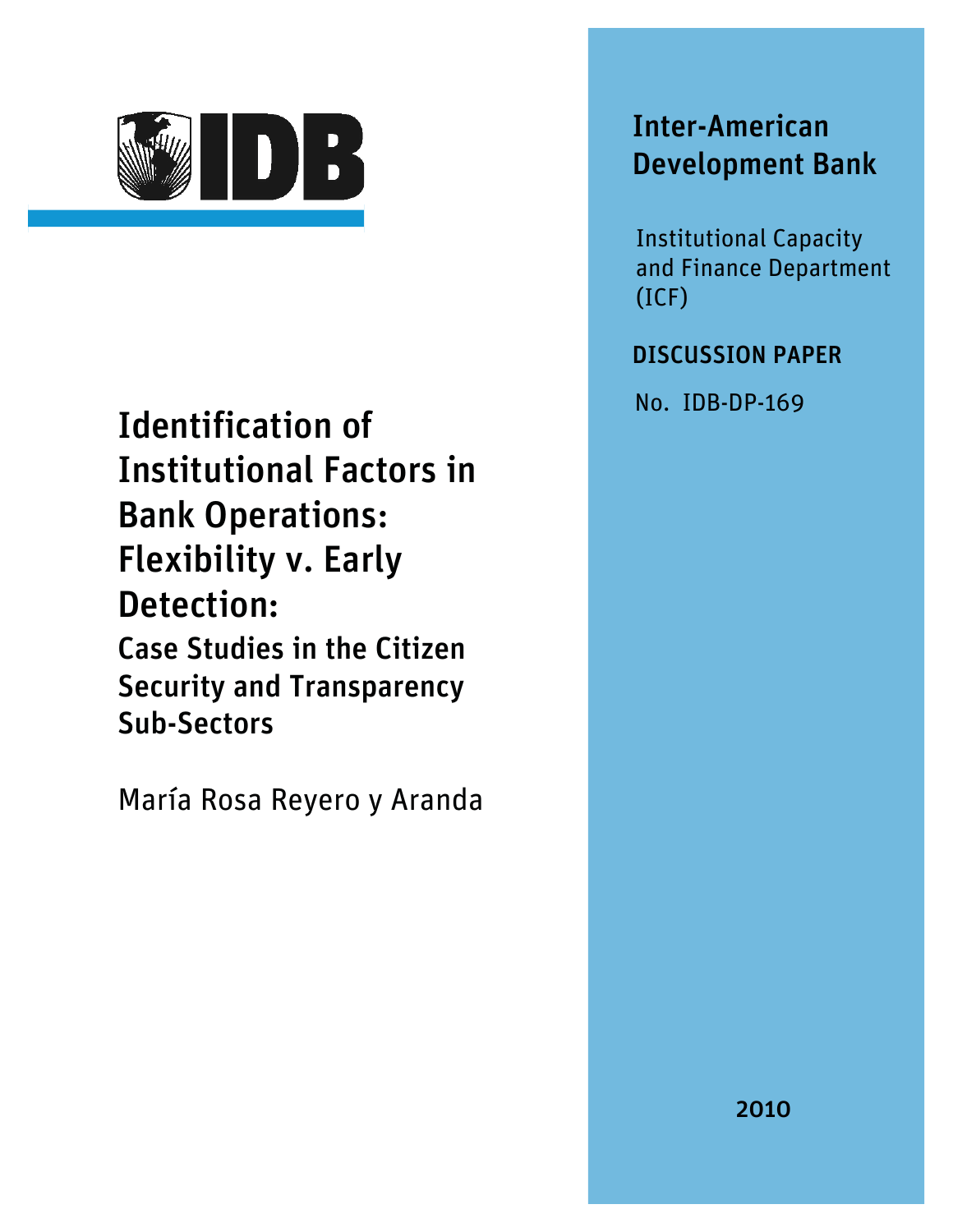# Identification of Institutional Factors in Bank Operations: Flexibility v. Early Detection:

Case Studies in the Citizen Security and Transparency Sub-Sectors

María Rosa Reyero y Aranda

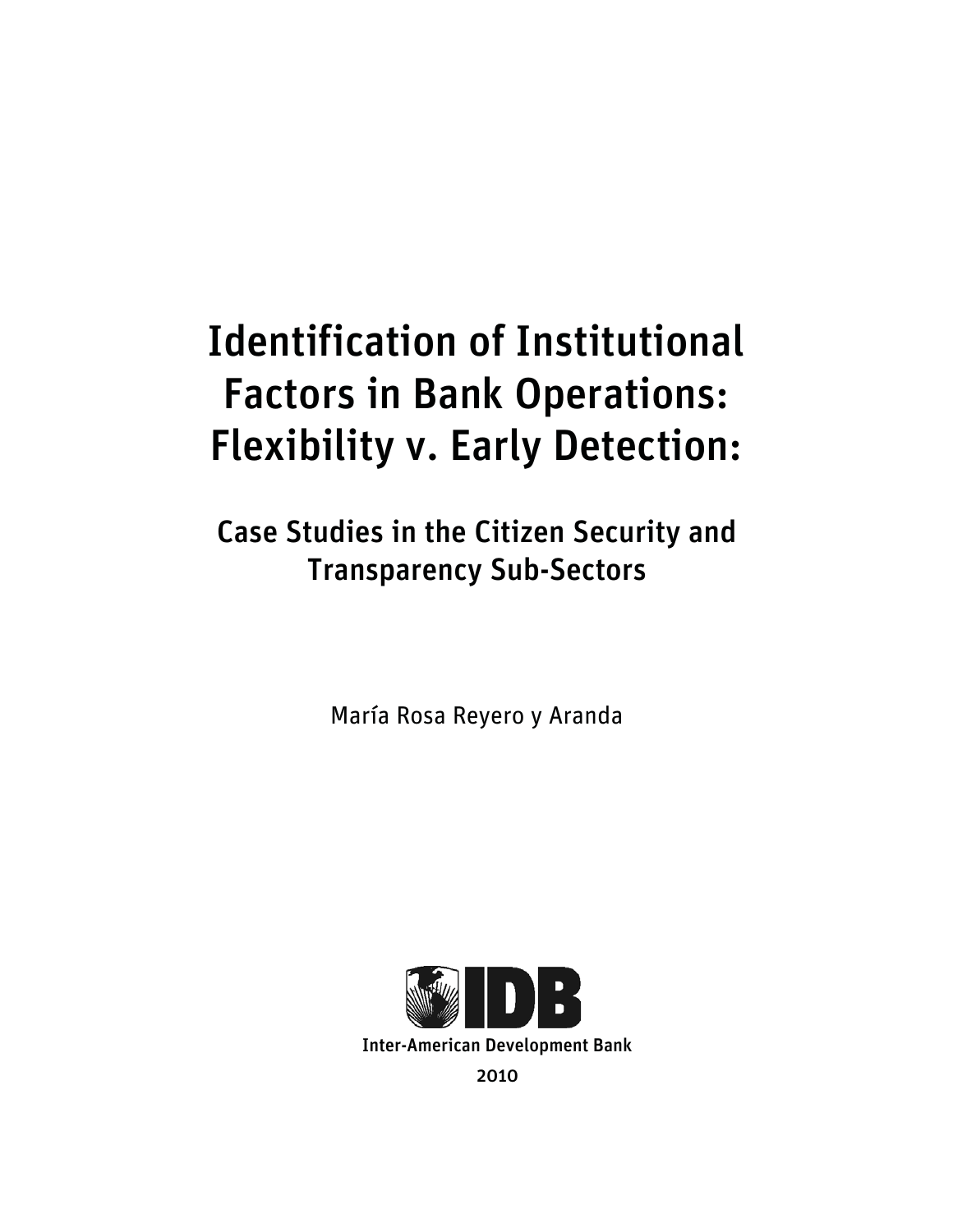#### http://www.iadb.org

The Inter-American Development Bank Discussion Papers and Presentations are documents prepared by both Bank and non-Bank personnel as supporting materials for events and are often produced on an expedited publication schedule without formal editing or review. The information and opinions presented in these publications are entirely those of the author(s), and no endorsement by the Inter-American Development Bank, its Board of Executive Directors, or the countries they represent is expressed or implied.

This paper may be freely reproduced.

María Rosa Reyero y Aranda (mariarosar@iadb.org)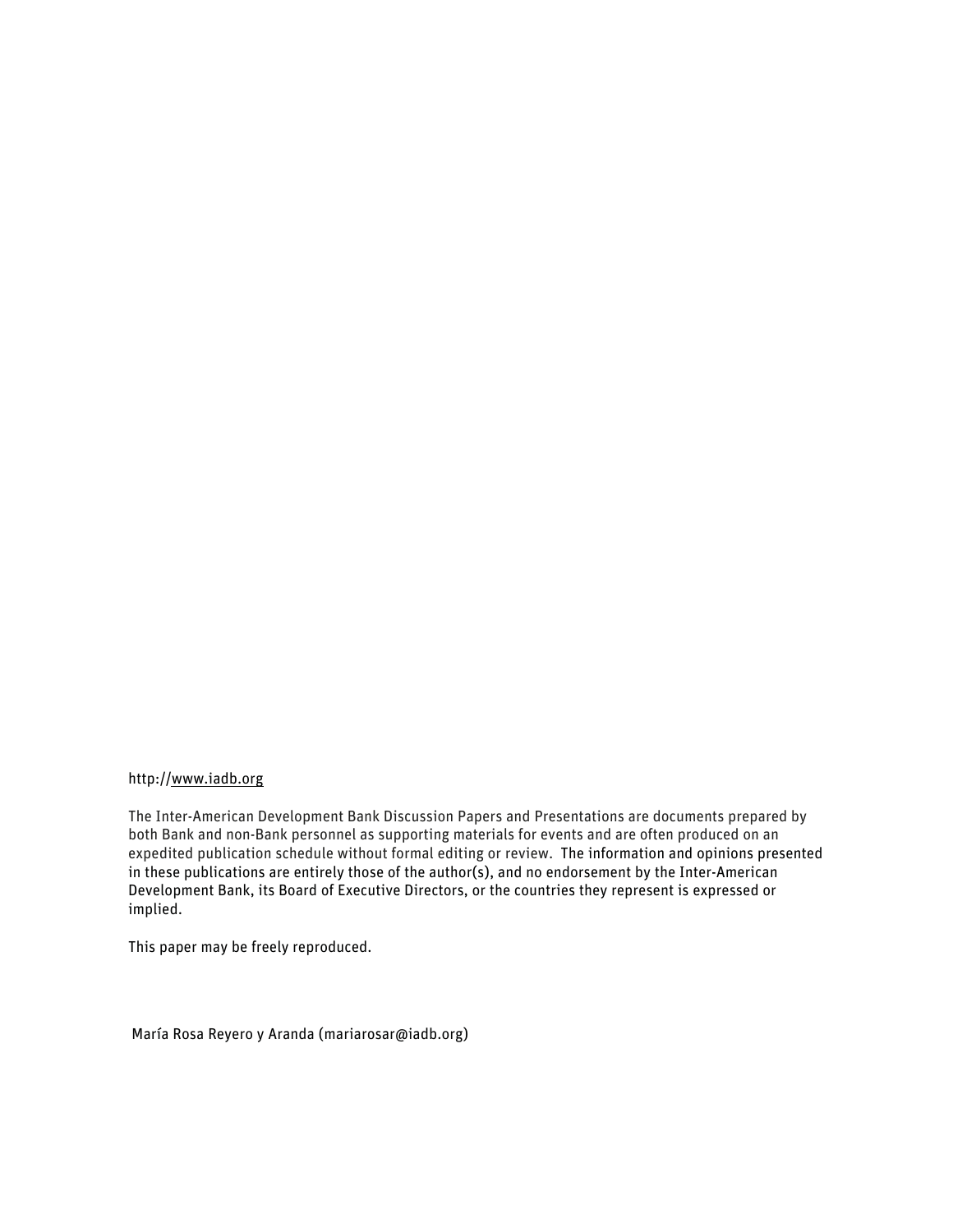# <span id="page-3-0"></span>**Table of Contents**

|    | 1.1.     |                                                                                   |  |  |  |  |  |  |
|----|----------|-----------------------------------------------------------------------------------|--|--|--|--|--|--|
| 2. |          |                                                                                   |  |  |  |  |  |  |
|    | 2.1.     |                                                                                   |  |  |  |  |  |  |
| 3. |          |                                                                                   |  |  |  |  |  |  |
|    | 3.1.     |                                                                                   |  |  |  |  |  |  |
|    | 3.1.1.   |                                                                                   |  |  |  |  |  |  |
|    | 3.1.2.   | Priority Sub-Sectors: Citizen Security and Transparency & Anti-Corruption 12      |  |  |  |  |  |  |
|    | 3.1.2.1. |                                                                                   |  |  |  |  |  |  |
|    | 3.1.2.2. |                                                                                   |  |  |  |  |  |  |
|    | 3.1.2.3. |                                                                                   |  |  |  |  |  |  |
|    | 3.2.     |                                                                                   |  |  |  |  |  |  |
| 4. |          |                                                                                   |  |  |  |  |  |  |
|    | 4.1.     |                                                                                   |  |  |  |  |  |  |
|    | 4.1.1.   |                                                                                   |  |  |  |  |  |  |
|    | 4.1.2.   |                                                                                   |  |  |  |  |  |  |
|    | 4.1.2.1. |                                                                                   |  |  |  |  |  |  |
|    | 4.1.2.2. |                                                                                   |  |  |  |  |  |  |
|    | 4.1.2.3. |                                                                                   |  |  |  |  |  |  |
|    | 4.1.2.4. |                                                                                   |  |  |  |  |  |  |
| 5. |          |                                                                                   |  |  |  |  |  |  |
|    | 5.1.     | Cross-checking Factor Identification with the Matrix of Institutional Factors  29 |  |  |  |  |  |  |
|    | 5.1.1.   |                                                                                   |  |  |  |  |  |  |
|    | 5.1.2.   |                                                                                   |  |  |  |  |  |  |
|    | 5.1.3.   |                                                                                   |  |  |  |  |  |  |
|    | 5.1.4.   |                                                                                   |  |  |  |  |  |  |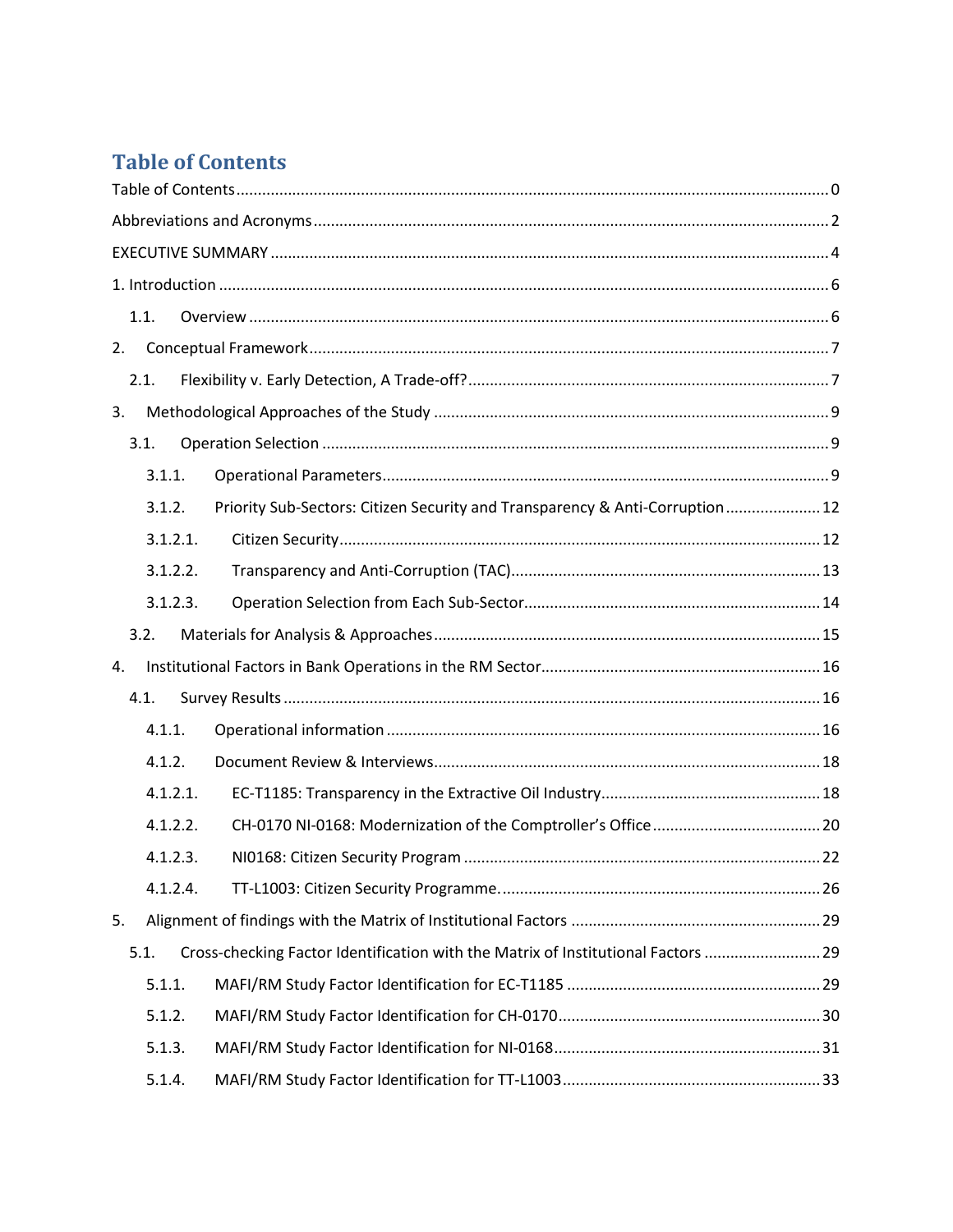|    | 5.2.   | Observations of the RM Study and MAFI Methodology Factor Identification 34                         |  |  |  |  |  |
|----|--------|----------------------------------------------------------------------------------------------------|--|--|--|--|--|
| 6. |        |                                                                                                    |  |  |  |  |  |
|    | 6.1.   |                                                                                                    |  |  |  |  |  |
|    | 6.1.1. |                                                                                                    |  |  |  |  |  |
|    | 6.1.2. | Second Order Results: Flexibility v. Early Detection - A False Dichotomy  37                       |  |  |  |  |  |
|    | 6.2.   |                                                                                                    |  |  |  |  |  |
|    |        |                                                                                                    |  |  |  |  |  |
|    |        |                                                                                                    |  |  |  |  |  |
|    |        |                                                                                                    |  |  |  |  |  |
|    |        | Annex III. Institutional Factors Identified by the MAFI vis-à-vis those identified by the Study 42 |  |  |  |  |  |
|    |        |                                                                                                    |  |  |  |  |  |
|    |        |                                                                                                    |  |  |  |  |  |
|    |        |                                                                                                    |  |  |  |  |  |
|    |        |                                                                                                    |  |  |  |  |  |
|    |        | Annex IV. Differing Types of "Bad Institutionality:" Coordination versus Cooperation Problems 48   |  |  |  |  |  |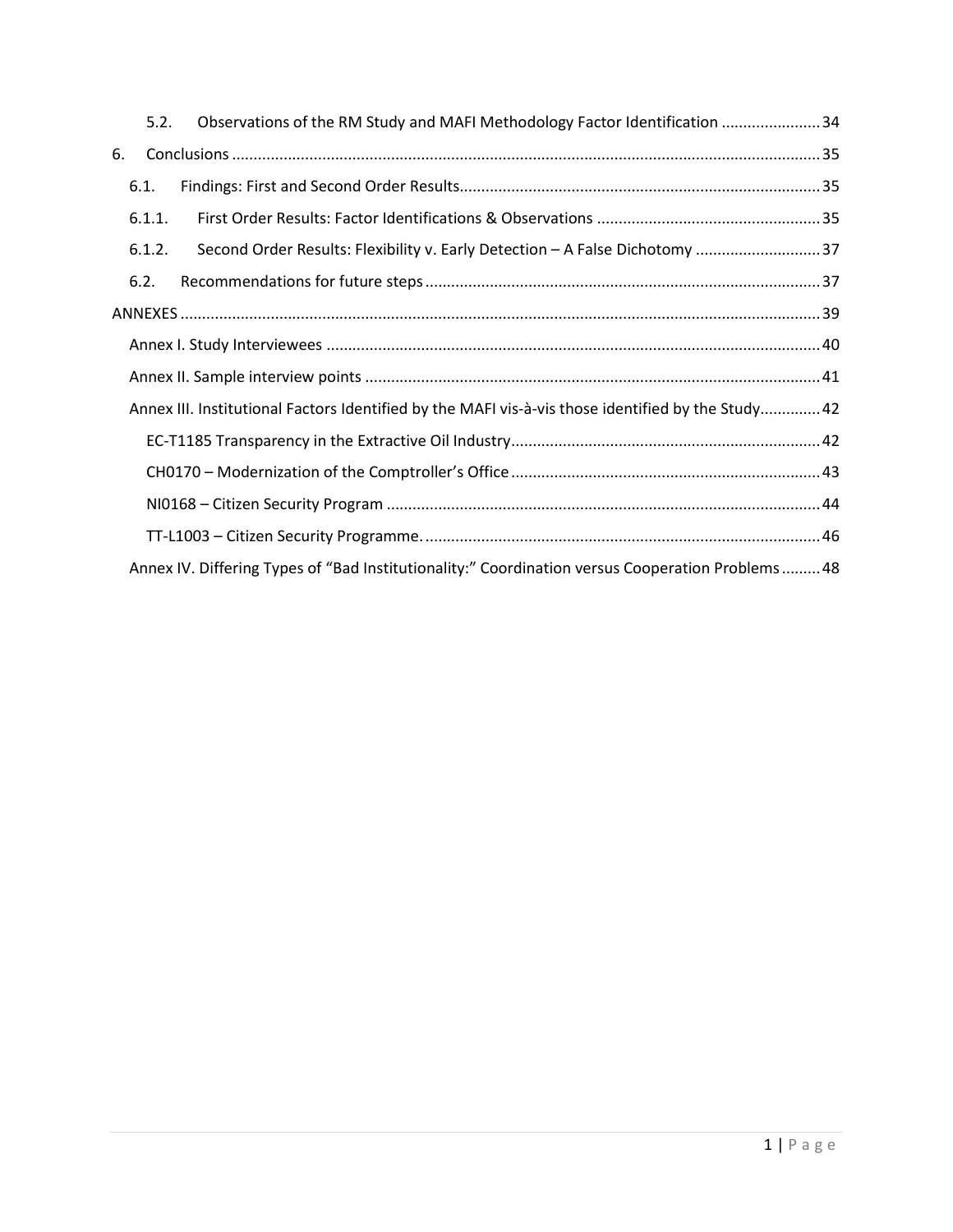# <span id="page-5-0"></span>**Abbreviations and Acronyms**

| AAF         | Anti-Corruption Activities Trust Fund                                                 |
|-------------|---------------------------------------------------------------------------------------|
| <b>BID</b>  | Inter-American Development Bank, Spanish acronym                                      |
| <b>CCPS</b> | Civic Coexistence and Public Safety                                                   |
| <b>CIP</b>  | Corporate Input Product operation                                                     |
| CS          | <b>Citizen Security</b>                                                               |
| <b>CSO</b>  | <b>Civil Society Organization</b>                                                     |
| EA          | <b>Executing Agency</b>                                                               |
| <b>EVP</b>  | <b>Executive Vice-Presidency</b>                                                      |
| <b>IADB</b> | Inter-American Development Bank                                                       |
| GCI-9       | Ninth General Capital Increase of IADB Resources                                      |
| ICF         | Institutional Capacity and Finance Sector, IADB Department                            |
| ICS         | Institutional Capacity of the State Division, IADB Division                           |
| <b>LAC</b>  | Latin America and the Caribbean                                                       |
| LRR         | Loan Results Report                                                                   |
| MAFI        | Matrix of Institutional Factors, Spanish acronym                                      |
| <b>OPG</b>  | <b>Operational Guidelines</b>                                                         |
| PBL         | Policy-based loan                                                                     |
| <b>PCR</b>  | <b>Project Completion Report</b>                                                      |
| <b>PMR</b>  | <b>Project Monitoring Report</b>                                                      |
| <b>PPMR</b> | Project Progress Monitoring Report                                                    |
| PO          | Plan of Operations, submitted for approval by the Bank's Executive Board of Directors |
| <b>POA</b>  | <b>Annual Plan of Operations</b>                                                      |
| <b>RM</b>   | Reform and Modernization of the State Sector                                          |
| <b>SPD</b>  | Strategic Planning and Development Effectiveness, IDB Unit                            |
| <b>TAC</b>  | <b>Transparency and Anti-Corruption</b>                                               |
| TC          | <b>Technical Cooperation (grant-based)</b>                                            |
| <b>TCP</b>  | <b>Technical Cooperation (grant-based)</b>                                            |
| <b>VPC</b>  | Vice-Presidency of Countries                                                          |
| <b>VPS</b>  | Vice-Presidency of Sectors                                                            |
| <b>XPMR</b> | <b>Exit Project Monitoring Report</b>                                                 |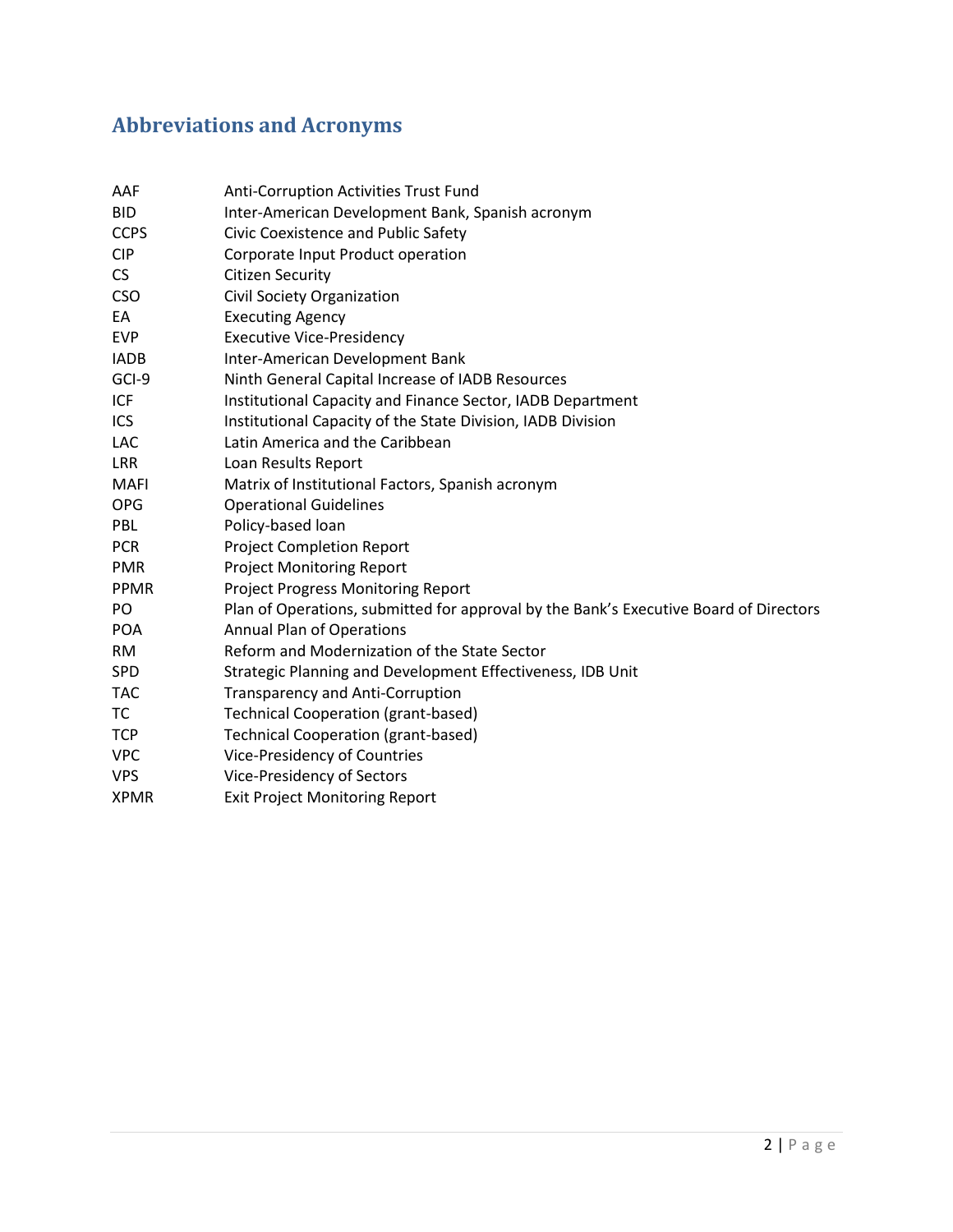#### THIS PAGE WAS PURPOSELY LEFT BLANK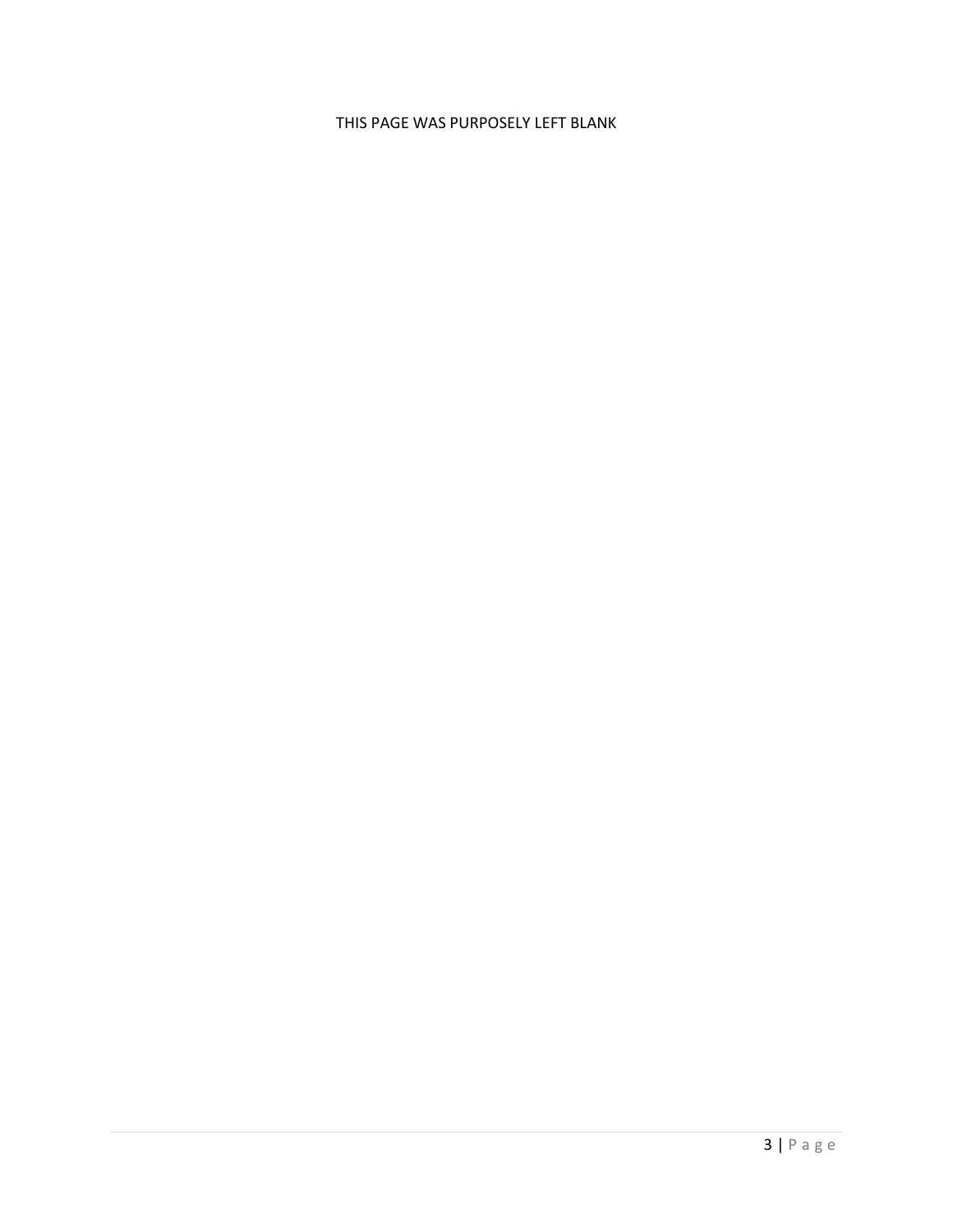### <span id="page-7-0"></span>**EXECUTIVE SUMMARY**

The study seeks to survey the prevalence of institutional factors posing risks or vulnerabilities to selected Bank operations and the time at, and mechanisms through which these are addressed. As a first study, it focuses on two sub-sectors of the Reform and Modernization of the State sector: Citizen Security and Transparency and Anti-Corruption. The study unfolds in three segments: 1) to identify institutional factors and their impact on sub-sector operations through document review, interviews and other Bank information sources; 2) pointing to existing Bank approaches of addressing institutional factors and suggesting new considerations for their dealing in light of the analysis of survey results, as might be the false dichotomy of early identification v. flexibility; and 3) to cross-check the study's findings on the presence of institutional factors with those yielded by the Matrix of Institutional Factors (MAFI) developed for ICF/ICS, as to assess its effectiveness in factor identification.

The study opens with a conceptual framework contextualizing institutional factors in operational activities, especially concerning their identification and associated mitigation actions. Institutional factors are understood as factors posing *risks and/or vulnerabilities* to project execution. Based on the findings of other identification studies ("Map of Institutional Factors in Bank Operations" (RG-N3368)) – that institutional factors tend to be formally under-identified in the beginning stages of Bank operations, only to be recognized gradually through its implementation; as well as the commonly reported practice of "leaving room" or "not tying one's hands" by omitting potential risks from project design – the study is conceptually framed in terms of desired operational *flexibility* and the issue of *early factor detection*  that may serve to develop tactics for its resolution*.* In brief, specialists designing or implementing operations in the sub-sectors analyzed report a strong preference for allowing flexibility in their operations. For several team leaders and members, this flexibility translated into not detailing certain institutional concerns in the project design, lest the Bank's approval process would exclude it or lock operational resources to attend to a dynamic factor in a statically-defined fashion.

These preferences, as revealed by reported actions through operational document review and interviews of design and implementing teams, pose a dichotomy of sorts between the choices of *early detection* and *flexibility*. The reasoning setting up this perceived choice set to tend to institutional factors is clear. Interestingly, an in-depth survey of four operations in two key Reform and Modernization of the State subsectors shows: 1) *neither* early detection as dichotomous against *flexibility* (both dimensions can be incorporated in an operation); nor 2) a benefit of choosing flexibility over early detection (in fact, not detecting institutional factors early is bound to create a vulnerable operation subject to delays and implementation challenges), just as eliminating flexibility from the operation's design might lead to pre-defined action sets that are incongruent with an evolving reality through the time of the project's implementation.

The main conclusion of the study is that both flexibility and implementation are important elements in project design, at least in the sub-sectors studied. What is the right balance? This is a question to which the scope of the study cannot answer quantitatively, but is proposed as a key question that may lead to fruitful lines of research. Inferring from the analysis of the selected operations and the difficulties these faced imposed by institutional factors, early formal and routine detection is important. By the same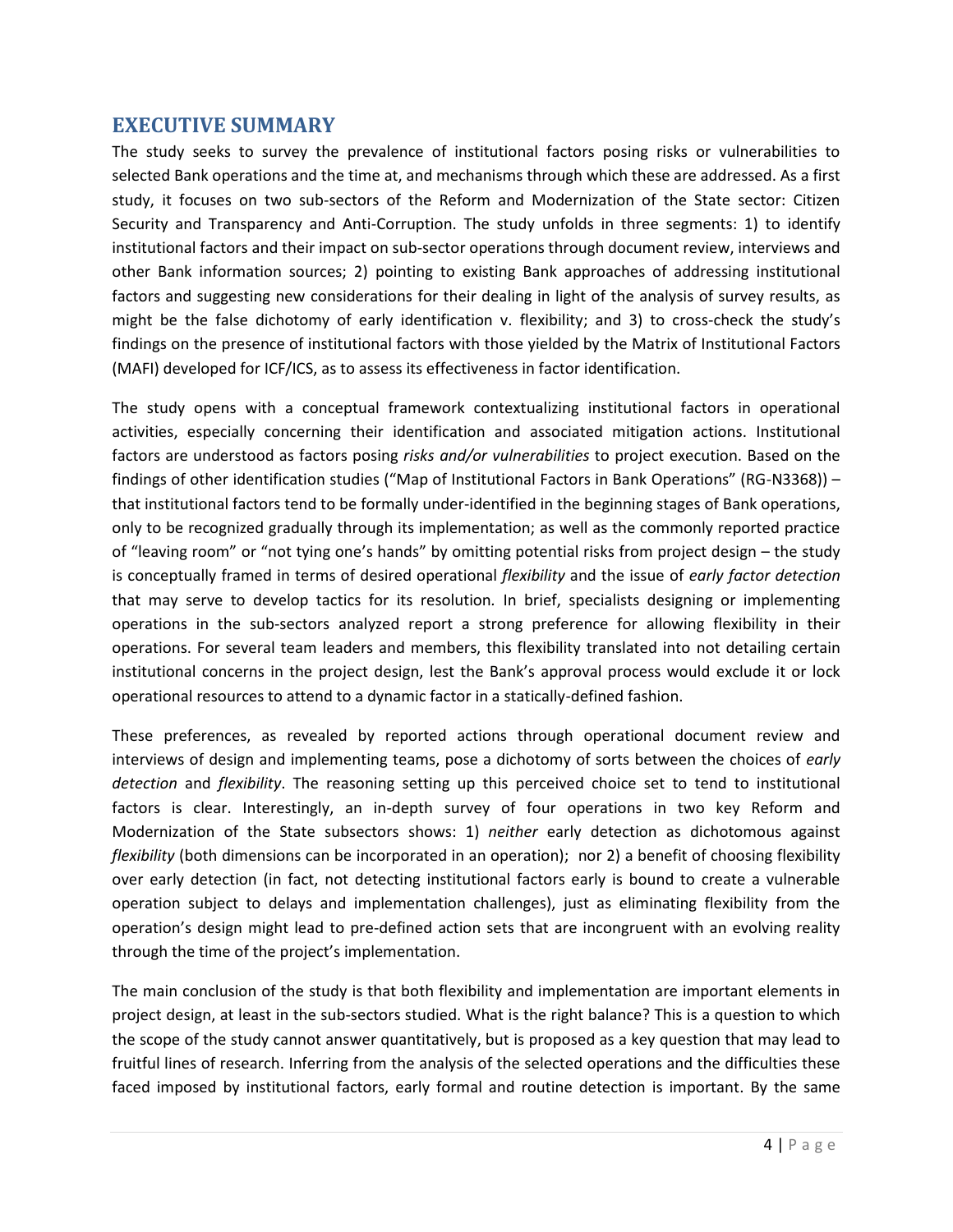token, flexibility measures have to be thought of, as several specialists and administrators suggest, from a dynamic perspective: country-sector realities change, be it due to political or economic cycles, changes in agenda priorities, external shocks or revealed unknown factors. Creating statically-defined mitigation actions may not be helpful, however not considering them would be a rash venture to increased operational risk. The study concludes dispelling the false dichotomy of flexibility versus early detection, and underscoring the importance of early detection of institutional factors as an important step in improved operational performance.

With an eye to future research and operational activities, the paper posits that perhaps the question to be considered more specifically is one about *the types of institutional factors being faced by a Bank project*. Namely, 1) be it those with strong temporal fluctuations (e.g., changes in leadership); or 2) those that are more static in nature (e.g., lack of civil service career track, or of efficient information exchange organizational mechanisms). Such understanding would allow for the development of practices and instruments that address these institutional challenges and lead to a better operational performance – in line with the Bank's IX General Capital Increase objectives. Instruments, such as the Matrix of Institutional Factors (MAFI) and other information repositories may facilitate this task. For indeed, in the cross-check of its factor identification findings, this study found the MAFI as a robust methodology for factor identification in Bank operations vis-à-vis the study's own survey findings.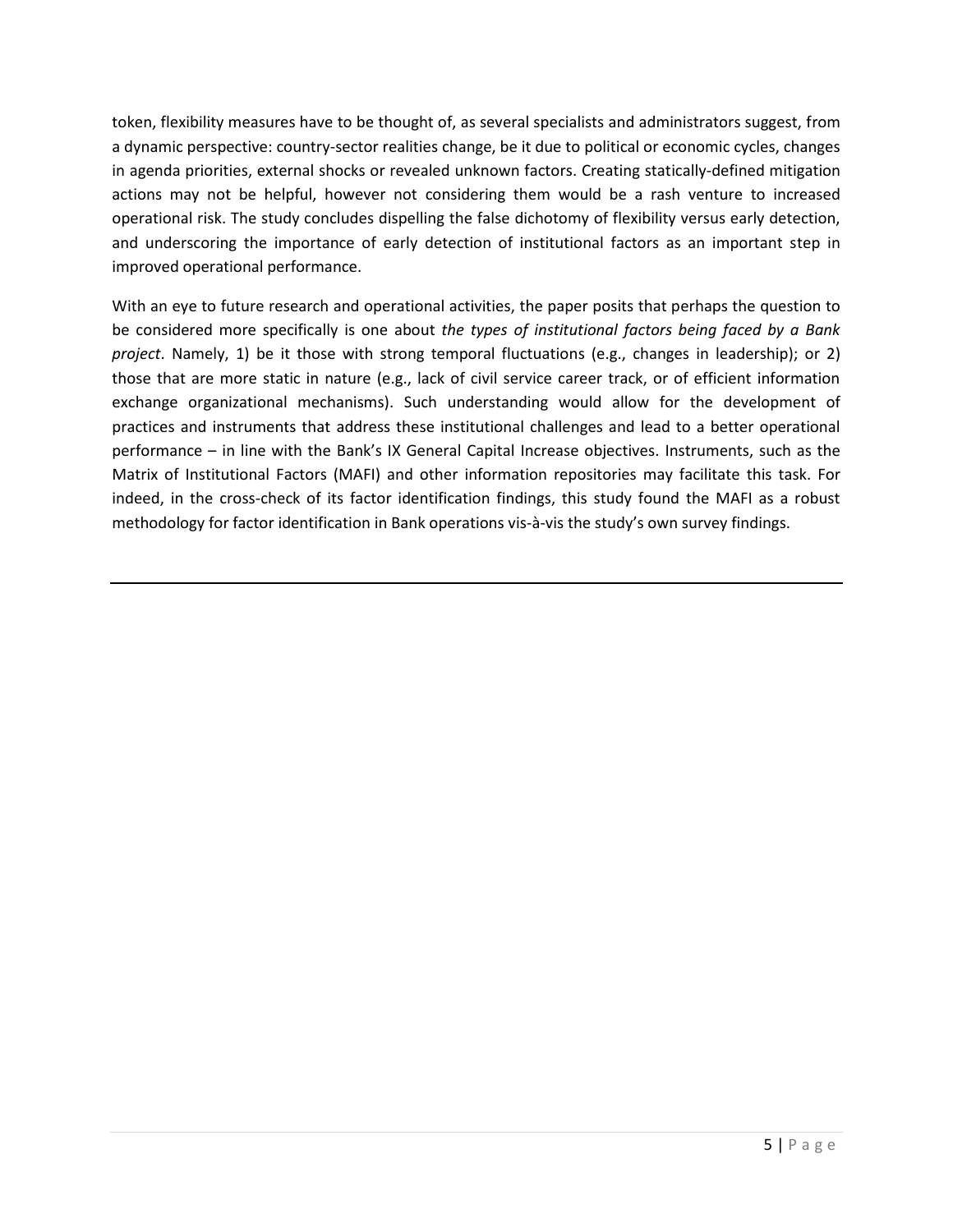## <span id="page-9-1"></span><span id="page-9-0"></span>**1. Introduction<sup>1</sup>**

 $\overline{\phantom{a}}$ 

#### **1.1. Overview**

Per the objectives set forth in the Business Plan for the corporate input (CIP) operation BK-C1025, this study is aimed at better understanding the presence and dynamics of institutional factors as they adversely affect project execution in selected Modernization of the State sector operations. An in-depth survey of operational documents, Bank information on country and sector portfolios, and interviews with the specialists designing and executing the operations and with Bank administrators stands to provide a comprehensive picture of institutional dynamics in the selected Citizen Security and Anti-Corruption & Transparency sub-sectors. The ultimate aim of this task is to unveil the institutional dynamics salient to the effective design and execution of Bank operations and reflect upon the modalities by which the Bank has dealt with them and which it might benefit from considering. It does so from the proposed framework of project flexibility *versus* early detection of institutional factors, a dichotomy that sources from the reported and revealed preferences of specialists in project design and implementation.

The organizational objective of this study is to create new knowledge and corroborate old knowledge on institutional factors in Bank operations that may serve the dialogue, conceptualization, and design of preventative and corrective responses to these factors; as may be early detection and effective mitigation tools. Additionally, in the broader context of this sub-product, the identification process of institutional factors in the comprehensive review of the operation's evaluations and supplemental operational documents, the findings of interviews with project team leaders and members, and of other sector or country portfolio information generated by the Bank, may serve as a validation exercise of the institutional factor identification capacity of the Matrix for Institutional Factors (MAFI).

From an organizational perspective, and in line with the Sector's Strategy<sup>2</sup>, the knowledge-creation and validation of an existing tool for the identification of institutional factors in recently concluded Bank operations (MAFI)<sup>3</sup> of this study may serve the ICF/ICS Division in at least two concrete ways: 1) to provide ICS an operational pictures as concerns institutional factor identification through the validation of an existing tool and the surfacing of current mechanisms and dynamics that may assist project development guidelines for the sector; and 2) to support the Division's efforts in exploring the type of analyses that could and might be conducted about sector-based operations to generate lessons learned and best practices<sup>4</sup> on institutional factors in its own and other sectors. This is of particular importance

 $1$  I would like to thank the most beneficial and formative input this paper received from a number of people, principally of which is the project supervisor, Jorge E. Srur (ICF/ICS), as well as the feedback, clarifications, insights and resources, all provided in spite of their busy schedules, including Joel Korn (ICF/ICS) and Karelia Villa (ICF/ICS), without which this paper would not be possible – all errors on this paper remaining are attributable to me. I would also like to acknowledge the MAFI team, Fernando Straface and Silvana Kostenbaum, for the substantive discussions on institutional factors and their identification in a development borrowing intervention context.

 $2$  "Sector Strategy for Institutions for Growth and Social Welfare Profile" (GN-2587), 14/OCT/2010. Institutional Capacity and Finance Department (ICF), Inter-American Development Bank.

<sup>&</sup>lt;sup>3</sup> Straface, F., S. Kostenbaum, L. García, with M. Reyero y Aranda. "Mapa de Factores Institucionales en las Operaciones del Banco, versión revisada y actualizada." (RG-3368) July 2010. Washington, D.C.: IDB. IDBDOCS#: 3523-9370.

<sup>4</sup> For example, at the moment ICS and KNL are collaborating on input from ICS/MAFI for the *Lessons in* Action platform (lessons learned in mitigation), *see IDB-DP-160*. Similarly, this survey could provide some conceptual foundations for lessons learned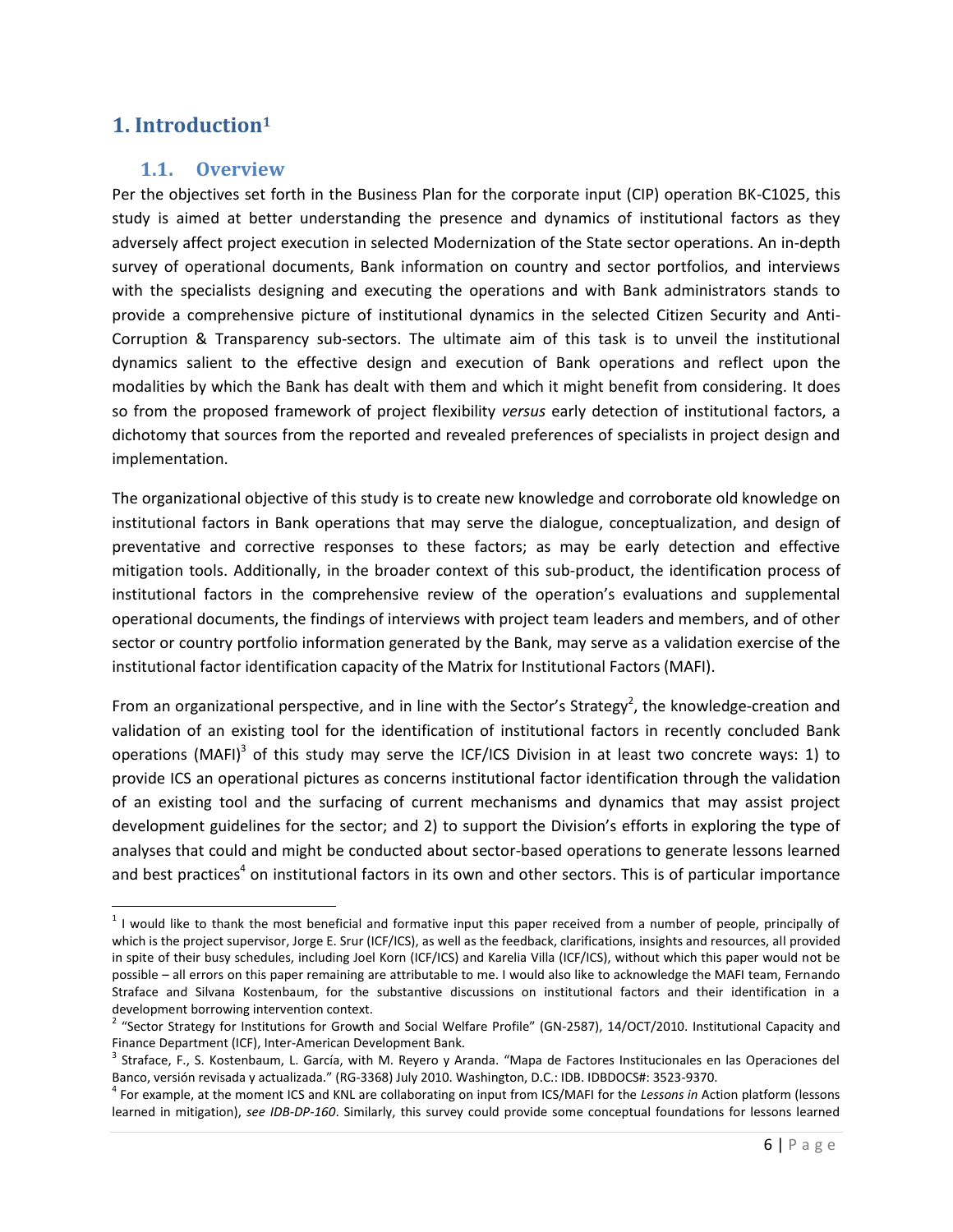given the Division's current efforts to assess the demand and internal capacity to provide support services to other areas of the Bank on institutional capacity strengthening, in line with the Department's formulation of the "Sector Strategy for Institutions for Growth and Social Welfare" (GN-2587). The Strategy sources from the areas of action identified by the Board of Governors in their IX Capital Increase declaration. The objective of the Strategy is spelled out as follows:

"The objective of this Strategy is *to improve the effectiveness of the Bank in strengthening the institutional basis for development in the LAC region by focusing its resources in areas of high value added and comparative advantage." <sup>5</sup>*

The study analyzes two (2) operations from two (2) priority thematic groups from the Institutional Capacity of the State Division: the Citizen Security and Transparency & Anti-Corruption sub-sectors. Operations from these priority thematic groups have been designated "niches of excellence" so designated by the ICF Department given their strategic importance in development outcomes in the Latin American and Caribbean region, and inserted in the context of the IX General Capital Increase priorities (GCI-9).<sup>6</sup> The thematic groups are thus designated niches of excellence by the ICF Department, as areas in which to build expertise and create a comparative advantage vis-à-vis other development borrowing institutions.<sup>7</sup>

## <span id="page-10-1"></span><span id="page-10-0"></span>**2. Conceptual Framework**

 $\overline{\phantom{a}}$ 

## **2.1. Flexibility v. Early Detection, A Trade-off?**

The study is framed contextualizing institutional factors in operational activities as concerns factor identification and related mitigation actions. For the purposes of this study, institutional factors are defined as factors of an institutional or structural nature posing *risks and/or vulnerabilities* to an operation's successful execution. Institutional factors –ranging from organizational and technical capacity, to political economy incentives, to exogenous shocks— have been widely recognized as impacting project implementation adversely, often causing substantive and costly operational delays for IDB's projects.<sup>8</sup> In a systematized survey of institutional factors in Bank Operations, the document "Map of Institutional Factors in Bank Operations," operation RG-N3368, finds that specialists across sectors and regions consistently under-identify institutional factors at the design stages of their operations, just

and best practice in addressing institutional factors in Bank operations. Per the definition of "lessons learned" established by the Bank, a lesson learned is a general hypothesis based on the findings of one or more operations' evaluation, but which is presumed to apply as a general principle; whereas a best practice is defined as an effective practice sourcing from several corroborating operations.

Lessons Learned Retrieval Network, Bank Manuals[: http://manuals/go.cfm?do=Glossary.ShowTerm&gid=309.](http://manuals/go.cfm?do=Glossary.ShowTerm&gid=309)

<sup>&</sup>lt;sup>5</sup> "Sector Strategy for Institutions for Growth and Social Welfare Profile" (GN-2587). Institutional Capacity and Finance Department (ICF). 14/OCT/2010. Italics in the original.

<sup>&</sup>lt;sup>6</sup> "Institutional Capacity and Finance Sector. Second Strategic Planning Retreat, March 29-30, 2010".

 $^7$  Reyna, J.J. Baseline Report for ICF Niches of Excellence, 2009.

<sup>&</sup>lt;sup>8</sup> External Assesment Group (GAE) Report. CS-3737-5, 04/FEB/2008; Rubino-Halman, S., L. Marmolejo, A. Garlati. "Análisis de la Presencia de Componentes de Fortalecimiento Institucional y de Uso de Tecnologías de Información y Comunicación en las operaciones del Banco". ICF/ICS. MARCH/2010. IADB; and Arisi, Diego. 2009. "Algunas Reflexiones sobre las condicionantes institucionales más comunes identificadas a partir del seguimiento y monitoreo de operaciones en el campo." Presented in an ICF/ICS Division discussion regarding operational "binding constraints" faced by IDB sepecialists.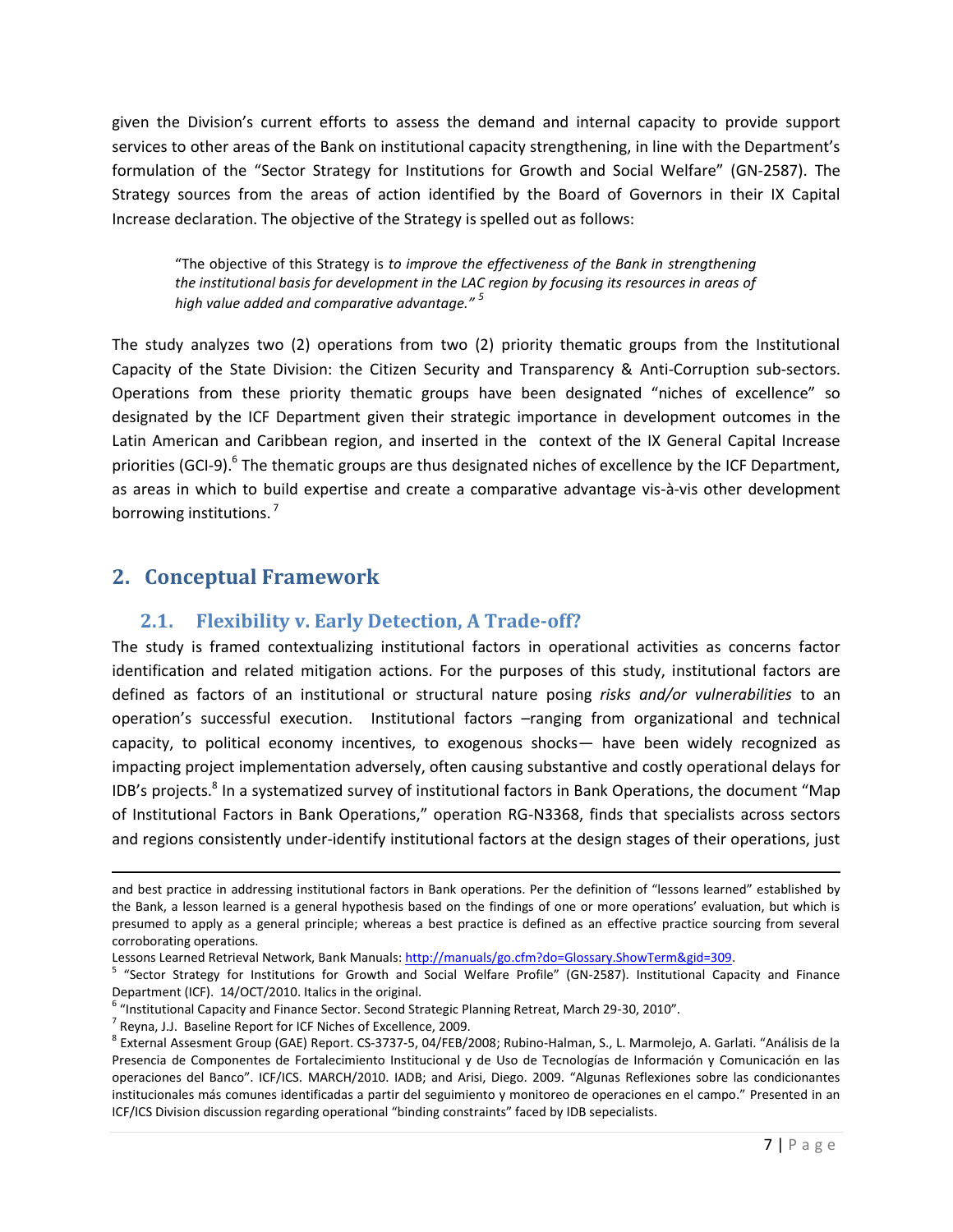to gradually identify them concretely in their mid-evaluations and fully recognize their impact on the operation's performance at the conclusion of the operation.<sup>9</sup> A validation workshop for the Matrix of Institutional Factors (MAFI) identifying these factors stirred a discussion of whether this early omission was a function of: 1) a political economy incentive to maximize the probability of operation approval by softening or de-emphasizing the actual challenges of operation implementation; and/or 2) the specialists did not identify the institutional factors at the design given that these did not appear evident to them because of their lack of institutional expertise, or the lack of project preparation time for an adequate assessment. Contingent upon what the underlying reason for omission, the Bank will take different lines of action suitable to addressing the cause. If it is the former, a mechanism for truth inducement needs to be developed (and need not be modifying exigencies on specialists, but rather Bank procedural practices). If it is the former, the Bank must equip itself with the technical capacity in institutional analysis to train or provide a service to the employees that design and execute operations. And so, the question of institutional factor early identification is central to this study as it aims to contribute to the process of accumulating knowledge that may better inform the Bank's line of actions on this front.

The question of flexibility as a sought-after characteristic in operation design and implementation came about in the early stages of this study, as interviewees consistently mentioned the importance of flexibility in their operations' design and implementation. Specialists would speak about the necessity of "discretion" to adjust to changing circumstances, "to leave room" or "to not tie ones' hands" by identifying a factor for which the Bank's approval process would require an accompanying reported mitigation action, even when the factor's actual impact on the project was uncertain (especially if highly variable depending on other factors that would be known in the medium-term future, as are changes in government with a different policy agenda. Creating statically-defined mitigation action may be offtarget).

Comparing this preference with the lack of early detection of institutional factors suggested to me that perhaps there was a perceived trade-off between these two elements. Empirically there seem to be a correspondence between early identification (at the DESIGN stage) and the discourse of flexibility. Interestingly, all of the operations have different levels of DESIGN factor identification, whereas all of the specialists suggested that *flexibility* was an important characteristic in handling institutional factors. Theoretically the inclusion of early detection does not preclude flexibility measures, and empirically, in the handful of operations analyzed in this study, this lack of causal correspondence between early detection and flexibility held – thus the conceptual framework of this paper was conceived.

The study's primary objective is thus to uncover institutional factors in the Citizen Security and Transparency & Anti-Corruption sectors to be better informed of the type of institutional factors that afflict this types of operations, but also to observe more closely the preliminary observed correspondence between early detection and flexibility and establish their (lack of) dichotomous nature.

l <sup>9</sup> Straface, F., S. Kostenbaum, L. García, with M. Reyero y Aranda. "Mapa de Factores Institucionales en las Operaciones del Banco, versión revisada y actualizada." (RG-3368) July 2010. Washington, D.C.: IDB. IDBDOCS#: 3523-9370.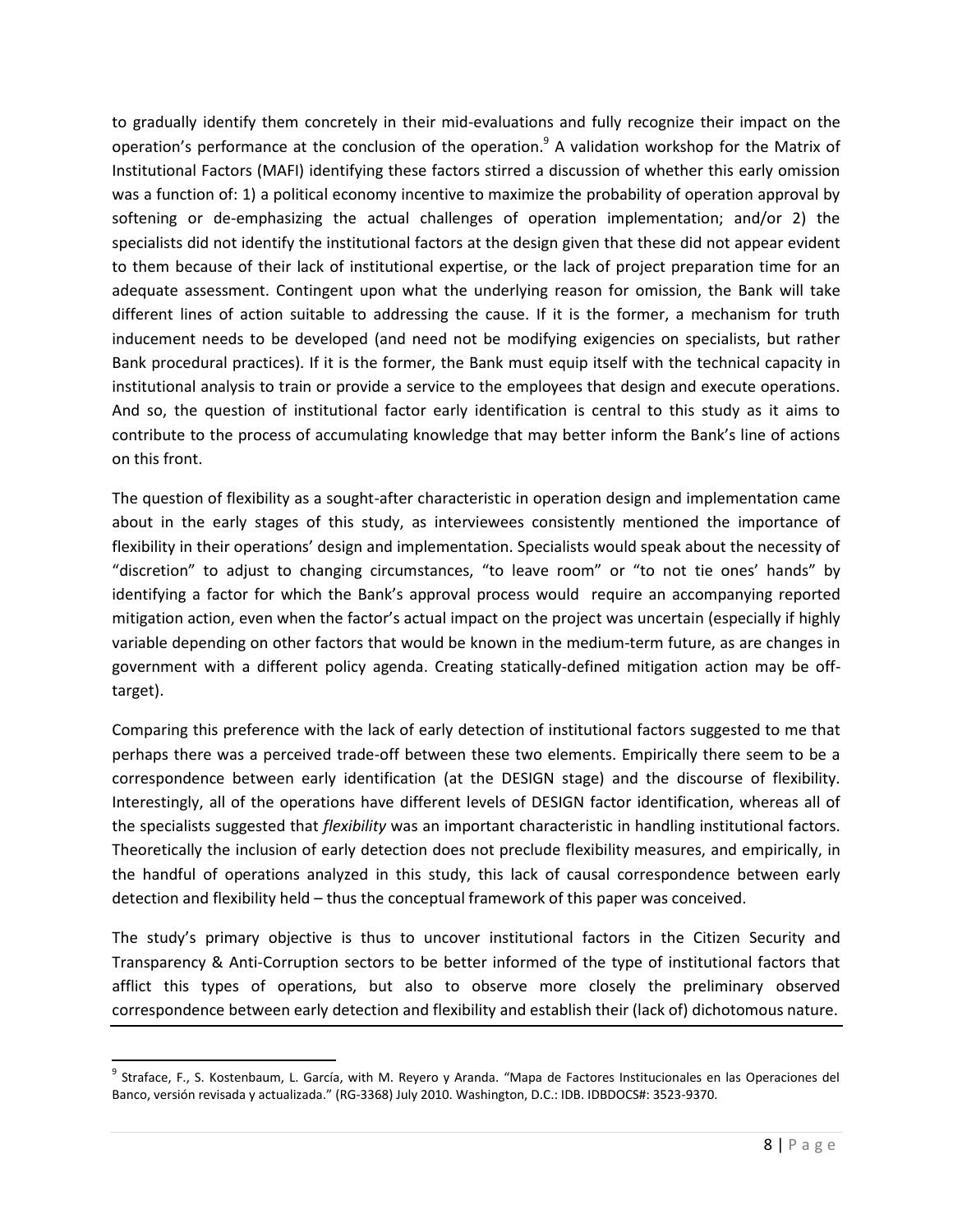Additionally, this line of work has been informed from the tendencies of early under-identification of institutional factors in Bank operations. The Matrix for Institutional Factors (MAFI) was the primary source of systematic evidence for a wide array of Bank operations. Nevertheless, it has behooved many specialists to establish whether the factor identification that the Matrix collects through the analysis of operational documents approximates known-but-omitted factors (omitted most probably due to the political economy incentive explained above, and/or because of the cursory attention to mid-evaluation reports (e.g., PPMR) and risk identification sections given to these procedures).<sup>10</sup> To gauge to what extent the MAFI factor identification is comprehensive, this study will take advantage of the in-depth review of the operations' relevant project documents<sup>11</sup> and interviews to cross-check its factor identification with the MAFI's methodology's yield.

## <span id="page-12-1"></span><span id="page-12-0"></span>**3. Methodological Approaches of the Study**

## **3.1. Operation Selection**

This section will detail the methodological approaches of the study, from the scope of material review and interview selection, to the operation selection process. This section seeks to give utmost clarity regarding the selection and analytical decisions made throughout this study, outlining their limitations and complementarities. The first sub-section will cover the operation criteria used for the selection of the four operations here considered – a criteria based firmly on operational parameters and on the importance of the programmatic and sectoral projects for the ICF Deparment. The second subsection will outline the scope of operation material review –operational documents, portfolio information, interviews, and MAFI cross-check— a breadth of approaches selected given their individual limitations and their group complementarity.

#### **3.1.1. Operational Parameters**

<span id="page-12-2"></span>As a direct continuation of ICF/ICS' identification effort of institutional factors that pose risks or vulnerabilities to Bank operations,<sup>12</sup> this study takes operational parameters as the first step of the selection of projects to be analyzed. Above all, these operational parameters were adopted as the basis for operation selection given their conceptual groundings, which capture a substantial volume of the Bank's mainstay interventions (loans and technical cooperations). The operational parameters are established in the Matrix for Institutional Factors methodology and its subsequent reports<sup>13</sup>. These are here oultined, also noting the minor adjustements of two criteria for the purposes of this study: <sup>14</sup>

 $\overline{\phantom{a}}$  $^{10}$  As suggested by some project specialists in the Validation Workshop of the MAFI. 30/APRIL/2010.

<sup>&</sup>lt;sup>11</sup> Including Plan of Operations, mid-term evaluations such as the Project Progress Monitoring Reports (PPMR) and Loan Results Review (LRR), final reports including not only the Project Completion Report (PCR) but any commissioned study or evaluation of the operation, memoranda, aide-memoires or other relevant correspondence. See section 3.2. Materials for Analysis and Approaches.

<sup>&</sup>lt;sup>12</sup> Straface, F., S. Kostenbaum, L. García, with M. Reyero y Aranda. "Mapa de Factores Institucionales en las Operaciones del Banco, versión revisada y actualizada." (RG-3368) July 2010. Washington, D.C.: IDB. IDBDOCS#: 3523-9370.

<sup>&</sup>lt;sup>13</sup> Ibid., and CIP operation BK-C1025.

 $14$  1) Amount of operation, where the technical cooperation is trivially shy of the \$500,000 MAFI threshold, and 2) Conclusion timeframe of the operation. This study considers active (non-concluded disbursement) operation given the interest to capture current dynamics, especially in the context of new measurement instruments, such as the Loan Results Review (LRR).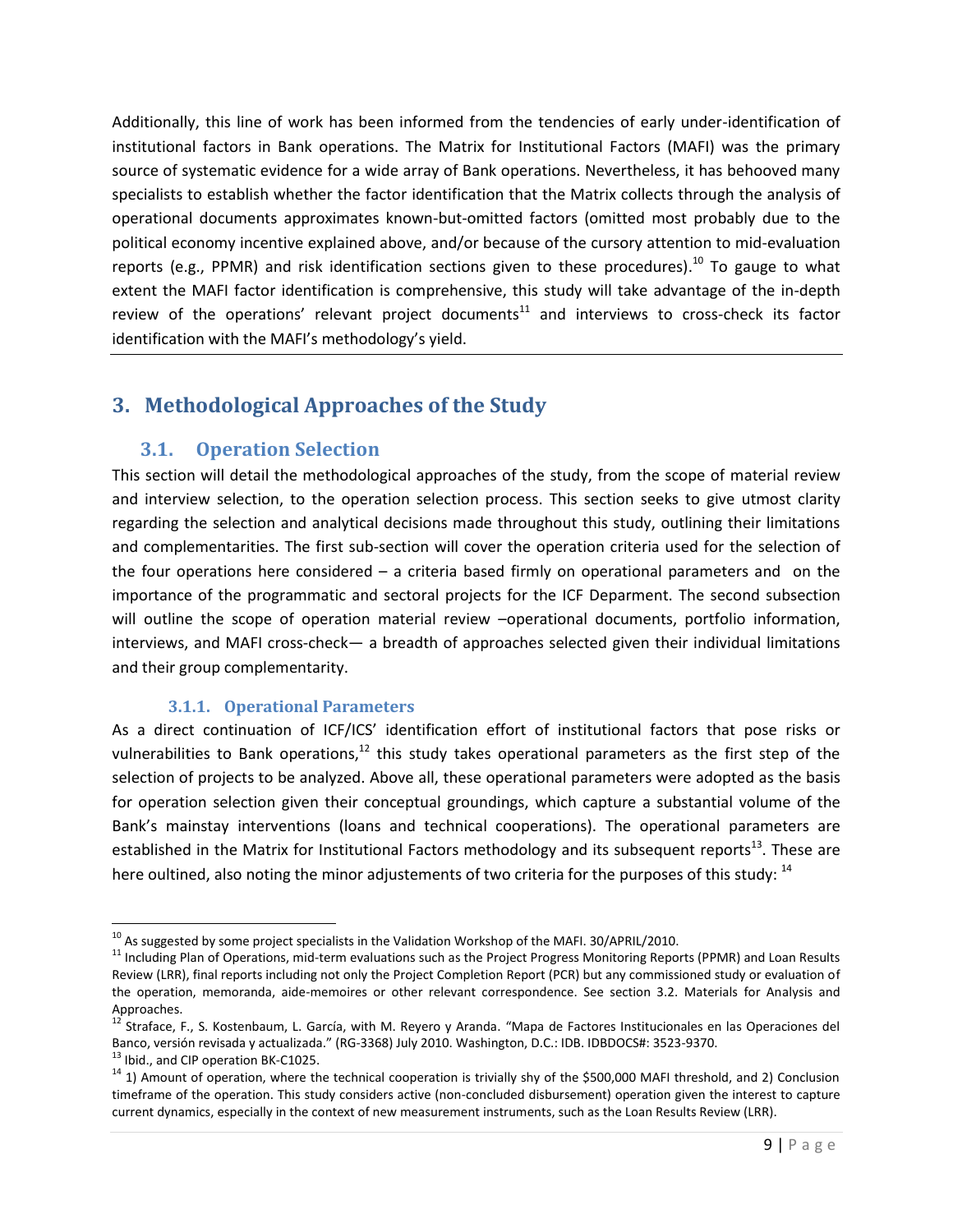- *(i) Public sector operation.* A public sector operation or an operation executed by a public sector agency, as parameter that captures operations that not only are the greatest in volume in the sectoral Vice-Presidency of the Bank (VPS), but reflect a portfolio strategically defined by the governments of borrowing member countries and the Bank, and which are ultimately the mainstay of the development bank activities in their charters.
- *(ii) Loan or grant technical interventions.* A loan or grant intervention, whether it may be an investment loan, a policy-based loan (PBL) or a technical cooperation. Loan interventions are the mainstay intervention in the business model of the Bank $^{15}$ . They thus reflect the largest intervention amount of Bank operations. Grant-based technical cooperation<sup>16</sup>, on the other hand, represent a significant volume of Bank operations that often support loan operations or increase the institutional capacity of the borrowing member country.<sup>17</sup>
- *(iii) Floor amounts for interventions***.** For loan operations, operations that are equal to or exceed \$1,000,000 USD; and/or for a technical cooperation in the amount equal to or exceeding of \$500,000 USD. These amounts were determined as substantive levels of investment for each type of intervention. For this study, a technical cooperation approximating the amount of \$500,000 USD is selected. Although it does not reach the US\$0.5-million threshold (on account of detailed budget that did not round out), for operational and conceptual purposes it is a sum (\$466,300 USD) that approximates it very closely and which reflects a significant technical cooperation intervention in the Reform and Modernization of the State sector.
- *(iv) Conclusion timeframe of the operation***.** An operation of either type that concluded between 01/01/2007 and 30/06/2010. This window of time allows for a focalized survey of the institutional factors that have most recently impacted Bank operations, especially *a posteriori* the Bank's organizational re-alignment into a sector-based matrix system. For this study two of the operations will have concluded in this time period, reflecting operations that were designed and approved earlier in the decade (early and mid-2000's), as well as two operations currently on-going, which reflect more recent dynamics of design (at the reorganizational transition period and post- Bank re-alignment) and implementation (post Bank re-alignment). In fact, another benefit of looking at on-going operations is that, beyond capturing the dynamic nature of institutional factors in particular contexts (country

 $\overline{\phantom{a}}$ 

<sup>&</sup>lt;sup>15</sup> Other types of intervention available to borrowing member countries include guarantees and investments, alongside with internal Bank operations for internal knowledge and input products "Policies for the Procurement of Goods and Works Financed by the Inter-American Development Bank" (GN-2349-4). Amended Version. November 2005. Inter-American Development Bank.

<sup>&</sup>lt;sup>16</sup> Hereafter, "technical cooperation." Loan-based technical cooperation hereafter "loan operation".

 $17$  A technical cooperation may also serve as an instrument by which the Bank may advance agreed upon development goals with and in the least economically developed borrowing member countries, or support operations in those with insufficient financial markets. Inter-American Development Bank>Projects[: http://www.iadb.org/en/projects/projects,1229.html.](http://www.iadb.org/en/projects/projects,1229.html)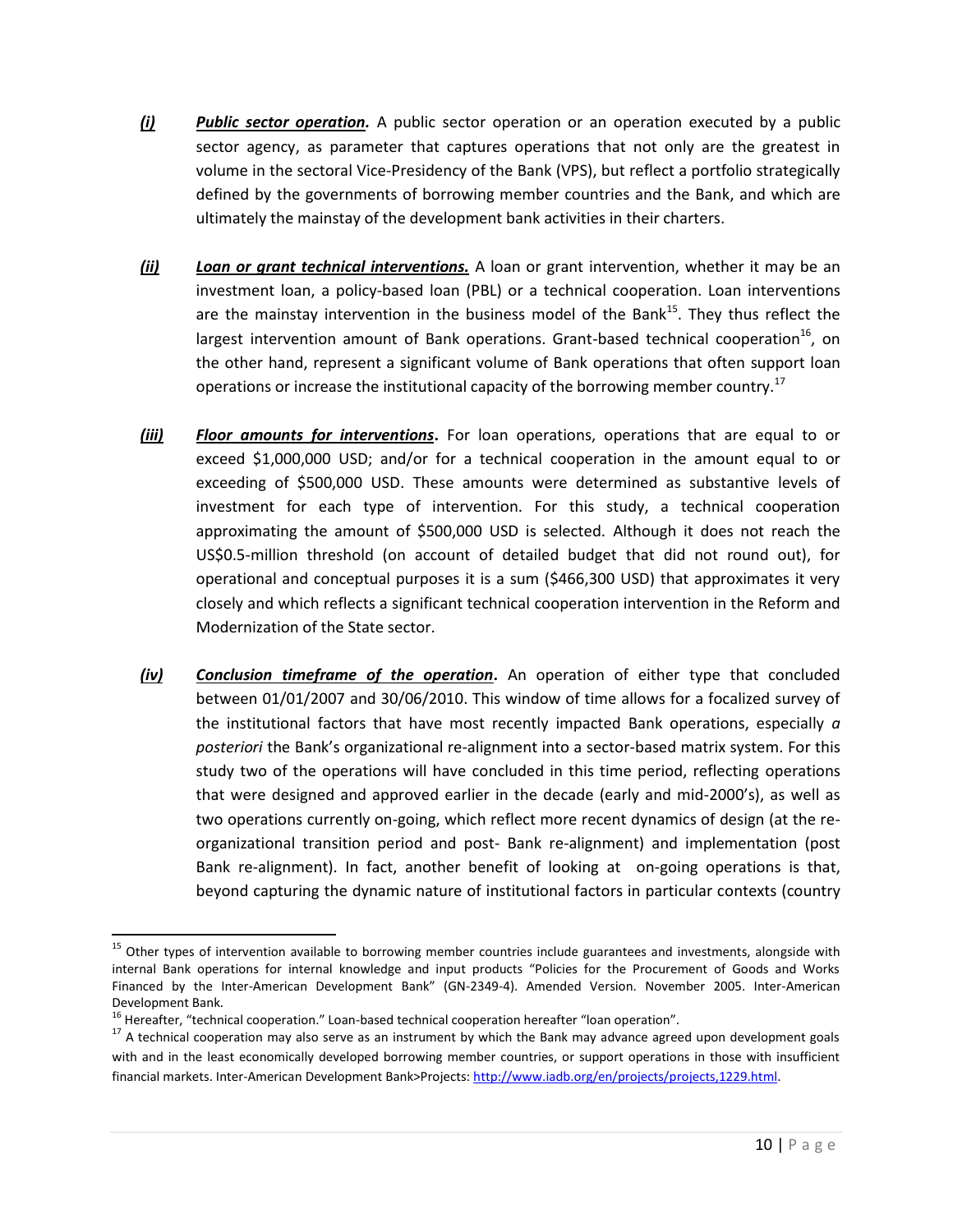and/or sector), such analysis also allows for capturing the dynamic and changing nature of Bank processes in identifying and recording these type of factors in its project cycle. A concrete example is the current change in compulsory mid-term evaluation of project executions, including the new Loan Results Report (LRR) for one of the selected operations.<sup>18</sup>

*(v) Evaluation Documentation.* Operations that have initial and intermediate evaluation documentation of institutional factors for all operations, and final evaluations for concluded operations. All documentation must be in a standard format and be official. For this reason the initial evaluation document is the Plan of Operations (PO) approved by the Bank's Board of Executive Directors for execution, and the required executions monitoring reports established for all operations by the Strategic Planning and Development Effectiveness (SPD) Unit for all operations – currently the Project Progress Monitoring Report (PPMR); and the newly compulsory Loan Results Review (LRR) required by the Executive Vice-Presidency (EVP) for all loan operations. The final evaluation report is the Project Completion Report (PCR) also required by SPD of all operation loan operations.<sup>19</sup>

Finally, on account of leading this project under its thematic concerns, the operations surveyed are those in the Reform and Modernization of the State sub-sectors,  $^{20}$  and led by the Institutional Capacity of the State Division (ICF/ICS). This decision has two supporting foundations: 1) The sector of the operations is one most familiar to the institutional expert and the ICS team commissioning this report. In this sense, the review of operations is the most robust as the analysis of the material is made not only with a deep understanding of institutional dynamics and mechanisms, but also with a field understanding of modernization and reform sectors.<sup>21</sup> 2) As a nascent project in the systematized and methodologically-based identification of institutional factors, and in the context of the Bank's new organizational alignment, the ICS Division starts the analysis within its primary sector of operation (Reform and Modernization of the State) given not only its expertise in institutional analysis and field operations, but also the fact that the leadership of these project resides in ICS. This quality allows for direct and easy access to Modernization of the State specialists at times of inquiry. In brief, starting an exploration where one's knowledge is strongest, and unbundling what is learnt –including learning from mistakes— in home terrain was deem a most appropriate approach.

 $\overline{\phantom{a}}$  $^{18}$  Others are on their way, including the replacement of the PPMR for the PMR and the PCR for the XPMR.

<sup>&</sup>lt;sup>19</sup> This has been an optional final evaluation for technical cooperation. Team leaders decide whether to write or commission the PCR evaluation or another final evaluation for the technical cooperation (TC), if any. This decision is usually tied to the objective, scope, activities and amount of the TC.

<sup>&</sup>lt;sup>20</sup> Note that per the Bank's taxonomy of sector and sub-sector classification, Citizen Security is classified as pertaining to the Social Investment sector (IC-SEC), a classification that reflects a traditional component of citizen security. Nevertheless, since its re-alignment the Bank, under the leadership of the Institutional Capacity of the State Division has expanded the conception of citizen security and defined the operational guidelines for program design and execution in this area. *See GN-2535.*

<sup>&</sup>lt;sup>21</sup> Project Leader and supervisor, Jorge E. Srur, Modernization of the State Senior Specialist, with operational and public administration expertise in citizen security. Guidance in sub-sector strategy and operation selection by the Citizen Security and Transparency & Anti-Corruption thematic group coordinators and Modernization of the State experts (in citizen security with public administration experience and in both cases with operational program-implementation experience). Additionally, the team members in administrator and fiduciary capacities posses an different, albeit, critically important perspective of the project design and implementation. S*ee Annex I. Interviewees.*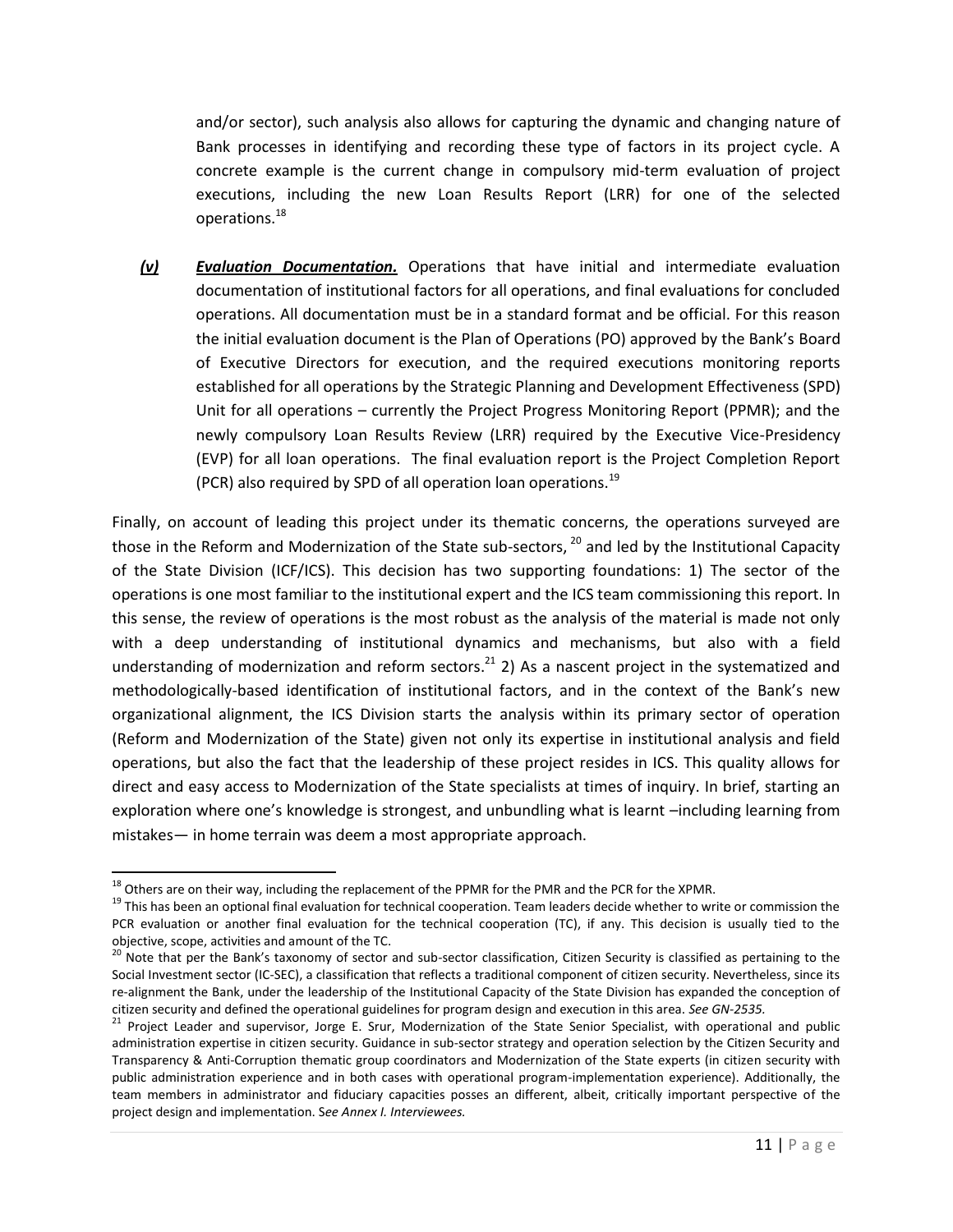<span id="page-15-0"></span>**3.1.2. Priority Sub-Sectors: Citizen Security and Transparency & Anti-Corruption<sup>22</sup>** Per the introduction, operations within the Citizen Security (CS) and Transparency and Anti-Corruption (TAC) sub-sectors were selected for this study given the strategic priority of the sub-sectors in advancing development goals agreed upon by the Bank and its member countries. As such, these sub-sectors, or ICF "Niches of Excellence," <sup>23</sup> are areas of action directly linked with the Bank's strategy and alignments. Concretely, Citizen Security is a strategic area for reduction of poverty and inequality – a GCI-9 priority, while Transparency & Anti-Corruption is a core area of the "Agenda for a Better Bank" also established in the IX General Capital Increase of Bank Resources report.<sup>24</sup>

#### **3.1.2.1. Citizen Security**

<span id="page-15-1"></span>In light of the pervasiveness and significant detriment to social and economic welfare posed by violence in Latin America and the Caribbean –the LAC region is the region with the second highest homicide rate in the world<sup>25</sup> -- the IADB spearheaded collaboration with its member countries in this area in 1998. Ten years later, and based on its operational experience, developments in the field, inflow of new statistics, expert workshops and a dialogue with civil society, the Bank created a new framework and operational guidelines for program design and implementation for Civic Coexistence and Public Safety (CCPS), operations<sup>26</sup>. Moving away from the original citizen security paradigm in which the State restores public order, the new framework circumscribes Bank activities in this area from a prevention and mitigation perspective; with a focus on public policy planning, prevention activities, and activities related to criminal and alternative justice and rehabilitation. Moreover, these activities are envisioned and designed to be co-executed by the different relevant agencies of the government, the relevant private actors, and civil society.

An operation with such broad multi-sector scope will be complex by nature, considering that coordination will be required between education, public health, urban planning, justice, police, sports and recreation, statistics, treasury, economy and civil society entities. Such an operation will, by necessity, have a longer-term completion horizon as it deals with areas that require institutional change and imply individual behavioral change. Nevertheless, and as underscored by the findings in the field, it is an area that also requires "early victories," and thus this type of operation will also require flexibility

l  $^{22}$  Registries is another strategic priority area, not only for ICF Department but also for the Vice-Presidency of Sectors, given their importance to address Millennium Development Goals. See: Marcel, M. and M. Harbitz. "We Must Guarantee Right to Identity." *The Miami Herald*. 10.07.2010: [http://www.miamiherald.com/2010/10/07/1861874/we-must-guarantee-right-to](http://www.miamiherald.com/2010/10/07/1861874/we-must-guarantee-right-to-identity.html#storylink=fbuser)[identity.html#storylink=fbuser,](http://www.miamiherald.com/2010/10/07/1861874/we-must-guarantee-right-to-identity.html#storylink=fbuser) and Marcel, M. and M. Harbitz. "El ciudadano invisible: una oportunidad perdida para promover el desarrollo." *El Universal de México*. 07/OCT/2010: [http://www.eluniversal.com.mx/editoriales/50151.html.](http://www.eluniversal.com.mx/editoriales/50151.html) Operations in this area were not analyzed given that it is only at present that operations exclusively dealing with civil registry are being formulated by the Bank (in the past, civil registry was only a component of operations dealing with social investment or modernization of the State.

<sup>&</sup>lt;sup>23</sup> Because of their strategic importance in development outcomes, these, amongst other subsectors were prioritized and assigned the denomination "Niches of Excellence". Reyna, J.J. 2009. "Baseline Report for ICF Niches of Excellence."

<sup>&</sup>lt;sup>24</sup> "Report on the Ninth General Increase in the Resources of the Inter-American Development Bank" (AB-2764). May 2010. Inter-American Development Bank.

<sup>&</sup>lt;sup>25</sup> Following Southern and West Africa, with 28 deaths by homicide by 100,000 population. "Crime, Violence, and Development: Trends, Costs, and Policy Options in the Caribbean" (Report No. 37820). March 2007. Joint report by the United Nations Office on Drugs and Crime (UNODC) and World Bank.

<sup>&</sup>lt;sup>26</sup> "Operational Guidelines for Program Design and Execution in the Area of Civic Coexistence and Public Safety." GN-2535. 06/OCT/2009. Inter-American Development Bank. *<sup>26</sup>*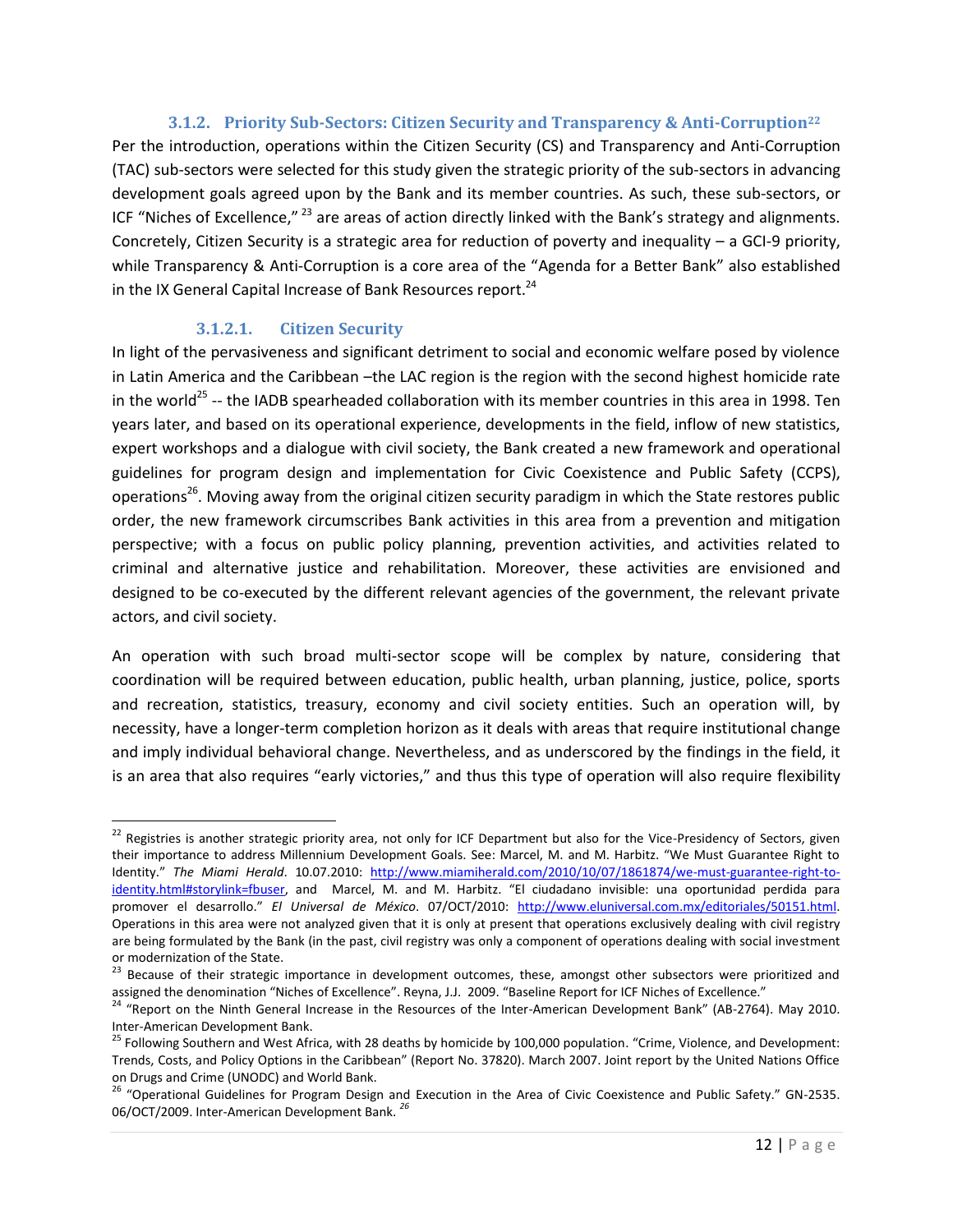and strategic prioritization.<sup>27</sup> In light of the characteristics of this subsector and the Bank's framework for effectively addressing the issue-areas within it, an in-depth survey of these priority operations is a rich exercise that may bring to bear important identification issues and mechanisms to address institutional factors.

#### **3.1.2.2. Transparency and Anti-Corruption (TAC)**

<span id="page-16-0"></span>In line with the international community and the development of strategic and measurable operational activities in the Transparency and Anti-Corruption area, the Bank continues to integrate TAC as an organizational priority. Most recently, a new anti-corruption framework was developed as a component of the "Better Bank Agenda" in the Bank's IX General Capital Increase objectives to increase operational performance.<sup>28</sup> At the time of its realignment, the Bank established a unit that would most effectively handle institutional integrity matters in Bank operations.<sup>29</sup> Moving forward in its commitment to Transparency and Anti-Corruption, the Bank is not only including stronger transparency in its operations, but is also consolidating a portfolio of TAC-focused operations within ICS. In 2007 the Bank signed an agreement with the Government of Norway to establish the Anti-Corruption Activities Trust Fund (AAF), in an amount of USD\$5-million disbursable over three years.<sup>30</sup> All IDB member countries are eligible for the funding, with a USD\$1.5-million cap for any one project allocation.  $31$ 

Though TAC is an area in which the expert community is abreast of the developments in measurable operational approaches, for those outside this expert community TAC is best characterized as an institutional aspiration, rather than an area of work with tangible outputs and structured implementation mechanisms (e.g., greater access to information and corruption mitigation actions). It is thus understandable that countries be hesitant of accruing debt for this type of project. For this reason, ICS continues to leverage its resources, with an Action Plan to support countries in the fight against corruption and for the promotion of transparency (PAACT).<sup>32</sup> PAACT has focused on a strategy of creating capacity, coordination mechanisms and intensive internal and external dialogue to bring transparency and anti-corruption in more tangible output and operational terms to its clients and sector counterparts. In this fashion, ICS has achieved collaboration across sectors and is preparing for the disbursement of its first loan TAC operation.<sup>33</sup>

 $\overline{\phantom{a}}$ <sup>27</sup> Ibid. and interview with Thematic Group Coordinator, Gustavo Beliz, Modernization of the State Lead Specialist (ICF/ICS).

<sup>&</sup>lt;sup>28</sup> "Report on the Ninth General Increase in the Resources of the Inter-American Development Bank" (AB-2764). May 2010. Inter-American Development Bank.

<sup>&</sup>lt;sup>29</sup> With the Office of Institutional Integrity (OII).

<sup>&</sup>lt;sup>30</sup> The AAF has been renewed by the Government of Norway. Interview with Transparency and Anti-Corruption Thematic Coordinator, Paloma Baena, Modernization of the State Specialist (ICF/ICS).

<sup>&</sup>lt;sup>31</sup> Several operations across the region with TAC components have been co-financed by this trust fund, including operations in Chile, El Salvador, Mexico, Belize (in design), and, importantly, Bolivia, for the cap amount – a loan operation exclusively TAC. For a list of Bank TAC operations (from all funding sources), see: [http://www.iadb.org/en/projects/advanced](http://www.iadb.org/en/projects/advanced-search,1301.html?query=&topic=TRAN&country=)[search,1301.html?query=&topic=TRAN&country=.](http://www.iadb.org/en/projects/advanced-search,1301.html?query=&topic=TRAN&country=) 

 $\frac{32}{2}$ "Plan de Acción para apoyar a los países en el combate a la corrupción y el foment de la transparencia" (RG-K1108). 2008. Inter-American Development Bank.

<sup>&</sup>lt;sup>33</sup> Interview with Transparency and Anti-Corruption Thematic Coordinator, Paloma Baena, Modernization of the State Specialist (ICF/ICS).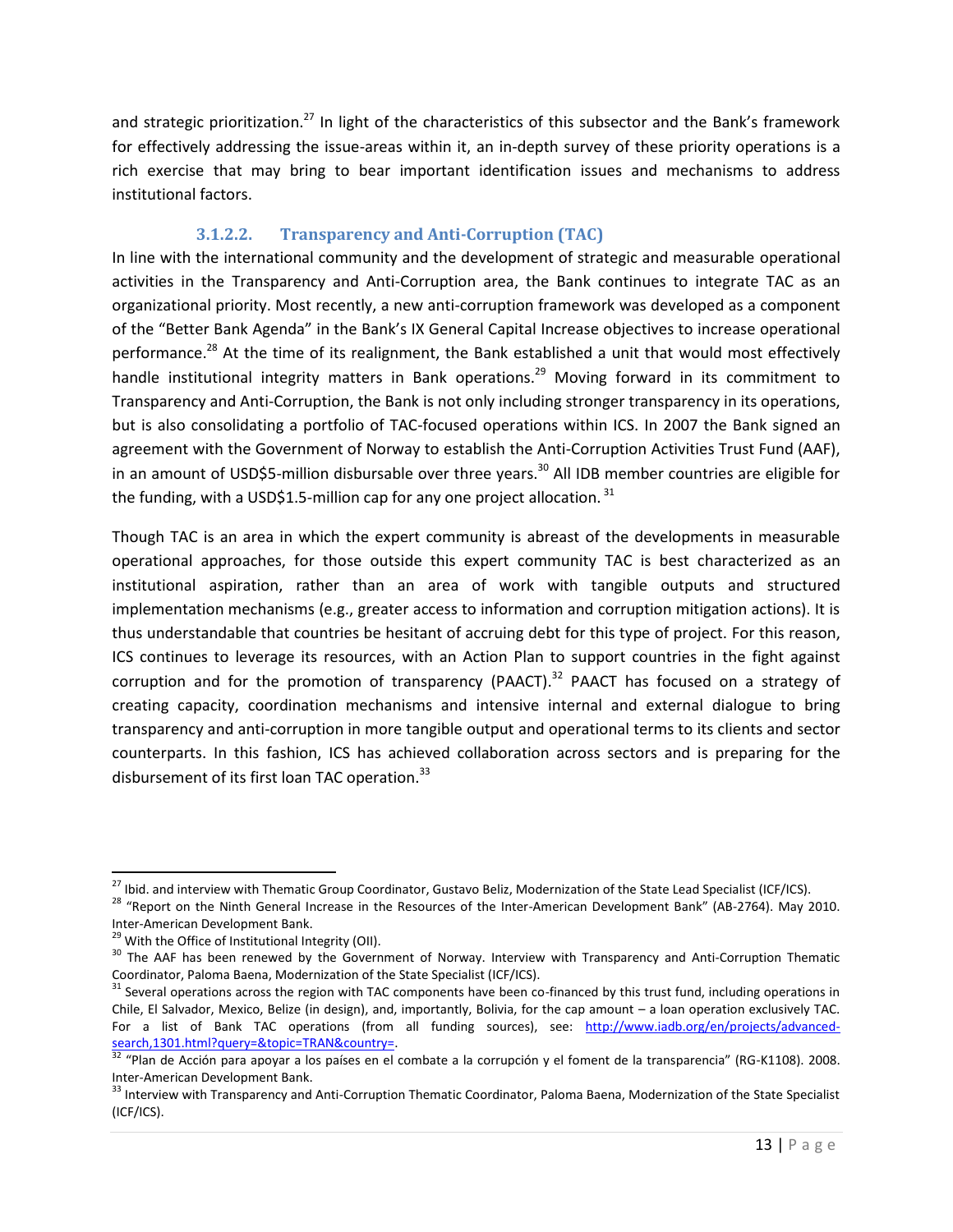The new TAC, focused on more tangible and evaluable outputs renders the identification of intervening institutional factors<sup>34</sup> a more straightforward affair, and an equally valuable exercise given the institutional priority of the issue for the Bank. This said, and on a methodological regarding factor identification in these operations, it is noted that TAC operation will inherently be defined by the institutional factor is tending to –a deficiency or sub-optimality in transparency. This factor itself will not be considered in the identification of institutional factors in the survey of its two operations.

#### **3.1.2.3. Operation Selection from Each Sub-Sector**

<span id="page-17-0"></span>The consultancy requested that the Thematic Group Coordinators overseeing the development of the strategy in each of these areas provide a pool of operations to analyze based on the operational criteria outlined above and the importance of the operation in terms of institutional factors impacting it. Specifically, the Thematic Coordinators were asked to provide a pool of operations that "are of importance from an institutional analysis perspective from any of the following dimensions:

- i) Operations that confronted numerous institutional obstacles (government &/or administration), whether these obstacles were surmounted or not. In fact, the operation could have been cancelled; or
- ii) An operation that, in spite of the high variance in profiles in the sub-sector, exhibits some common institutional obstacles with other operations in this same sub-sector; or
- iii) An operation that could be considered 'representative' along another sub-sector dimension (i.e., one that either represents the current approach of the subfield in technical cooperation or loans); or
- iv) An operation that the thematic group coordinator finds otherwise salient along these institutional lines."

For the Citizen Security (CS) sub-sector an on-going (TT-L1003) and a concluded (NI0168) operation designed in the new CCPS operational guidelines and framework were selected. For the Transparency and Anti-Corruption (TAC) sub-sector one operation selected represented an operation of a significant sum for an RM project impacted heavily by an institutional factor (CH0170). The second was an operation of a much lesser sum, but nevertheless in a sector traditionally associated with limited transparency (extractive oil sector), not so impacted (EC-T1185).

Table 1 shows the final selection of operations yielded by the selection process and criteria therewith described in this section:

 $\overline{a}$  $34$  Or making any type of analysis or evaluation on mechanisms of the operation.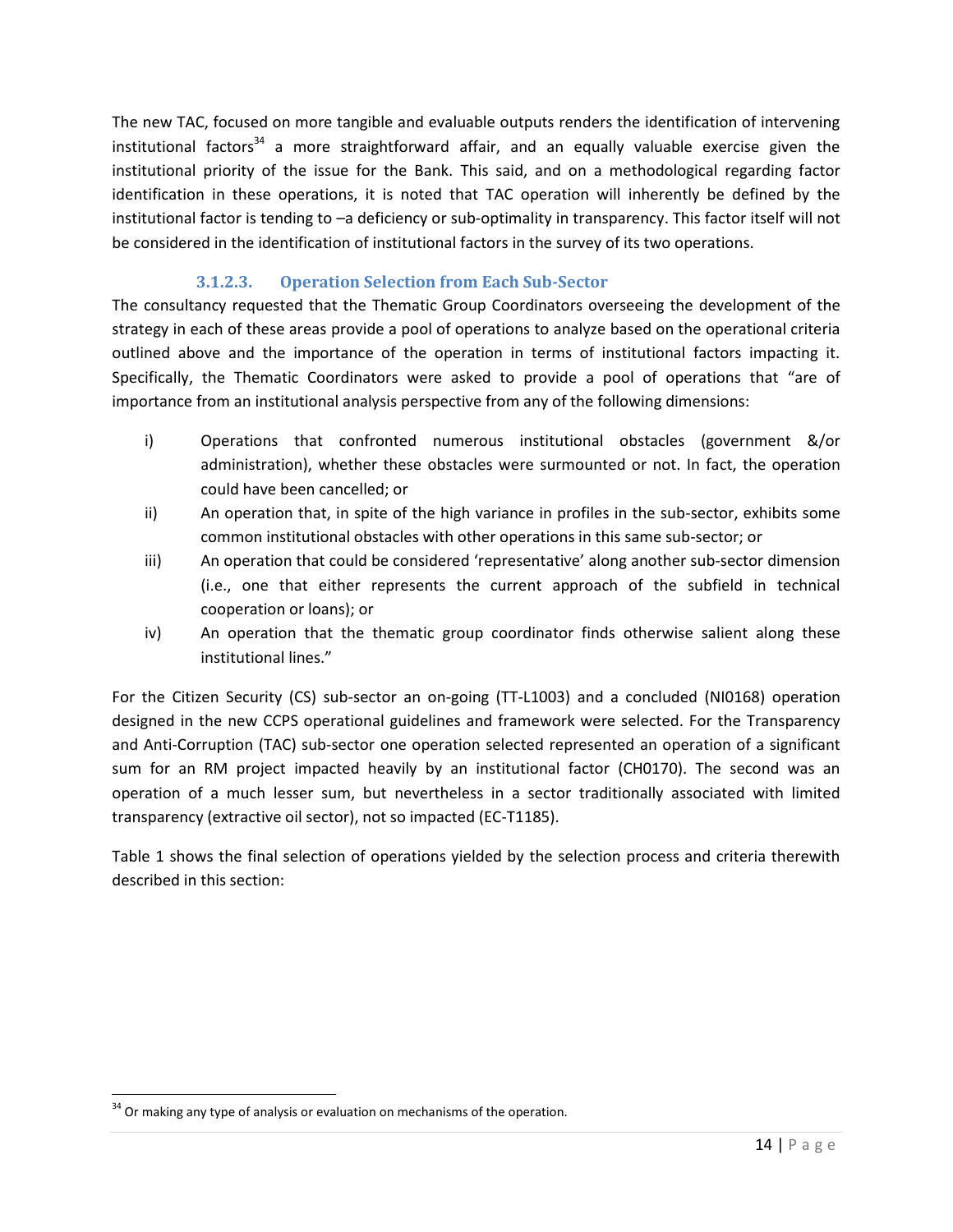#### **Table 1. Final Selection of Operations to be Surveyed**

|                              | In-Depth RM Sector Study: Operation Selection                                         |                                                                                    |                                                                        |       |          |             |                         |                   |  |  |
|------------------------------|---------------------------------------------------------------------------------------|------------------------------------------------------------------------------------|------------------------------------------------------------------------|-------|----------|-------------|-------------------------|-------------------|--|--|
| <b>Operations to analyze</b> |                                                                                       |                                                                                    | <b>Status</b>                                                          | Start | End      | <b>Type</b> | Total Loan<br>Amount(1) | <b>IDB Amount</b> |  |  |
| <b>Thematic Group</b>        |                                                                                       | <b>Citizen Security</b>                                                            |                                                                        |       |          |             |                         |                   |  |  |
|                              | 1 NI0168                                                                              | Programa de seguridad ciudadana                                                    | concluded (Phase I)                                                    | 2004  | 2010     | <b>LON</b>  | \$12,800,000            | 7,210,000<br>\$   |  |  |
|                              | $2$ TT-L1003<br><b>Citizen Security Program</b>                                       |                                                                                    | on-going                                                               | 2007  | on-going | <b>LON</b>  | \$35,000,000            | 24,500,000<br>s   |  |  |
| <b>Thematic Group</b>        | <b>Transparency &amp; Anti-Corruption</b>                                             |                                                                                    |                                                                        |       |          |             |                         |                   |  |  |
|                              | Modernización de la Oficina de<br>1 CH0170<br>concluded<br><b>Contraloría General</b> |                                                                                    |                                                                        | 2004  | 2007     | <b>LON</b>  | \$25,000,000            | \$<br>15,000,000  |  |  |
|                              | 5 EC-T1185                                                                            | Transparencia en los recuros de<br>las industrias extractivas en<br><b>Ecuador</b> | activities concluded<br>as of 10/2010, final<br>evaluation in progress | 2009  | 2010     | <b>TCP</b>  | \$<br>465,350           | \$<br>444,700     |  |  |

These four operations represent a collective financial intervention by the Bank of almost \$50-million USD (\$47,154,700 USD) and gross close to \$75-million US dollars (\$73,265,350 USD) in country projects at the time of approval by the Bank's Board of Executive Directors.

### **3.2. Materials for Analysis & Approaches**

<span id="page-18-0"></span>This in-depth study of institutional factors in Bank operations takes a multi-thronged approach in the analysis of operation materials, including: operational documentation (i.e., design and execution documents, including evaluation documents as defined previously, Bank and counterpart memoranda and aide-memoires, linkage of operations to Bank strategies, financial distribution, related studies and information on procured services); Bank portfolio information (of each country and the sector), interviews with operation team leaders and team members and relevant administrators (e.g., thematic group coordinators in ICS or Country Office administrators involved in the operation), and a final crosscheck against MAFI-identified institutional factors.

The process of data collection and review was structured the same across operations. For document and portfolio recompilation this is straightforward: Documents reviewed include all relevant documents available though the IDB's centralized operational information.<sup>35</sup> The portfolio and segmented data on the operations source from a string query of the operational criteria delineated in section 3.1.1 of the the Bank's centralized operational data system COGNOS. For the study's interviews, an outline of interview sample points was shared with the interviewees in the Operation Work Plan circulated to each one of them before the interview (see Annex II for the sample interview points). All available project team members were selected for an interview.<sup>36</sup> Team members were identified, first, as reported by the Bank's OPUS information system. Additional interviewees were identified by the current project team leader, another team member, or by the thematic group coordinator. These additional interviewees were considered key actors in the operation (often former team leaders, members, Bank administrators or, in one instance, the government counterpart). For all four operations the project team leaders were ICF/ICS specialists, with a team comprised of fiduciary specialists, lawyer(s) and

l

<sup>&</sup>lt;sup>35</sup> OPS/OPS Analyzer: **http://ops** 

<sup>&</sup>lt;sup>36</sup> Lack of availability was most often due to specialists no longer working for the Bank, although on a couple of occasions the specialists or staff were not interviewed due to special assignments that precluded their possibility to participate.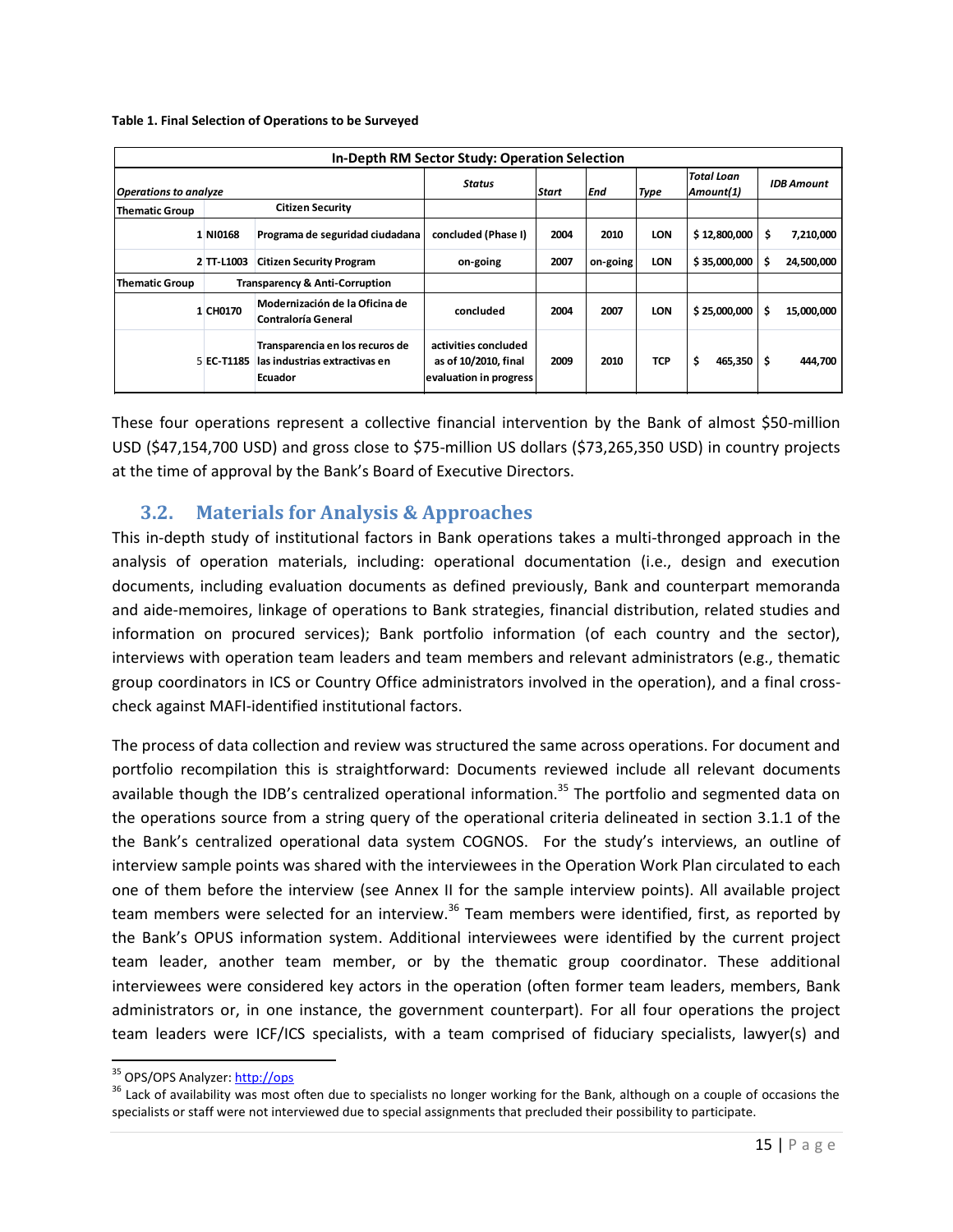support staff, as well as by other sectoral specialists and/or country (VPC) specialists (see Annex I for interviewee information).

Lastly, and as a cross-verification measure that may serve as a matching exercise to validate the findings on institutional factors gathered by the MAFI process, the factors found by each are compared and contrasted against those found in this survey. In addition to the in-depth operation review performed by this consultancy, the operations for this study (CH0170, EC-T1185, NI0168 and TT-L1003) were also analyzed using the MAFI methodology by the MAFI analyst for the purpose of this cross-check. This activity was performed strictly independent from the document review of this consultancy, and its results were only considered after the document review performed by this consultancy had finalized, as to ensure the independence in institutional factor identification by the survey and the objectivity of the inferences that could be made regarding the MAFI identification process.

## <span id="page-19-0"></span>**4. Institutional Factors in Bank Operations in the RM Sector**

## <span id="page-19-1"></span>**4.1. Survey Results**

#### **4.1.1. Operational information**

<span id="page-19-2"></span>Information sourcing from the IDB COGNOS centralized information system reflects data on total approved amounts by the IDB's Board of Executive Directors, including cancellation and adjustment amounts; operation approval and disbursement dates, as well as expected expiration disbursement dates.37,38 Additionally, loan totals, averages, percentages, as well as time periods for disbursement were calculated based on this, and complementary data sourcing from the Bank's OPUS system on country cofinancing amounts. The first class of data observed are those relating to total investment amounts.

Per this data, these four interventions reflect Citizen Security and Transparency & Anti-Corruption investments of about \$75-million US dollars (\$73,265,350 USD) – Table 2. The order magnitude difference between loan amounts (CH0170, NI0168 & TT-L1003) and the technical cooperation (EC-T1185) is not unusual. Loans tend to be much larger investments as the Bank's main (credit-based) financing instrument, this is especially true given the limited grant funds available and their traditional operational scope.<sup>39</sup>

#### **Table 2. Financing Amount Information for the Selected Operations<sup>40</sup>**

 $\overline{a}$ 

 $37$  And as relevant, ratification dates, for countries requiring Congressional ratification of IDB loans.

<sup>&</sup>lt;sup>38</sup> The output is derived from a string query requesting these variables from the COGNOS system (including the loan (LMS Operations Balance) and project (POIS) subsystems. Other retrieved information is classification profile information referred to in this section and available in the same output format as the above tables in Annex III.

<sup>&</sup>lt;sup>39</sup> This technical cooperation was financed, in full, through the Norwegian Anti-Corruption Activities Fund (AAF).

<sup>&</sup>lt;sup>40</sup>This table show key information rows highlighted in yellow and red. All information is derived from the IDB COGNOS information system. All rows marked with an asterisk (\*) were calculated for the purposes of this study based on the source data referenced (IDB COGNOS, LMS and POIS systems).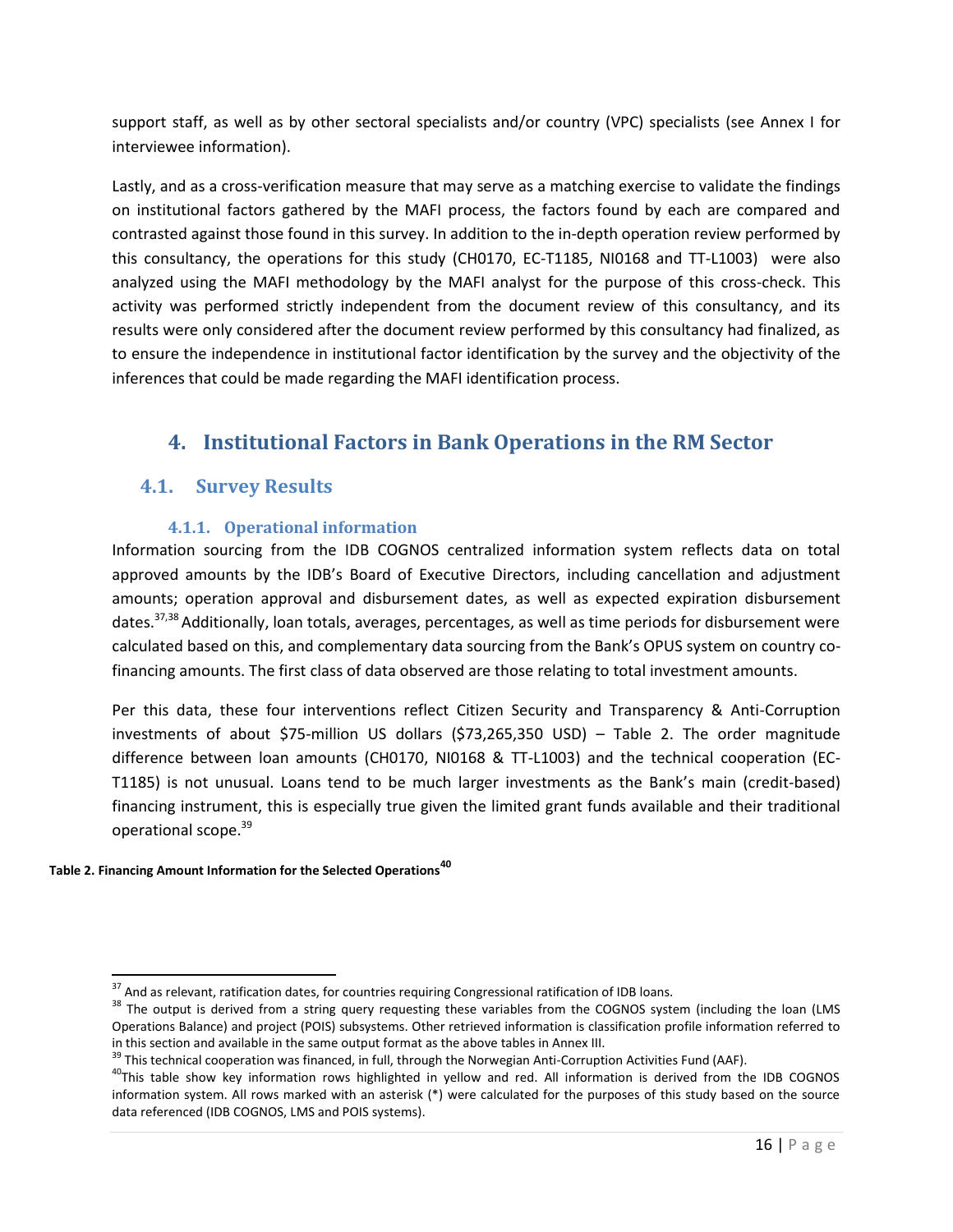| Project<br>Number | OPUS Project Name (English)                        | <b>Total Original</b><br>Amount (including<br>country counterpart,<br>per Plan of<br>Operations)* | Original Approved<br>Amount (IDB) | <b>Original Country</b><br>Counterpart<br>(including other bi-<br>lateral and multi-<br>lateral funding)* | Change in country<br>counterpart<br>contribution* | <b>Total Loan Amount</b><br>after Country<br>Counterpart<br>Adjustments (n.b.,<br>not including IDB<br>cancelled amount)* | <b>IDB Cancelled</b><br>Amount | <b>Total Planned IDB</b><br><b>Disbursement</b><br>Amount* | Percent of<br>the<br>Approved<br>Amount not<br>Disbursed* | <b>Total Actual IDB</b><br>Disbursed to Date<br>(NOV2010) |
|-------------------|----------------------------------------------------|---------------------------------------------------------------------------------------------------|-----------------------------------|-----------------------------------------------------------------------------------------------------------|---------------------------------------------------|---------------------------------------------------------------------------------------------------------------------------|--------------------------------|------------------------------------------------------------|-----------------------------------------------------------|-----------------------------------------------------------|
| <b>CH0170</b>     | Modernization Office Comptroller General           | $25,000,000$ \$                                                                                   | 15,000,000.00                     | 10,000,000                                                                                                |                                                   | 25,000,000                                                                                                                | $(209, 012.97)$ \$             | 15,209,012.97                                              | 1.39%                                                     | 14,790,987.03                                             |
| <b>EC-T1185</b>   | Transparency in the Extractive Industry in Ecuador | $466,300$ \$                                                                                      | 444,700.00                        | 21,600                                                                                                    |                                                   | 466,300                                                                                                                   |                                | 444,700.00                                                 | $0.00\%$                                                  | 147,000.00                                                |
| NI0168            | Citizenship Security Program                       | 21,210,000                                                                                        | $\mathbf{s}$<br>7,210,000.00      | 14,000,000                                                                                                | (8,410,000)                                       | 12,800,000                                                                                                                |                                | 7,210,000.00                                               | 1.73%                                                     | 7,085,262.69                                              |
| <b>TT-L1003</b>   | Citizen Security Program                           | $35,000,000$ \$                                                                                   | 24,500,000.00                     | 10,500,000                                                                                                |                                                   | 35,000,000                                                                                                                |                                | 24,500,000.00<br>- \$                                      | 0.00%                                                     | 3,702,938.51                                              |
|                   |                                                    | \$81,676,300.00                                                                                   | \$47,154,700.00                   | \$34,521,600.00                                                                                           | $$ (8,410,000.00)$ $$ 73,266,300.00$              |                                                                                                                           | \$(209, 012.97)                | \$47,363,712.97                                            |                                                           | \$25,726,188.23                                           |

From this table several figures stand out. Firstly, the change in counterpart funding for the Citizen Security operation in Nicaragua. This type of counterpart funding cancellation is unusual, and was an allocation to be made, but ultimately cancelled, by the Korean Government cooperation. More typical appears to be the percent of total amount disbursed (98.61% - CH0170 and 98.27% for NI0168).<sup>41</sup>

Table 3 shows key operational dates as well as the expected and actual periods of approval, disbursement and close for the selected operations. Key operational dates include loan approval signature date, original and actual first disbursement date and expected and actual expiration disbursement dates. Time periods include time, in months and years, between expected and actual dates of first and last disbursements, as well as total length of the operation. Although at first glance the average amount of time for disbursements and delays (4.71, and 0.79 years respectively) may appear to be a summary statistic of interest, looking at the range in each of these time periods (1.33 to 7.75 years for concluded operations, and -1.75 to 3.58 years in delays) is far more informative.

| Project<br>Number | Approval<br>Date | Sign Date | Ratification<br>Date | First<br>Eligible<br>Date | Last<br>Authorization<br>Date | <b>Months</b><br>between<br>approval<br>date & 1st<br>eligible date* | First<br><b>Disbursement</b><br>Date | Original<br>Disbursement Disbursement<br>Expiration<br>Date | Current<br>Expiration<br>Date | No. of months<br>difference between<br>original disburse<br>expiration date and<br>current disburse<br>expiration date* | Years difference<br>between original<br>disburse<br>expiration date<br>and current<br>disburse<br>expiration date* | Months elapsed<br>from first<br>disbursement<br>date to date<br>(NOV2010)* | Months left<br>for current<br>disbursement<br>expiration<br>date* | Total month<br>disbursements* | Total year<br>disbursement* |
|-------------------|------------------|-----------|----------------------|---------------------------|-------------------------------|----------------------------------------------------------------------|--------------------------------------|-------------------------------------------------------------|-------------------------------|-------------------------------------------------------------------------------------------------------------------------|--------------------------------------------------------------------------------------------------------------------|----------------------------------------------------------------------------|-------------------------------------------------------------------|-------------------------------|-----------------------------|
| <b>CH0170</b>     | 20-Feb-02        | 12-Mar-02 | 12-Mar-02            | 10-Sep-02                 | 28-May-10                     |                                                                      | 25-Sep-02                            | 12-Sep-06                                                   | 30-Apr-10                     | 43                                                                                                                      | 3.58                                                                                                               | 93                                                                         |                                                                   |                               | 7.75                        |
| <b>EC-T1185</b>   | 17-Feb-09        | 1-May-09  |                      | 3-Jun-09                  | 16-Apr-10                     |                                                                      | 20-Jul-09                            | 1-Aug-12                                                    | 1-Aug-12                      |                                                                                                                         | $-1.75$                                                                                                            |                                                                            | 21                                                                |                               | 1.33                        |
| NI0168            | 24-Nov-04        | 15-Feb-05 | 15-Aug-05            | $25 - Jan-06$             | 8-Nov-10                      | 14.                                                                  | 10-Feb-06                            | 15-Aug-09                                                   | 15-Dec-10                     |                                                                                                                         | 1.33                                                                                                               |                                                                            |                                                                   |                               | 3.83                        |
| TT-L1003          | 11-Mar-08        | 5-Apr-08  |                      | 12-May-08                 | 8-Nov-10                      |                                                                      | 29-May-08                            | $5 -$ Apr-14                                                | 5-Apr-14                      |                                                                                                                         | 0.00                                                                                                               | 30 <sup>°</sup>                                                            |                                                                   |                               | 5.92                        |
|                   |                  |           |                      | <b>AVERAGE</b>            | 6.75                          |                                                                      |                                      |                                                             | 14.75                         | 0.79                                                                                                                    |                                                                                                                    |                                                                            | 56.5                                                              | 4.71                          |                             |
|                   | <b>RANGE</b>     |           |                      |                           |                               | 2 to 14                                                              |                                      |                                                             |                               | 0 to 43                                                                                                                 | 0 to 3.58                                                                                                          |                                                                            |                                                                   |                               | 1.33 to 7.75                |

**Table 3. Key Dates and Time Periods for the Selected Operations**

 $\overline{\phantom{a}}$ 

The sample of operations (n=4) is too small to make any inferences about Bank operations disbursement and rate of completion patterns from this data. This is especially the case given the substantive differences in scope and execution requirements between technical cooperations (TCPs) and loans; these substantive differences that may also be reflected in the sharp differences between these type of

 $^{41}$  Note that the amount disbursed for EC-T1185 operation appeared to not be updated in the OPUS system, reflecting only a 33% of the loan amount at a time when the operation was concluding activities.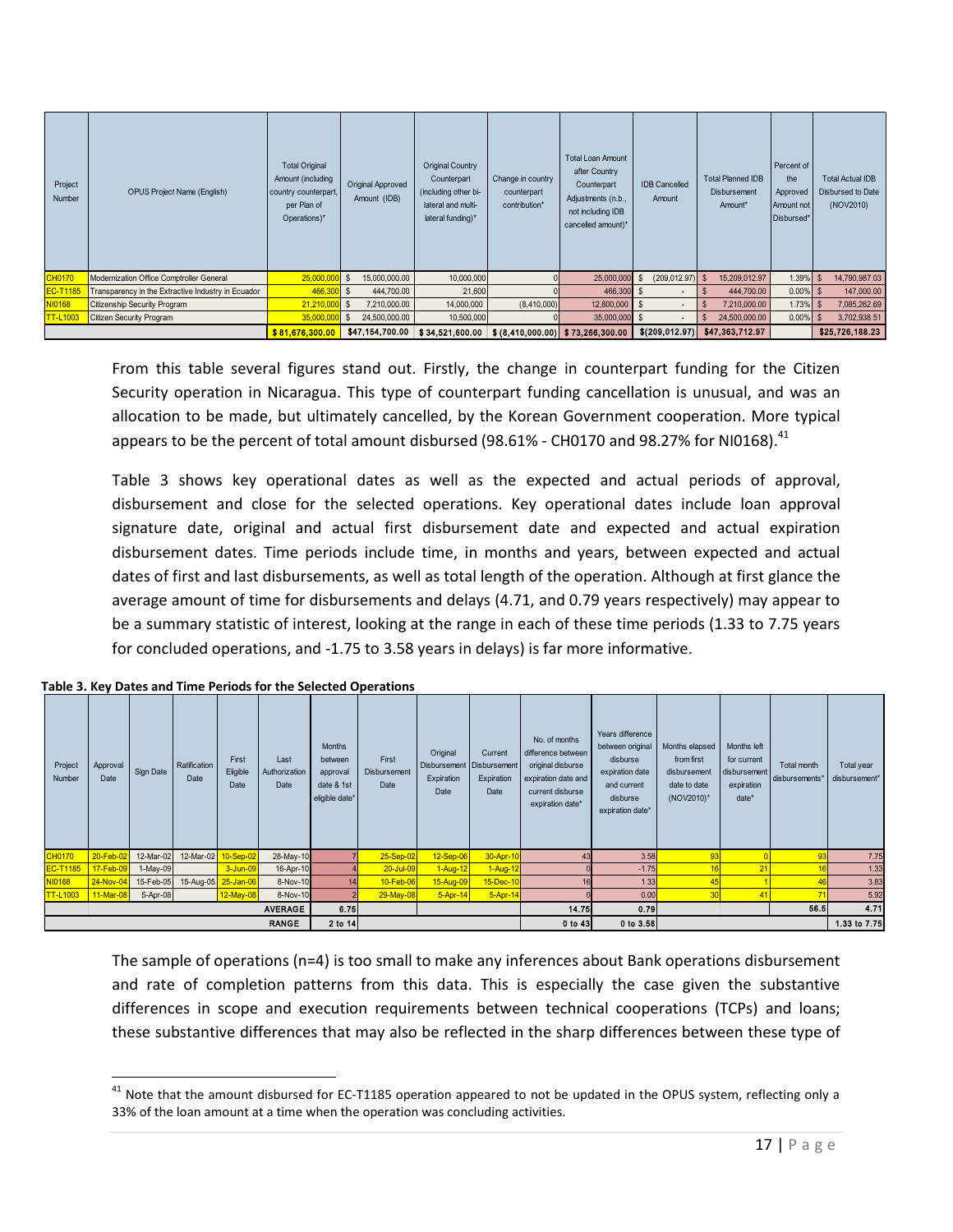operations in this operational data, and *may or may not* be an area that the Bank finds appropriate to explore given its operational objectives. For the purposes of this paper, this data serves to provide background information of the operation that enriches the understanding of the operational realities faced throughout its execution. For instance, disbursement and/or cancellation of a significant portion of the loan or significant extensions in the life of the project may indicate operational challenges related to institutional factors such as institutional coordination challenges, executing capacity and lack of program priority. Empirically, general operational reviews have found institutional factors to be a primary culprit of these operational delays in the region.<sup>42</sup>

#### **4.1.2. Document Review & Interviews**

 $\overline{a}$ 

<span id="page-21-0"></span>The study proceeds in reviewing all relevant documents associated with each operation posted on the Bank's operations system (OPS) whilst concurrently conducting interviews of operation team members. In the document review, information regarding the objectives and general design framework of the operation is collected from the Plan of Operations and OPUS system in way of providing the sector context of the operation, and complementing the above data. Subsequently, mid-evaluation documents for the operation (PPMR or LRR), final evaluation documents (PCR and related reports), minutes, memoranda and e-mail exchanges documenting operational events are reviewed.<sup>43</sup> The review of documents focused on identifying institutional factors identified as either potential risks or vulnerabilities to the project (in the design stage) or actual risks and/or vulnerabilities affecting the projection (during implementation and after the conclusion of the project).

The in-depth document review gave its attention to the entirety of the documents, and not only those sections explicitly identified "challenges," "risks," or "institutional components." Although these sections in fact contained the most information regarding institutional factors that may affect the operation, the background and context sections of the documents, as well as some component development description also afforded the ability to identify institutional factors that might potentially affect the operation's execution. Similarly, the interviews were focused on context of the operation, identification of risks, challenges and institutional components at play in the operation's execution  $-$  as well as mitigation actions associated with them.

The following section provides an operation summary and a list of institutional factors identified by means of this document review (in black) and interviews (in blue and italics).<sup>44</sup>

#### **4.1.2.1. EC-T1185: Transparency in the Extractive Oil Industry**

<span id="page-21-1"></span>*Summary.* This operation was designed with the aim of increasing transparency in the mineral resources extractive oil sector in Ecuador. The Executing Agency (EA) for this operation is the Foundation for the Advancement of Reforms and Opportunities – Grupo FARO, an established and independent civil society

<sup>&</sup>lt;sup>42</sup> External Assesment Group (GAE) Report. CS-3737-5, 04/FEB/2008 and Arisi, Diego. 2009. "Algunas Reflexiones sobre las condicionantes institucionales más comunes identificadas a partir del seguimiento y monitoreo de operaciones en el campo." Presented in an ICF/ICS Division discussion regarding operational "binding constraints" faced by IDB sepecialists.

<sup>&</sup>lt;sup>43</sup> As may be, new actor agreements, changes in organization of the EA that affect the execution of the project, modifications to operation components. Terms of Reference for operation consultants were not reviewed, although if any consultancy delivered a product related to the assessment of the operation or its field context, this document was reviewed.

<sup>&</sup>lt;sup>44</sup> Note that some factors were identified in both interviews and document review. These factors appear, as others sourcing from document review, in black font without distinction from the latter sub-group.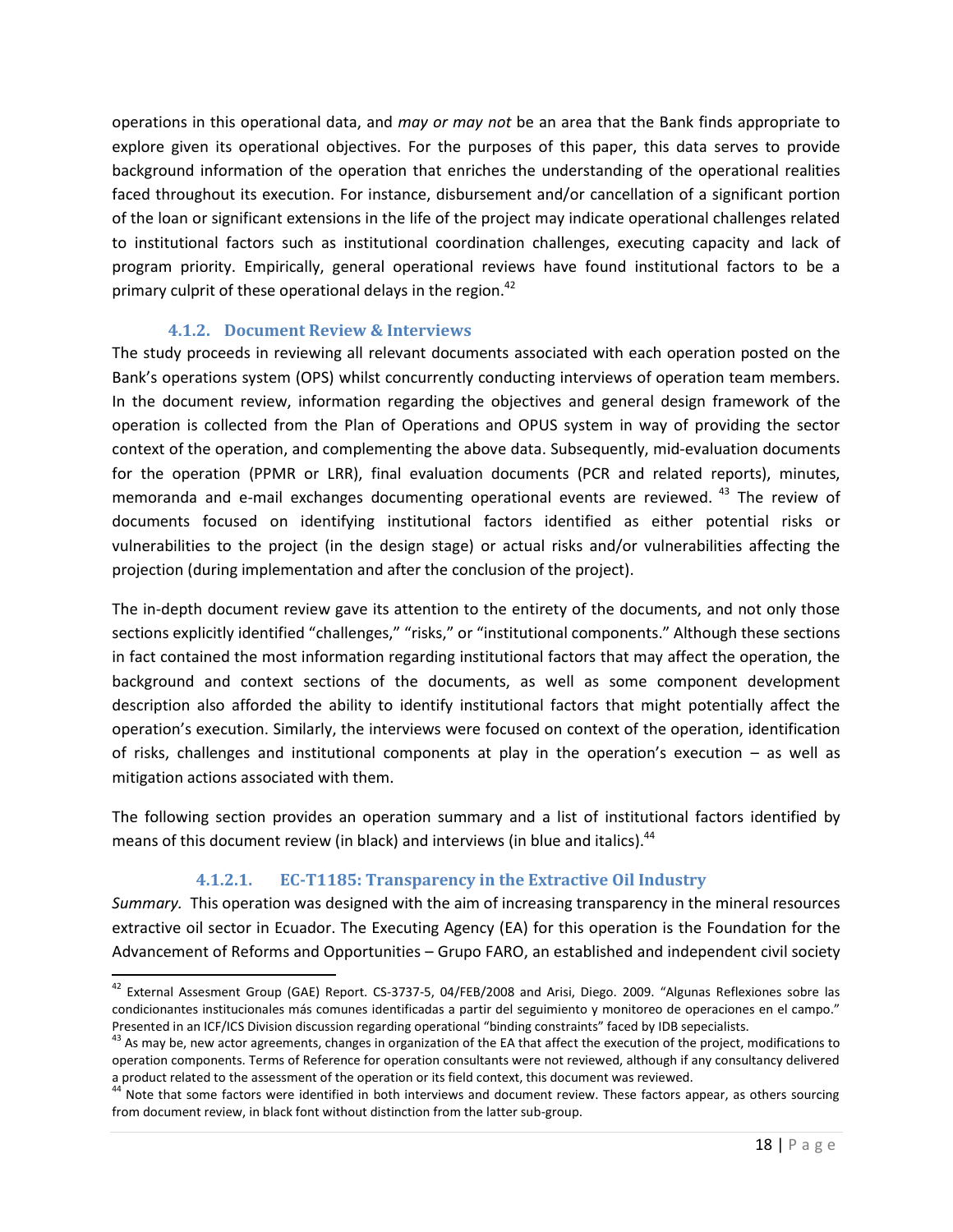organization with an existing relationship with the Bank,<sup>45</sup> and other government counterparts and private sector actors relevant to this operation. In effect, the EA was considered effective and low-risk. The objective of the operation was to create a more transparent institutional framework with concrete and measureable advances in the transparency and access to public information for the oil sector. Per the operation's targets, the objective could be so measured by providing more transparent information to at least 900 people in at least six (6) public institutions, corporate employees and sector organizations, and in civil society. The operation's design included disbursement "triggers"<sup>46</sup>: that is to say, a stipulation that disbursements would be conditional on the achievement of a pre-identified activity necessary to fulfill the operation's objectives.<sup>47</sup>

The operation was formulated in the context of the new organic transparency law recently approved in the country,<sup>48</sup> and in the context of "social inclusion" objective set forth in Ecuador's Country Strategy with the Bank (GN-2490). The operation was approved in an amount of US\$466,300, whence US\$444,700 were financed by the IDB's Anticorruption Activities Trust Fund (AAF) and US\$21,600 by the local counterpart. Operation activities commenced on 17/FEB/2008, with an expected last disbursement date of August 2012. As of November 2010, the operation was concluding its execution activities and awaiting final review.<sup>49</sup>

| <b>EC-T1185</b> |                                                            |                                                                                                                                                                         |                 |                                                                                                                                                                                                                                                                                                                   |                                                                                                                                                           |
|-----------------|------------------------------------------------------------|-------------------------------------------------------------------------------------------------------------------------------------------------------------------------|-----------------|-------------------------------------------------------------------------------------------------------------------------------------------------------------------------------------------------------------------------------------------------------------------------------------------------------------------|-----------------------------------------------------------------------------------------------------------------------------------------------------------|
|                 | <b>Institutional factors</b>                               | Specific risk or vulnerability                                                                                                                                          | Time            | Related-mitigation actions, if any                                                                                                                                                                                                                                                                                | Addressed?                                                                                                                                                |
|                 | Lack of natural coordination<br>mechanisms between actors  | Traditionally, there has not been much linkage<br>of civil society's information access demands<br>and the private sector business practices.                           | <b>DESIGN</b>   | The EA will select actors carefully<br>(especially in the private sector). Importantly,<br>it will use its established relationships with<br>civil society, government and private sector<br>actors to foster and advance collaboration.                                                                          | Yes, Grupo Faro<br>successfully engaged the<br>parties.                                                                                                   |
|                 | 2 Lack of political support for<br>binding public policies | Lack of consideration of public policy proposals<br>(by the government and the sector) to achieve a<br>more transparent and less-corruption prone<br>extractive sector. | <b>DES/IMPL</b> | Political actors are included in the<br>socialization and validation processes during<br>the drafting stage of public policy proposals,<br>as to ensure that these are considered.<br>Importantly, the Ministry of Industry will sign<br>a cooperation agreement with private sector<br>actors and civil society. | The signed agreement was<br>an important step in<br>stimulating cooperation.                                                                              |
|                 | 3 Divergent interests of the<br>private sector             | Lack of adoption of the transparency standards.                                                                                                                         | <b>DES/IMPL</b> | 1) Careful selection of actors during this<br>sector pilot, 2) linkage between standards<br>and information systems; 3) Institution and<br>civil-society training during the pilot such that<br>they continue to demand the information.                                                                          | Although obligatory reporting<br>was not successful, voluntary<br>reporting was espoused by<br>several private sector actors<br>for selected information. |

**Table 4. Institutional Factors Identified in Operation EC-T1185 from Document Review & Interviews**

Few institutional factors were identified in the documents review for this operation. The institutional factors identified as potential risks and vulnerabilities in this operation were the lack of coordination mechanisms between actors, political support for binding public policies and the divergent interests of the private sector. The first of these factors was effectively mitigated by the EA; the latter two appeared throughout the operation's implementation in lesser measure. In particular, although the binding public policy the operation sought was not achieved, the operation did achieve to promote transparency

 $\overline{\phantom{a}}$ 

 $^{45}$  In the execution of operation ATN/KM-9962-EC – Citizen Action and Transparency (EC-T1059).

<sup>46</sup> "hitos gatilladores"

<sup>&</sup>lt;sup>47</sup> Additionally there was a collaboration agreement signed between the parties (the Ministry of Industry for Non-Renewable Resources, selected companies and civil society).

<sup>&</sup>lt;sup>48</sup> Organic Law for Access and Transparency of Public Information (LOTAIP).

<sup>&</sup>lt;sup>49</sup> Interview, Transparency Thematic Group Coordinator, Paloma Baena, Modernization of the State Specialist (ICF/ICS).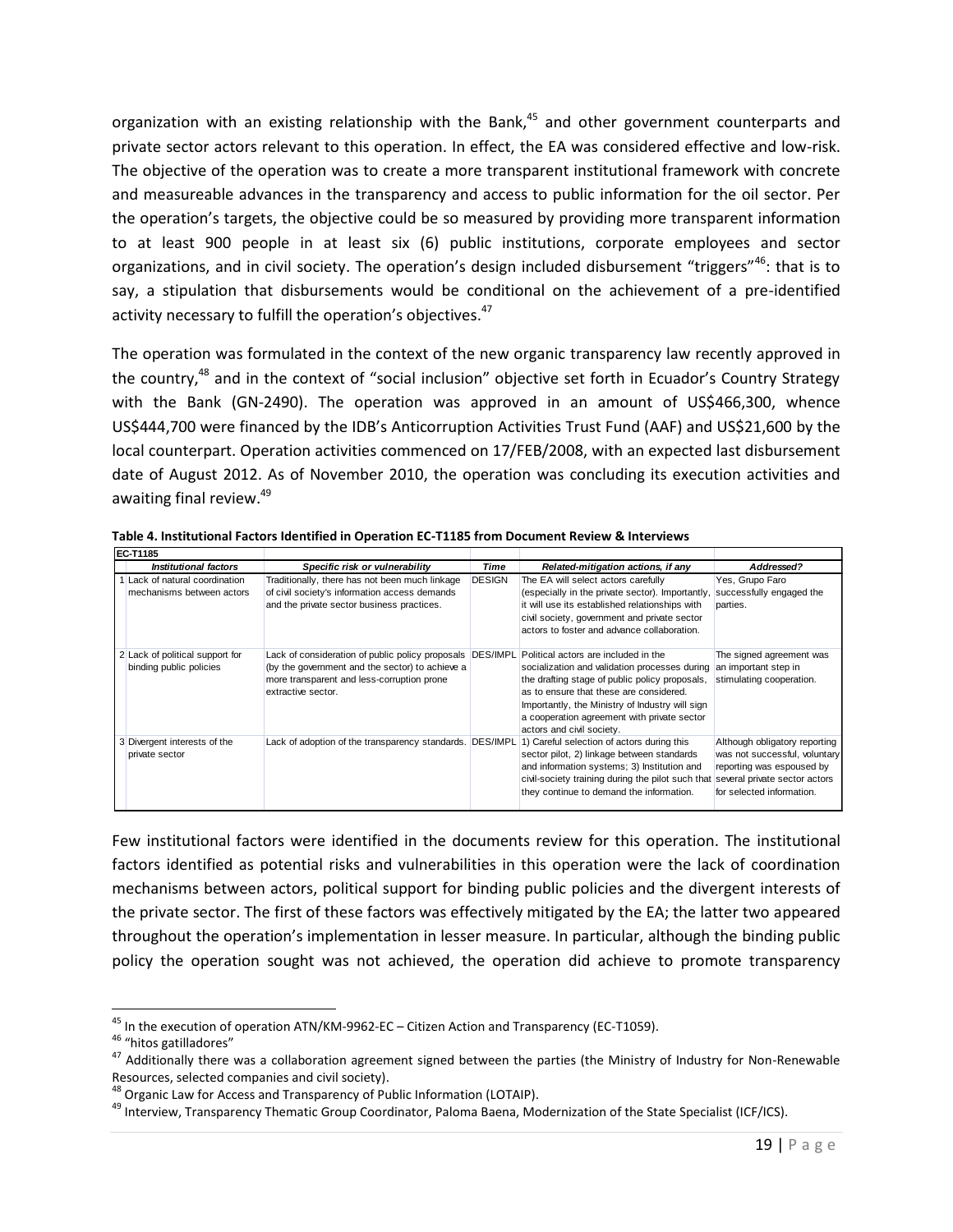standards, stimulate demand for access to information by the public, and secured a commitment by the private sector reflected in voluntary reporting.

At present reporting standards are voluntary but increasingly standard-based, and the dialogue between the sector, government and civil society continues. In the interviews, specialists attribute this space for dialogue and further collaboration directly to the technical cooperation, emphasizing the importance of accompaniment and on-going support (mission, headquarters and field) with the operation's stakeholder parties.

#### **4.1.2.2. CH-0170 NI-0168: Modernization of the Comptroller's Office**

<span id="page-23-0"></span>*Summary*. CH-0170 is an operation aimed at comprehensively modernizing Chile's federal Comptroller's Office, the institution itself serving as the project's executing agency and formally, the Comptroller's Office of the Republic (CGR). Per the Plan of Operation, the objective of this operation was to "contribute to the improvement of the CGR's management systems and operative efficiency and effectiveness in its role as the superior control organism of the Administration, such that the effected improvements enable the institution to participate and contribute to the modernization of the [Chilean] State." To this end, three areas of modernization activities were delineated as follows: 1) strategic development of the organization (including strategic development of organizational processes and adoption of innovative fiscal practices); 2) improvement in information technology and processes; and 3) human resource management. The operation comes in the context of the Chile's objective in its Country Strategy with the Bank to advance in the "modernization of the State's administration" Furthermore, the operation is consistent and supported the then-current Bank strategy for transparency and good governance (GN-2117-2).<sup>50</sup>

The project was developed in very close collaboration with the CGR, with the institution providing detailed objectives and plans of action for each of the components, and "in strict relation to the mission and competencies of the Executing Agency".<sup>51</sup> The project arrived in the Bank's pipeline in September 2001. The loan was approved in February 2002, with a first eligible disbursement seven months later (09/2002); finally concluding on April 2010 – after a three-year extension.

 $\overline{a}$ 

<sup>&</sup>lt;sup>50</sup> "Strengthening a Systemic Framework Against Corruption for the Inter-American Development Bank" (GN-2117-2). February 2001. Inter-American Development Bank.

<sup>&</sup>lt;sup>51</sup> "Modernization of the Comptroller's Office" Loan Proposal (PR-2653), 26/JANUARY/2002. Inter-American Development Bank. And Interview with Modernization of the State Lead Specialist leading the operation.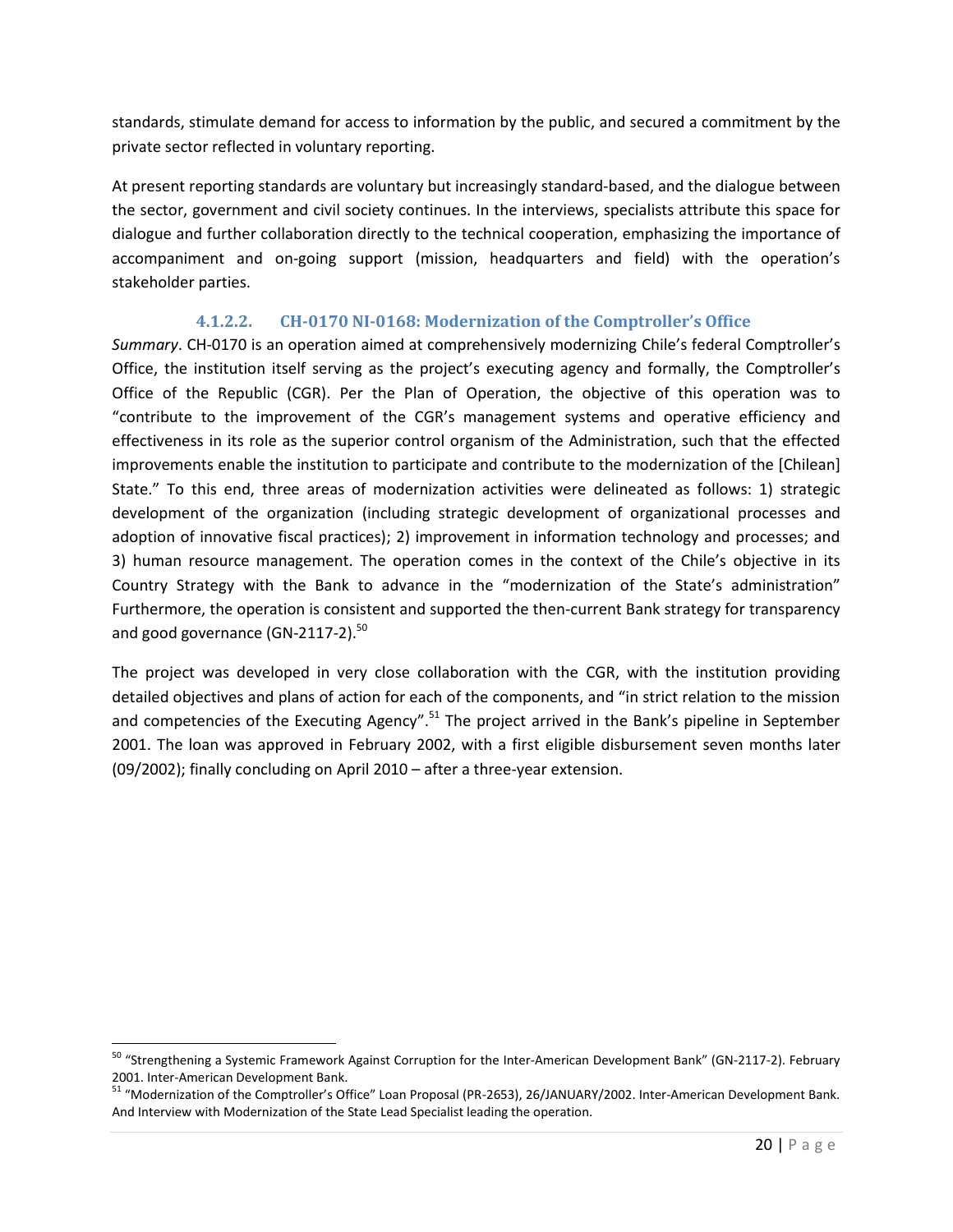|                | CH-0170                                                                                      |                                                                                                                                                                                                                                                                                                                                                                                                                                                                                                                                                                                                                                                                                                                                                                                                                                                          |                  |                                                                                                                                                                                                                                               |                                                                                                                                                                                                                                                                                                                                                                                                                                                                                                                                                                                                                                                                                                                                                                           |
|----------------|----------------------------------------------------------------------------------------------|----------------------------------------------------------------------------------------------------------------------------------------------------------------------------------------------------------------------------------------------------------------------------------------------------------------------------------------------------------------------------------------------------------------------------------------------------------------------------------------------------------------------------------------------------------------------------------------------------------------------------------------------------------------------------------------------------------------------------------------------------------------------------------------------------------------------------------------------------------|------------------|-----------------------------------------------------------------------------------------------------------------------------------------------------------------------------------------------------------------------------------------------|---------------------------------------------------------------------------------------------------------------------------------------------------------------------------------------------------------------------------------------------------------------------------------------------------------------------------------------------------------------------------------------------------------------------------------------------------------------------------------------------------------------------------------------------------------------------------------------------------------------------------------------------------------------------------------------------------------------------------------------------------------------------------|
|                | Institutional factors                                                                        | Specific risk or vulnerability                                                                                                                                                                                                                                                                                                                                                                                                                                                                                                                                                                                                                                                                                                                                                                                                                           | <b>Time</b>      | Related-mitigation actions, if any                                                                                                                                                                                                            | Addressed?                                                                                                                                                                                                                                                                                                                                                                                                                                                                                                                                                                                                                                                                                                                                                                |
|                | Lack of change<br>management structures &<br>resistance to change<br>culture.                | Resistance to adopt new and more modern<br>administration procedures and processes. There was<br>a highly foreseeable resistance to a project that<br>called for a comprehensive transformation of the<br>institution; an institution known for its hierarchical<br>structure, rigidity and formalism (the institution had<br>never experienced a significant change in its<br>administration for 75 years, since its establishment in<br>1927). Further, in the municipalities, there was no<br>political will to create a work relationship with the<br>federally-based CGR to advance in the development of<br>municipal financial information systems that would<br>enable an effective integration with the federal<br>financial information system (SIGFE). Lastly, the<br>Executive did not want to pursue the integration of<br>internal audits. | <b>DES/FINAL</b> | It was thought the change-unfriendly<br>environment would be mitigated through<br>the leadership and commitment from<br>the mid-ranks and high authorities of<br>the CGR during the design of the<br>operation.                               | The project did not account for the lack of change<br>management practices in the institution. The<br>Bank based collaboration with CGR for project<br>implementation on the support for the project<br>lent by the Comptroller involved in the design and<br>negotiation of the loan - a Comptroller who<br>concluded his tenure at the institution soon after<br>loan disbursement began.                                                                                                                                                                                                                                                                                                                                                                               |
| $\overline{c}$ | Lack of leadership and/or<br>political support in the<br>agency for the program              | The Comptroller instated at the head of the CGR did<br>not see the necessity for change in the practices of<br>the institution. Given the highly hierarchical structure<br>of the institution, lack of support at the head of the<br>institution for the program implied the program's<br>stagnation until the arrival of a new leadership.                                                                                                                                                                                                                                                                                                                                                                                                                                                                                                              | IMPL/FINAL       |                                                                                                                                                                                                                                               | This factor dictated a 5-year stagnation in project<br>implementation, until a new and more<br>modernizing-friendly leadership arrived in the<br>institution in 2007 (the one arriving in 2002 did not<br>prioritize the program and had no previous<br>experience with international institutions). The<br>final review states that the project needed to be<br>followed closely, with transparency and an ICS<br>specialist in the project. Up until 2006 the project<br>was led by fiduciary specialists in the field. It<br>notes that it is not within these specialists'<br>responsibilities. or scope to provide technical or<br>strategic support to a modernization of the state<br>project, and thus this area of the project was not<br>effectively addressed. |
| 3              | Lack of infrastructure for<br>more efficient processes.                                      | The Accounting area of the CGR (versus the Auditing FINAL<br>and Legal areas) lacks a common information<br>system, systematized flows and procedures for<br>information management.                                                                                                                                                                                                                                                                                                                                                                                                                                                                                                                                                                                                                                                                     |                  | Investment in infrastructure for<br>information systems.                                                                                                                                                                                      | Lack of this system rendered this area of the<br>institution as the least achieving in terms of<br>efficiency and effectiveness modernization. Loan<br>resources covered the generation of other<br>systems for information management that had a<br>basic information system supporting its design<br>(as in Legal and Auditing areas).                                                                                                                                                                                                                                                                                                                                                                                                                                  |
| 4              | Bank evaluation did not<br>account for the adequate<br>mitigation of institutional<br>risks. | Ineffective reaction of the Bank to the program's<br>detraction between 2002 and 2007. Per the final<br>report, "the Bank endeavored to evaluate the progress<br>and fulfillment of the formal aspects of the operation"<br>rather than addressing the stagnation of the program<br>from its root cause. Additionally, the project lacked<br>adequate evaluation measures for the actual<br>components implemented of the project.                                                                                                                                                                                                                                                                                                                                                                                                                       | <b>FINAL</b>     |                                                                                                                                                                                                                                               | Redesign of the evaluation model for the project<br>by external consultancy.                                                                                                                                                                                                                                                                                                                                                                                                                                                                                                                                                                                                                                                                                              |
| 5              | Cumbersome and inefficient<br>organizational processes                                       | While the operational part of the CGR was in charge<br>of the execution of the project's components, it was<br>not involved in any decisions regarding the design and<br>implementation of the same. In fact, the EA was<br>subordinated de facto by a decision-making Council<br>comprised by the Comptroller and CGR Division<br>Chiefs. Decisions were made by consensus (with up<br>to 9 people in the Council at a time), a decision-<br>making procedure that led to a "very slow" execution<br>of the program.                                                                                                                                                                                                                                                                                                                                    | <b>FINAL</b>     | (and thus decisions assumed to be<br>positive regarding the execution of the<br>program), given that the project was<br>designed and negotiated in the context<br>of a very supportive, modernization-<br>oriented and proactive Comptroller. | Leadership was assumed for the project This decision-making process was maintained<br>and caused significant execution delays.                                                                                                                                                                                                                                                                                                                                                                                                                                                                                                                                                                                                                                            |
|                | 6 Lack of strategic vision for<br>program implementation for<br>the Executing Agency.        | The Comptroller's Office lacked a strategic vision for<br>program implementation for the five-year tenure of<br>Comptroller Sciolla (2002-2007).                                                                                                                                                                                                                                                                                                                                                                                                                                                                                                                                                                                                                                                                                                         | <b>INTVW</b>     | No, unforeseen.                                                                                                                                                                                                                               | After the change of the second Comptroller in<br>the institution from the start of the program -- a<br>Comptroller who did not prioritize the operation--<br>the Bank, through its Country Office staff,<br>proactively worked on renewing a collaborative<br>relationship with the institution (2007). This<br>allowed the program to be executed with<br>leadership from the head of the institution.                                                                                                                                                                                                                                                                                                                                                                   |

#### **Table 5. Institutional Factors Identified in Operation CH-0170 from Document Review & Interviews**

Resistance to change is the most prominent institutional dynamic noted in this operation, with specific institutional factors underpinning it, including: lack of change management mechanisms, cumbersome decision-making processes and the lack of infrastructure for more efficient processes (Table 5). These factors were exacerbated by the lack of strong leadership and strategic vision for project implementation. Although the EA had the capacity to execute, a lacking strategic vision in the context of a vertical institution stagnated the operation. Moreover, the Bank appears to have not adequately assessed these potential risks and vulnerabilities in a more comprehensive fashion, as to design mitigating actions. The impact of these factors on the operation was thus significant. Although there were changes to the evaluation instrument of this operation according to an external review of the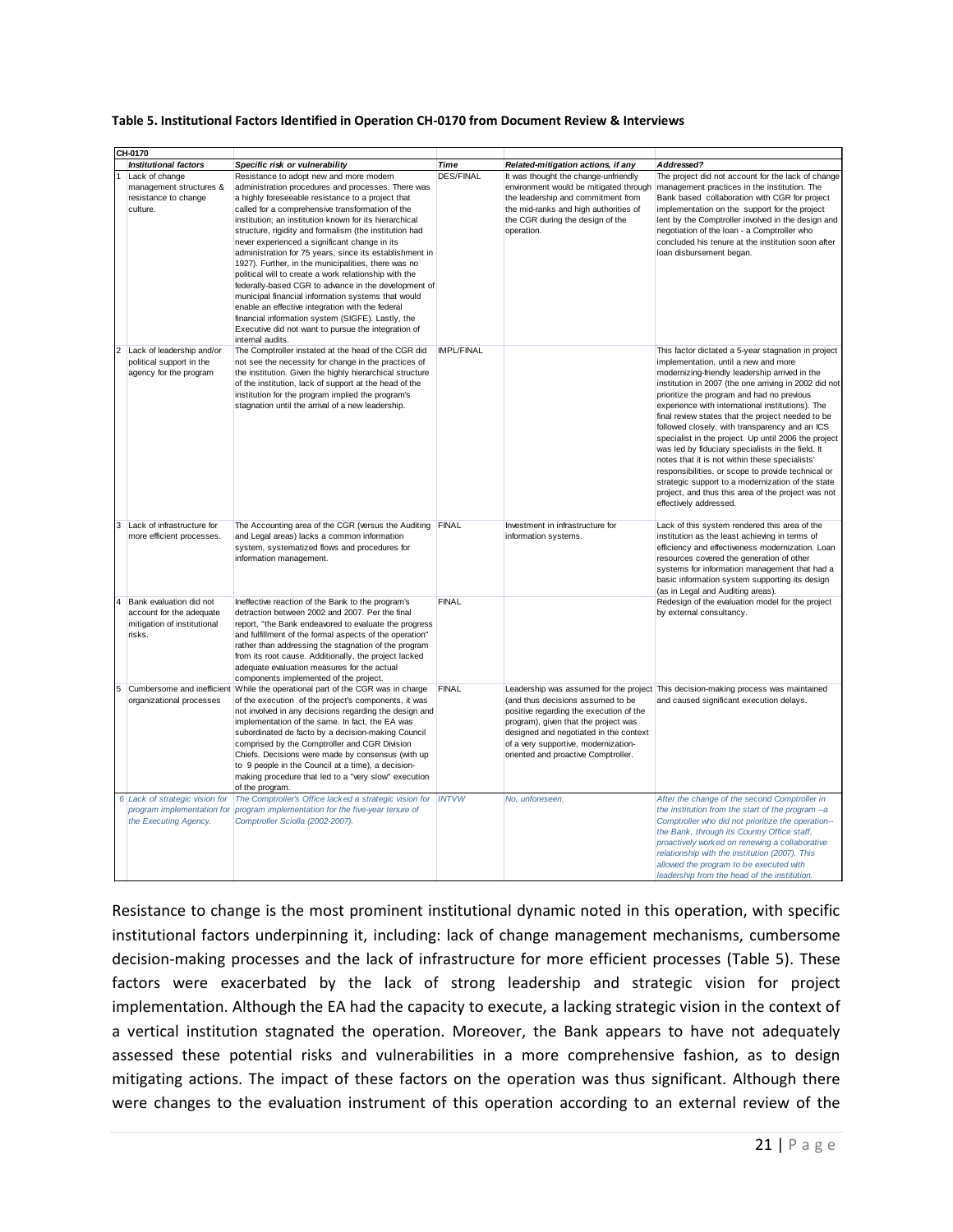operation. Specialists partaking in the operation underscored the importance of being flexible in formal and dialogue components with the EA in the field, as to accommodate the client's needs and thus create a collaborative relationship that will benefit the operation's overall performance in the end.

It should be noted that this loan was negotiated at a time when Chile was renewing its borrowing relationship with the Bank. The operation was consonant with a principal objective set forth in Chile's country strategy with the Bank, the "modernization of the State's administration." Nevertheless, couple of interviewees noted that this thorough modernization effort in the well-known rigid institution might be have exemplified an "adverse selection" problem<sup>52</sup>. The operation was nevertheless negotiated as a way to bolster Chile's renewed borrowing portfolio with the Bank for an institution with prominence in the Republic and that was seeking funds to modernize itself from an internal perspective via infrastructure investment and the reform of the institution's retirement system.

In the end, the Government counterpart and Bank specialists, uphold that the operation achieved its goal of providing a value-added (e.g., aside from infrastructure, the creation of systematized information, adoption of some organization processes, and institutional external guidance on institutional challenges by the Bank for the CGR) and was thus of net benefit to the institution, even if arriving thereto in a sinuous fashion. A lesson for the Bank to keep in future interventions, would advise a then-Government counterpart and today Bank administrator— when dealing with a country with high liquidity in the LAC region like Chile, the Bank assumes that the high liquidity should imply less operational conditions on an intervention (whilst low liquidity implies more). The fact is: when a country has higher liquidity levels, this country is better able to comply with more and stricter conditions that will take it to a new level of institutional development, and this is precisely what the Bank ought to seek out in providing a value-added in institutional capacity building and modernization efforts.

#### **4.1.2.3. NI0168: Citizen Security Program**

 $\overline{a}$ 

<span id="page-25-0"></span>*Summary.* This intervention is a multi-faceted loan intervention to establish a comprehensive citizen security program in Nicaragua. The executing agency is the Country's Ministry of Interior,<sup>53</sup> but given the program's multi-faceted nature –with social, police, community and education sector components many government actors at different levels of government take a critical role in loan implementation. Per the Plan of Operation objectives, the loan seeks to: a) raise the effectiveness of institutions in charge of citizen security; b) increase the level of social integration amongst youth; and c) reinforce municipal and community responsibility.

To achieve this goal and based on a the OPG-CCPS preventative approach, the program concentrates its efforts on four key activities, 1) Institutional strengthening, especially of the Ministry of Interior (MIGOB); 2) The integration and strengthening of juvenile violence prevention services using an intersector care and prevention model at the municipal level; 3) The expansion and consolidation of community policing program initiative; and 4) The establishment of a public information program to

 $52$  More typical modernization of the State programs included programs for the strengthening of civil society and inclusion of indigenous people's interest in the government agenda; improving civil service career mechanisms, and pension system reform. <sup>53</sup> Ministerio de Gobernación (MIGOB), first through its General Directorate for Citizen Security, and then, when the latter was subsumed under the National Police as a Directorate, through the National Police.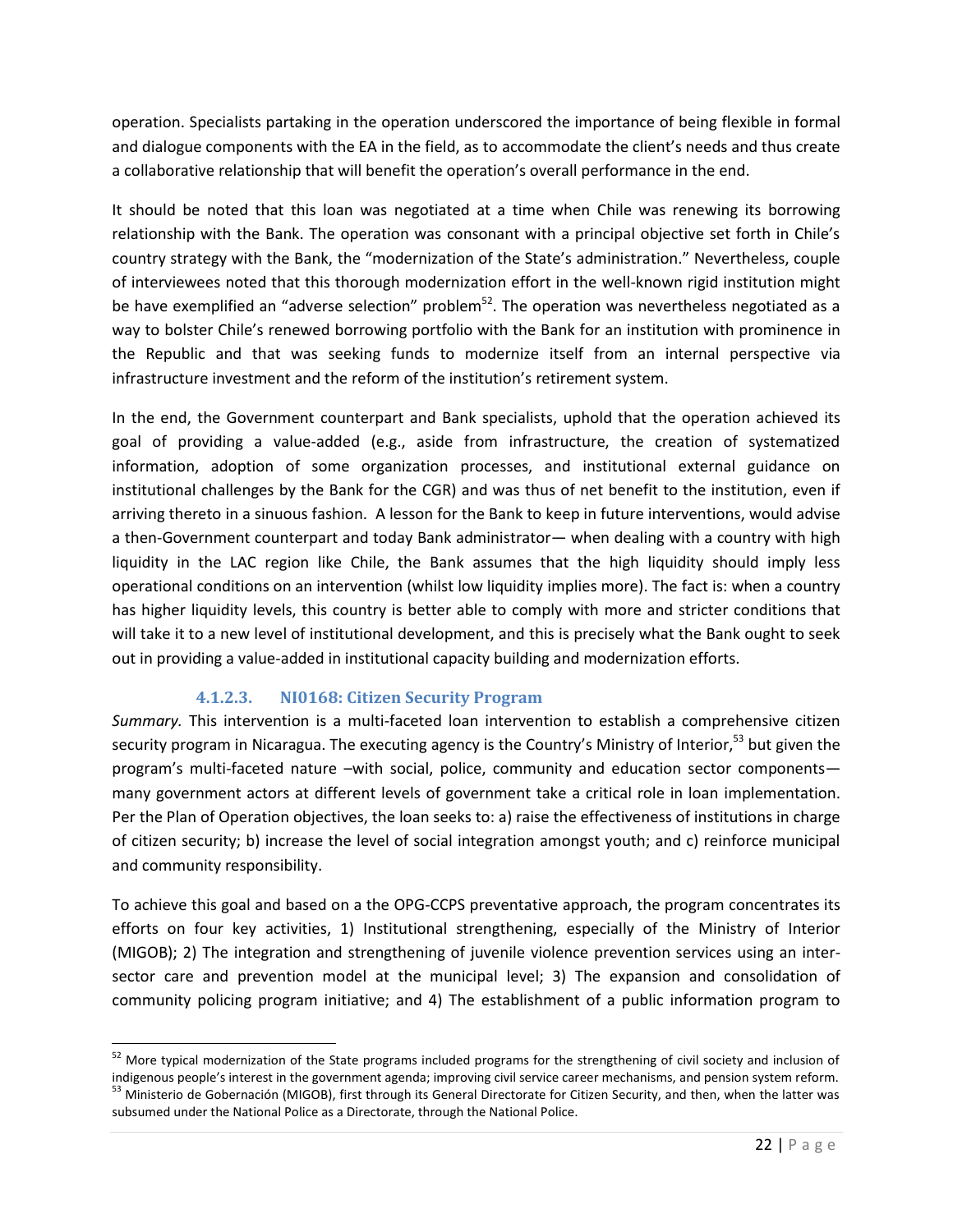encourage inclusion of the topic in the country's social agenda, with the purpose of educating the public of the of values and standards in a community in achieving social harmony.

The Bank's strategy with Nicaragua (GN-2230-1) identifies three key activities for Bank operations in the country, including promoting economic growth, improving governance, and increasing the productivity of the very poor. The proposed operation is linked directly to the second Strategy's objective of improving governance, but also indirectly to promoting economic growth by ameliorating the climate for investments and productive activity. To attain its declared objective, the operation set to establish an institutional framework for citizen security in the country that included public policy proposals to strengthen all the entities involved.

The project entered the project pipeline in May 2002 (05/07/2002) and was approved two-and-a-half years later on 11/24/2004. Disbursement for the operation was expected to conclude in December 2010, with a Phase II Operation in Citizen Security currently in the identification and negotiation phase. The operation was approved for US\$12,800,000 (originally \$21.1-million), whence \$7.21-million from the IDB and \$5.59-million from the counterpart. The operation lost \$8.41-million which would have been coming from the Korean Government cooperation, nevertheless changes in program operational priorities and considerations by the Government of South Korea resulted in this divestment.<sup>54</sup> The withdrawal of this significant amount of money meant the adjustment of some of the loan's activities, especially in the institutional strengthening component, resulting in curtailed activities.

| NI-0168                                                                              |                                                                                                                                                                                                                                                                                                                                                                                                                                                              |                 |                                                                                                                                                                      |                                                                                                                                                   |  |
|--------------------------------------------------------------------------------------|--------------------------------------------------------------------------------------------------------------------------------------------------------------------------------------------------------------------------------------------------------------------------------------------------------------------------------------------------------------------------------------------------------------------------------------------------------------|-----------------|----------------------------------------------------------------------------------------------------------------------------------------------------------------------|---------------------------------------------------------------------------------------------------------------------------------------------------|--|
| <b>Institutional factors</b>                                                         | Specific risk or vulnerability                                                                                                                                                                                                                                                                                                                                                                                                                               | Time            | Related-mitigation actions, if any                                                                                                                                   | Addressed?                                                                                                                                        |  |
| Under-developed legal<br>framework and<br>undermined respect for<br>the rule of law. | A context of undermined respect for the rule of<br>law given the historic context imposed in the<br>1970s between civil society and the institution.<br>That historical context also fostered neglect of<br>the development of the country's legal framework.                                                                                                                                                                                                | <b>DESIGN</b>   |                                                                                                                                                                      |                                                                                                                                                   |  |
| 2 Lack of policy direction<br>or mandate.                                            | Lack of comprehensive public policy that assigns DESIGN<br>concrete roles and defines a clear course of<br>leaves weaknesses in leadership,<br>action<br>management, planning and evaluation of a citizen<br>security program.                                                                                                                                                                                                                               |                 |                                                                                                                                                                      |                                                                                                                                                   |  |
| 3 Political<br>cycles                                                                | and electoral Lack of public policies or mandates for citizen<br>security detract from political leadership of this<br>complex project, a risk that is magnified by the<br>time-horizon of the electoral and political cycle<br>(tenure for decision-making authorities ending in<br>the short-term). Additionally, political cycles led<br>some government officials to use some of the<br>operation's program as a selling point for<br>electoral support. | <b>DES/IMPL</b> | To minimized this risk, active<br>participation by local communities<br>(including municipalities and civil<br>society entities) is a cornerstone of<br>the project. | The use of the project's components for electoral<br>benefit was addressed by close and on-going<br>follow-up with the Country Office and the EA. |  |

**Table 6. Institutional Factors Identified in Operation NI-0168 from Document Review & Interviews** 

l

<sup>&</sup>lt;sup>54</sup> In 2005, external counterpart funds were cancelled by the Economic Development Corporation Fund (Bank of Korea). The bilateral agreement between the country and the South Korean cooperation apparently had apparently not committed its funds exclusively to this activity.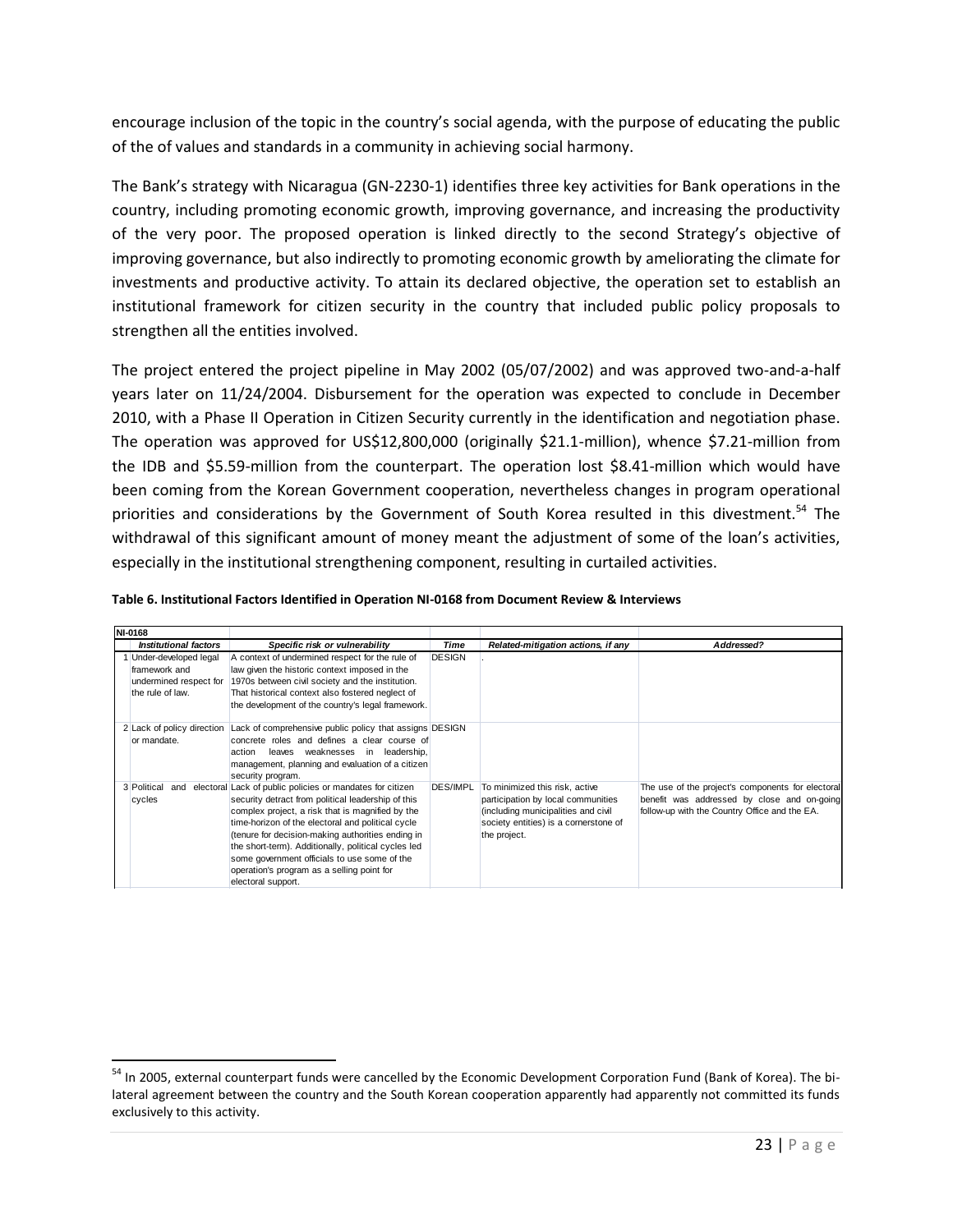| 4 Lack of technical and                                                                     | The General Directorate for Citizen Security<br>organizational capacity. (DGSC), as a new entity, requires technical<br>support for increased institutional capacity.<br>Also, institutions are not familiar with topic<br>concepts, nor are they familiar with M+E<br>procedures.                                                                                                                                                                                                                                                                                                                                                           | DES/IMPL              | capitalize on each agency's<br>comparative advantage in producing<br>their outputs.                                                                                                                                                                                                                                                                                                                                                                                                                                                                                                                                                                                                                                                 | In its training and direction the General After a study conducted on the EA's technical<br>Directorate (DGCSC) outlined the need and coordination capacity (a study show co-<br>to be alert of potential duplications and executor complaints, delays & contracts w/o<br>related products), it was decided to have this<br>Directorate subsumed under the National Police<br>(PN), a much stronger, established and neutral<br>institutional actor (now as Directorate for Citizen<br>Security). The PN is the new EA. Nevertheless,<br>variance is observed across institutional capacity<br>of different agencies. Concepts were slowing<br>introduced and implied a timeframe of 1.5 years<br>for all the project components to be understood<br>and agreed upon with executing stakeholders.<br>M+E was brought into the project. |
|---------------------------------------------------------------------------------------------|----------------------------------------------------------------------------------------------------------------------------------------------------------------------------------------------------------------------------------------------------------------------------------------------------------------------------------------------------------------------------------------------------------------------------------------------------------------------------------------------------------------------------------------------------------------------------------------------------------------------------------------------|-----------------------|-------------------------------------------------------------------------------------------------------------------------------------------------------------------------------------------------------------------------------------------------------------------------------------------------------------------------------------------------------------------------------------------------------------------------------------------------------------------------------------------------------------------------------------------------------------------------------------------------------------------------------------------------------------------------------------------------------------------------------------|---------------------------------------------------------------------------------------------------------------------------------------------------------------------------------------------------------------------------------------------------------------------------------------------------------------------------------------------------------------------------------------------------------------------------------------------------------------------------------------------------------------------------------------------------------------------------------------------------------------------------------------------------------------------------------------------------------------------------------------------------------------------------------------------------------------------------------------|
| 5 Lack of organizational<br>infrastructure/mechanis<br>ms for information<br>dissemination. | Accurate information needs to be generated<br>regarding youth risk and its relationship with<br>violence, as this is often connected with lack of<br>education.                                                                                                                                                                                                                                                                                                                                                                                                                                                                              | DES/IMPL              |                                                                                                                                                                                                                                                                                                                                                                                                                                                                                                                                                                                                                                                                                                                                     | By co-executors initiative in the youth<br>component. In collaboration with the community,<br>the Ministry of Education, Culture and Sport<br>(MECD) capitalized on the discovered fact that<br>youth are motivated to attend schools with sports<br>facilities, and thus build on this knowledge for<br>project implementation. Nevertheless, more<br>dissemination of the effectiveness of this kind of<br>strategy is needed.                                                                                                                                                                                                                                                                                                                                                                                                      |
| 6 Lack<br>of<br>structure<br>for<br>institution                                             | physical The Social Crime Prevention Committees<br>the (CSPD) need physical infrastructure<br>improvements at the local level to operate<br>effectively, with particular attention to Women's<br>Commissariats.                                                                                                                                                                                                                                                                                                                                                                                                                              | DES/IMPL              |                                                                                                                                                                                                                                                                                                                                                                                                                                                                                                                                                                                                                                                                                                                                     |                                                                                                                                                                                                                                                                                                                                                                                                                                                                                                                                                                                                                                                                                                                                                                                                                                       |
| 7 Lack of<br>capacity<br>coordination.                                                      | management Lack of training and coordination inhibit the<br>and provision of prevention services addressing<br>domestic violence. Lack of coordination between<br>EA and Treasury for loan disbursements.                                                                                                                                                                                                                                                                                                                                                                                                                                    | <b>IMPLEM</b>         |                                                                                                                                                                                                                                                                                                                                                                                                                                                                                                                                                                                                                                                                                                                                     | Domestic violence is pointed to as the issue with<br>least advancement in the concluding phases of<br>this operation.                                                                                                                                                                                                                                                                                                                                                                                                                                                                                                                                                                                                                                                                                                                 |
| 8 Lack<br>of<br>support                                                                     | institutional Changes in priorities in some co-executing<br>agencies do not contribute to program objectives.                                                                                                                                                                                                                                                                                                                                                                                                                                                                                                                                | <b>IMPLEM</b>         | Draft POA joint with co-executors to<br>arrive at a consensus in the<br>establishment of priorities.                                                                                                                                                                                                                                                                                                                                                                                                                                                                                                                                                                                                                                |                                                                                                                                                                                                                                                                                                                                                                                                                                                                                                                                                                                                                                                                                                                                                                                                                                       |
| 9 Lack<br>of<br>mechanisms                                                                  | coordination Existing CPSD's coordination mechanisms need<br>to be enhanced at a local level in order to<br>implement the components of the loan requiring<br>active local participation.                                                                                                                                                                                                                                                                                                                                                                                                                                                    | <b>IMPL/FINA</b><br>L | the necessary institutional framework<br>in terms of internal procedures, staff<br>training and installation of an IT<br>system. Also, Bank monitoring and<br>supervision will allow for the<br>identification and inclusion of<br>organizational experiences learnt in<br>the process. Additionally MIGOB<br>received support from other institutions<br>for the program in its design stages,<br>and the National Committee on<br>Peaceful Coexistence and Citizen<br>Security (CNSCS) provides an inter-<br>agency coordination platform. This<br>platform is considered key for the<br>success of the program, as it will be<br>used to coordinate between the<br>executive, other branches of<br>government and civil society. | The program has a component to build Given the withdrawal of the Korean cooperation<br>funding, the institutional capacity component of<br>this operation was weakened. Nevertheless the<br>National Police as EA and the CNSCS proved to<br>be important established institutions in moving<br>the project forward (interviews).                                                                                                                                                                                                                                                                                                                                                                                                                                                                                                     |
| leadership                                                                                  | and lack of political (with broad areas of action), create uncertainties L<br>over expected results, especially given the<br>project's longer-than-average execution period for<br>projects in the country. Political leadership is<br>thus not a strong component in this project.                                                                                                                                                                                                                                                                                                                                                          |                       | taken into account in its design, and<br>thus it includes a number of<br>mechanisms to mitigate this risk.<br>These include very close Monitoring<br>and Evaluation as to obtain lessons<br>learned and make adjustments to the<br>program whilst it is in progress; close<br><b>IDB</b> supervision through the Country<br>Office and through annual<br>administration missions; discussion<br>and drafting of annual work plans by<br>the Bank and the EA; and an external<br>audit and monitoring with baseline<br>from field reports.                                                                                                                                                                                           | 10 Institutional uncertainty The innovative nature and scope of the project IMPL/FINA The innovative nature of the project is Delays in the approval of the "Loan Agreement"<br>between Bank and the Treasury (and thus delays<br>in the ratification by the Congress). On this<br>account the program was in the Bank's pipeline<br>for 2.5 years before approval in 2004. Thereafter,<br>changes in co-executing ministries created a<br>disjunction between activities and plan objectives<br>(see below).                                                                                                                                                                                                                                                                                                                         |
| 11 Lack<br>Оf<br>civil<br>discretionary<br>and high rotation.                               | service The lack of a civil service career track in the<br>career track leads to country is a major obstacle for project<br>and implementation as heads of Ministries and units<br>disjointed coordination within these are often politically appointed<br>without any technical knowledge of the subject<br>matter. This leads to uninformed decisions,<br>mostly based on political kinship (e.g., procured<br>consultancies). Additionally, the high rotation in<br>leadership of the EA steals away continuity in<br>project implementation, causing significant<br>delays due to the frequent and delayed<br>transitions in leadership. | <b>INTVW</b>          | Close and on-going follow-up with<br>executing agency (missions, field and<br>headquarters).                                                                                                                                                                                                                                                                                                                                                                                                                                                                                                                                                                                                                                        | Whilst the on-going follow-up of the operation<br>helped it achieved its goal, this is a systemic<br>issue that needs to be addressed more directly.                                                                                                                                                                                                                                                                                                                                                                                                                                                                                                                                                                                                                                                                                  |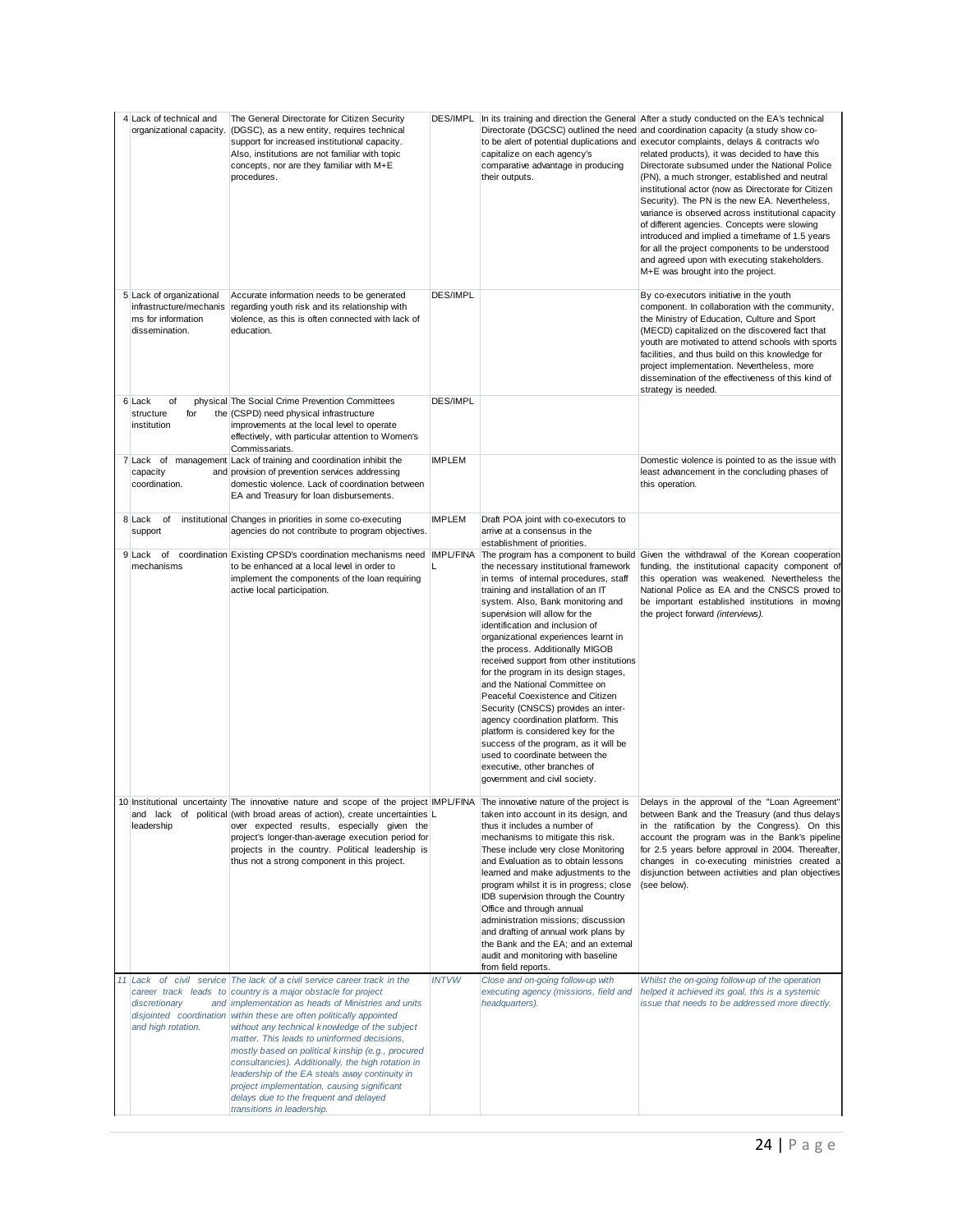| 12 Institutional rivalry | Institutional rivalry amongst the National Police INTVW | Study to consider moving the EA title    | Re-assign EA title to national police (reputable |
|--------------------------|---------------------------------------------------------|------------------------------------------|--------------------------------------------------|
| affected collaboration   | and the DGSG, but also of other security-related        | to the National Police, while it         | actor).                                          |
|                          | entities (e.g., the penitentiary system), where a       | simultaneously subsumes this unit        |                                                  |
|                          | real concern for this project's execution. Other        | into its organizational structure. Local |                                                  |
|                          | co-executed agencies also concerned that the            | dialoque.                                |                                                  |
|                          | National policy was over-stepping its mandate by        |                                          |                                                  |
|                          | being the principal executor of a program with          |                                          |                                                  |
|                          | many non-violence control & management                  |                                          |                                                  |
|                          | elements.                                               |                                          |                                                  |

Nicaragua's Citizen Security Program exhibited the most institutional factors posing a risk or vulnerability to the operation (a total of twelve). The identification of these factors did not necessarily imply a more difficult or less successful operation vis-à-vis the other selected operations. In fact, the early detection of many of the intervening institutional factors provided the necessary space to formulate mitigation measures to address them and design project components mindful of them.

Per Table 6, some of the identified institutional factors may appear to be duplicated, such as the "lack of technical and coordination capacity". Although similar, these factors are nevertheless outlined individually because they are identified in relation to different co-executing agencies (or their subunits) *and* have a distinct impact on project implementation. For example, several factors, such as "political appointment and electoral cycles," "lack of policy direction or mandate," and "institutional uncertainty" are all risks or vulnerabilities that impact the project in reduced political support; two of which are less volatile. Indeed, this reduced political support can be portrayed as one risk factor itself, however, the identification of its multiplicity of sources and other differential, factor-specific impacts, is necessary in order to understand its compounded entrenchment.

The program's broad multi-sectoral scope was certainly a characteristic of the operation that created uncertainty. In this operation the uncertainty was further fueled by an uneven executing capacity across co-executor agencies,<sup>55</sup> high rotation of leadership roles, discretionary decision-making, and by institutional rivalry. Although at first the operation team was not certain of the effectiveness of reassigning the EA responsibilities to the National Police, in the end this proved to be a key move in moving the operation forward after a two-year halt-and-go rhythm. Followed by consultation with stakeholders and a study of the merits of the proposed change, this transfer in EA assignment gave the project the project a firm leadership and a greater sense of ownership (although institutional rivalry was not assuaged in some fronts, nor was the lack of technical capacity), and it was

Although the program faced many challenges, many of them were known *ex-ante,* allowing for the formulation of mitigation activities to address them, as well as for a space of reflection over lessons learned. Beyond formal mitigation activities incorporated in the design of the operation, specialists reported close and on-going field follow-up as a key operational activity in ensuring project continuity and effective implementation. At the conclusion of the project, specialists esteemed the project was able to establish an inter-institutional working modality in the country on the citizen security area; as well as draw lessons learned to inform the second phase of the operation. This was especially the case as concerns the on-going establishment of a monitoring process, the systematize introduction of

 $\overline{\phantom{a}}$ 

<sup>&</sup>lt;sup>55</sup> The pilot covered 15 territories and relied on seven (7) external co-executors and six (6) internal co-executors. As main Executing Agency, only the capacity of the Ministry of Interior and the National Police was assessed.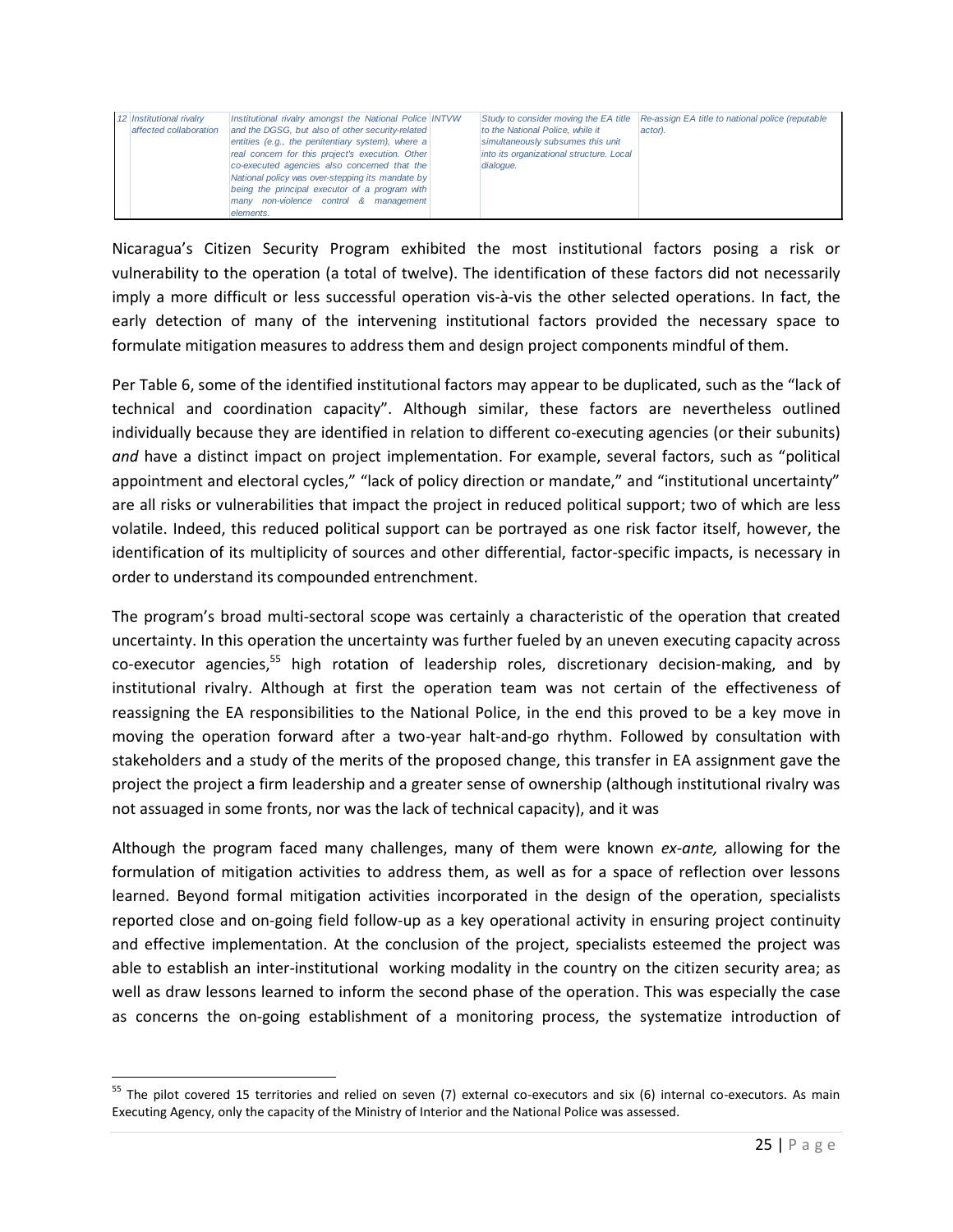subject-matter concepts and definitions, and of data collection that may serve as a baseline for activity design. A crime and violence observatory is projected as a main activity of the Phase II of this operation.

#### **4.1.2.4. TT-L1003: Citizen Security Programme.**

<span id="page-29-0"></span>*Summary.* As in the case of Nicaragua's NI-0168 operation, and following the Bank's operating guidelines for civic co-existence and public safety<sup>56</sup>, this intervention is also to be understood as a multi-faceted loan intervention to establish a comprehensive country citizen security program with pilot operations in selected communities in the twin islands of Trinidad & Tobago. The executing agency is the Country's Ministry of National Security (MNP), with varied other agencies and civil society groups co-executing. The program aims to create an integrated national crime attention and prevention strategy. The operation approaches the citizen security problem in Trinidad & Tobago by supporting a pilot-stage program to address the most proximal risk factors of crime and violence (e.g., firearms, unsafe neighborhoods, violent personal behavior) in order to reduce them, whilst leveraging resources to promote prevention.

Concretely, the core activities of the program are: 1) institutional strengthening and sector capacitybuilding at the Ministry of National Security; 2) creating pilot programs for youth development; 3) promoting domestic violence prevention; 4) strengthening community policing; 5) seeking efficient and effective media management for citizen and agency information; 6) creating community mobilization around the attenuation of violence and promoting its prevention; and 7) creating mechanisms for youth offenders transformation.,

The Bank's Country Strategy with Trinidad & Tobago directly mentions the necessity to develop a citizen security program, on the basis of recent evidence showing violence slowing economic growth and impeding social development. The loan was approved on 11/March/2008 and was first disbursed in May 2008. The loan was approved for US\$35-million, whence \$24.5-million come from IDB Ordinary Capital Fund, and \$10.5-million from the local counterpart.

| <b>Institutional factors</b> | Specific risk or vulnerability                   | Time          | Related-mitigation actions, if any  | Addressed?                       |
|------------------------------|--------------------------------------------------|---------------|-------------------------------------|----------------------------------|
| Lack of infrastructure       | Data quality, relevance and even formatting      | <b>DESIGN</b> |                                     | Additional documentation         |
| (equipment, data collection  | inconsistent or low. Some data not available     |               |                                     | commenting on this factor is not |
| capacity)                    | electronically.                                  |               |                                     | as of yet available.             |
| 2 Community discontent with  | The program was perceived as "a last-ditch       | <b>DESIGN</b> | For the EA (MNS), to reach out to   |                                  |
| the project (perceived as    | effort to secure votes for the upcoming          |               | NGOs who already have a             |                                  |
| political arbitrage          | national elections in communities which have     |               | relationship with the community, to |                                  |
| opportunity)                 | been ignored for the past few years". Thus       |               | mobilize consultations, based on    |                                  |
|                              | community members resisted mobilization,         |               | those local-trust relationships     |                                  |
|                              | as they perceived that efforts to mobilize were  |               |                                     |                                  |
|                              | electorally-linked. Additionally, the            |               |                                     |                                  |
|                              | community was concerned about the                |               |                                     |                                  |
|                              | reputational social costs of collaboration       |               |                                     |                                  |
|                              | (e.g., fear of victimization by being labeled an |               |                                     |                                  |
|                              | 'informant').                                    |               |                                     |                                  |

#### **Table 7. Institutional Factors Identified in Operation TT-L1003 from Document Review & Interviews TT-L1003**

 $\overline{\phantom{a}}$ 

<sup>56</sup> "Operational Guidelines for Program Design and Execution in the Area of Civic Coexistence and Public Safety." GN-2535. 06/OCT/2009. Inter-American Development Bank.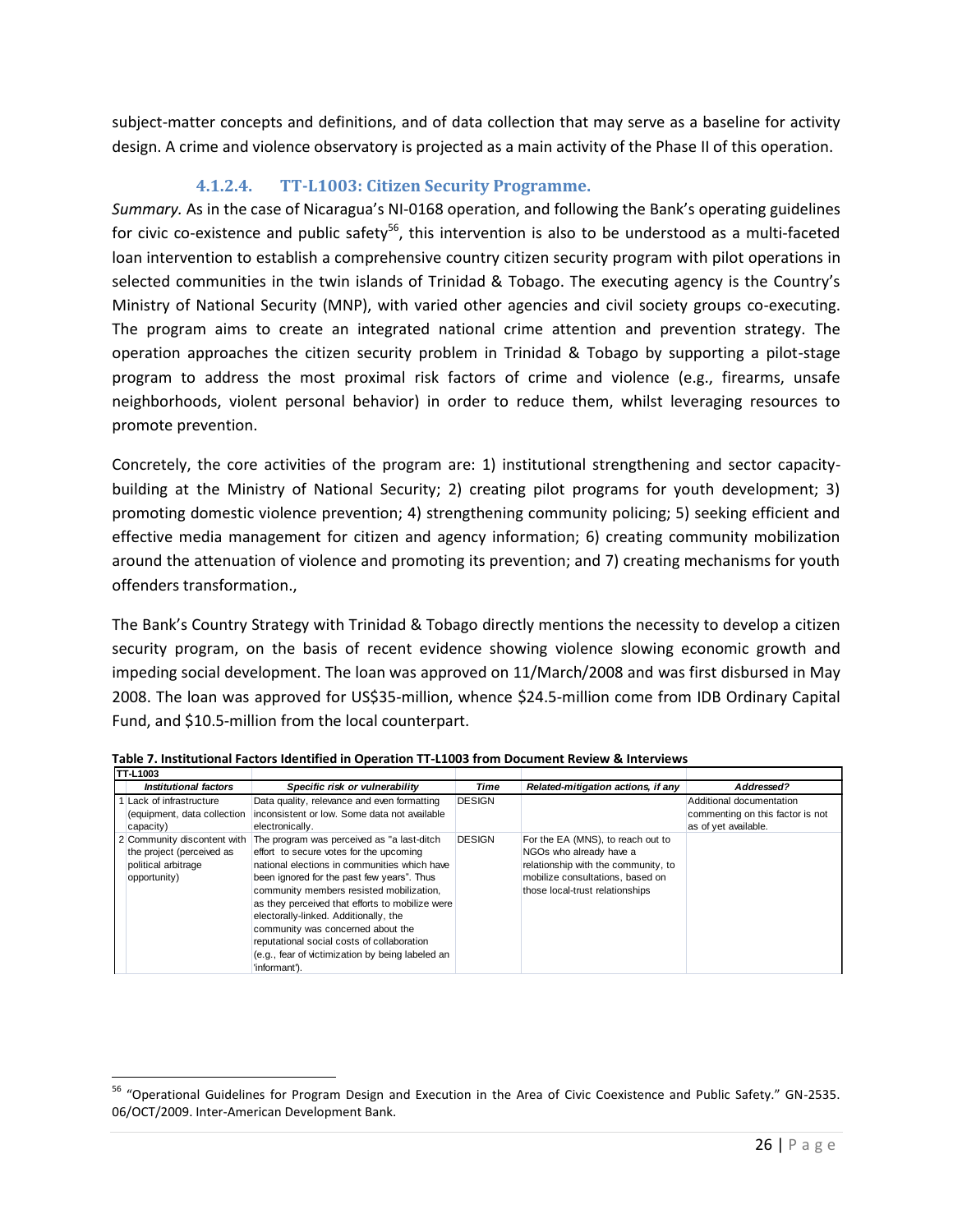| 3 Lack of institutional<br>actors/institutional vacuum                                                                      | Difficulty identifying community-serving<br>organizations (NGOs) with capacity and                                                                                                                                                                                                                                                                                                                                                                                                                                                                                                                                                                                                                                                                                              | DES/IMPL    | Continue seeking out NGO partners<br>in communities.                                                                                                                                                                                                                                                                                                                                                                                                                                     |                                                                                                                                                                                                                                                                                                                                                                                                                         |
|-----------------------------------------------------------------------------------------------------------------------------|---------------------------------------------------------------------------------------------------------------------------------------------------------------------------------------------------------------------------------------------------------------------------------------------------------------------------------------------------------------------------------------------------------------------------------------------------------------------------------------------------------------------------------------------------------------------------------------------------------------------------------------------------------------------------------------------------------------------------------------------------------------------------------|-------------|------------------------------------------------------------------------------------------------------------------------------------------------------------------------------------------------------------------------------------------------------------------------------------------------------------------------------------------------------------------------------------------------------------------------------------------------------------------------------------------|-------------------------------------------------------------------------------------------------------------------------------------------------------------------------------------------------------------------------------------------------------------------------------------------------------------------------------------------------------------------------------------------------------------------------|
|                                                                                                                             | reputability to facilitate and mobilize<br>community consultations and implement<br>project components. Scant presence of<br>several co-executing agency local<br>representatives (e.g., local governance<br>structure in some localities, as a mayor); as<br>well as differing community organization in<br>Tobago v. Trinidad localities.                                                                                                                                                                                                                                                                                                                                                                                                                                     |             |                                                                                                                                                                                                                                                                                                                                                                                                                                                                                          |                                                                                                                                                                                                                                                                                                                                                                                                                         |
| 4 Problems with inter-agency<br>coordination                                                                                | Known vulnerability at design stage. Lack of a DES/IMPL<br>relationship between central agencies and<br>civil society (never collaborated before).<br>Institutional strengthening component not<br>designed with coordination with the crime<br>analysis unit within the Police Department,<br>though data on crime and violence is an<br>essential component for successful<br>measurement of project impact and project re-<br>design. Moreover, at least five analytic units<br>within the Ministry of National Security<br>produce their own crime analyses. Poor<br>timeliness of response across agencies. It is<br>believed that there is a perception of<br>competition across co-executing units that is<br>culprit for the lack of coordination and<br>collaboration. |             | To discuss and develop a Memo of<br>Understanding to allow for<br>cooperation (with partner ministries).<br>Distribute a collaboration matrix to<br>CSP Steering Committee members<br>as to identify programs and projects<br>associated with community action<br>with defined roles. Possibly<br>restructure data component, in the<br>meantime, on force account, the EA<br>specialists are assessing the quality<br>of crime and violence data to move<br>forward with the operation. |                                                                                                                                                                                                                                                                                                                                                                                                                         |
| 5 Inefficient organizational<br>mechanisms and lack of<br>capacity                                                          | Project execution plan (PEP) and operations<br>manual not finalized 18 months after the<br>commencement of project activities.<br>Additionally, procurement delays due to<br>unfamiliarity with the Bank's procurement<br>standards and the 'ceiling'-based national<br>procurement system creating significant<br>delays.                                                                                                                                                                                                                                                                                                                                                                                                                                                      | <b>IMPL</b> | Review carefully the scope of the<br>projects taking into consideration the operations manual should have<br>design document, and classifying<br>components as consulting or non-<br>consulting services to facilitate<br>procurement flows.                                                                                                                                                                                                                                             | It was agreed that the PEP and<br>been a pre-condition for<br>disbursement. At time of 18-mos<br>evaluation, these were required<br>from the EA.                                                                                                                                                                                                                                                                        |
| 6 Budgetary issues & lack of<br>strategic alignment and/or<br>correspondence between<br>program and resource<br>allocation. | Project activities are not coordinated with the IMPL<br>larger police reform funded with local<br>resources.                                                                                                                                                                                                                                                                                                                                                                                                                                                                                                                                                                                                                                                                    |             | Foster dialogue with the Police<br>Department and including<br>coordination mitigation activities (as<br>outlined above).                                                                                                                                                                                                                                                                                                                                                                | Re-design of project components.                                                                                                                                                                                                                                                                                                                                                                                        |
| 7 Organizational changes<br>impact the continuity of the<br>project                                                         | The Bank organizational realignment took<br>place as the project was beginning<br>implementation. Change in procedures, in<br>measurement focus (evaluability), Bank<br>sector unit handling the implementation of the<br>project (from a SPH specialist to an ICS<br>specialist with a logic), HQ versus field<br>supervision, all have caused further delays on<br>account of new evaluations, redesign of large<br>components of the operation, establishing<br>field relationships, and so on.                                                                                                                                                                                                                                                                              | <b>IMPL</b> |                                                                                                                                                                                                                                                                                                                                                                                                                                                                                          | Per the LRR, the Bank should<br>have been more cognizant of<br>change/transition operational<br>needs at the time of its<br>organizational realignment, for<br>example, by establishing<br>mechanisms to ensure continuity.                                                                                                                                                                                             |
| 8 Institutional uncertainty                                                                                                 | The broad multi-sector scope of the project,<br>coupled with the EA lack of experience<br>working with a whole class of co-executing<br>entities (e.g., NGOs) and the lack of a<br>governance structure at the local level (e.g.,<br>mayors in some localities), create uncertainty<br>for lender and borrower of how effectively the<br>program will implement. Moreover, in the<br>community the multiple delays the projects<br>has faced, and rotation of EA personnel<br>reporting to the field, is contributing to a<br>lowered enthusiasm in the communities.                                                                                                                                                                                                            | <b>IMPL</b> | Be open to lessons learned and<br>adjust components in the measure<br>that these lessons learned suggest.<br>Continue giving close follow-up as to<br>continue promoting not only project<br>advancement but also continuity in<br>co-executing entities relationships.                                                                                                                                                                                                                  |                                                                                                                                                                                                                                                                                                                                                                                                                         |
| 9 Importation of solutions with<br>disregard to the country-<br>context.                                                    | The operation seemed to follow very closely<br>the structure of a Citizen Security program<br>designed for another country. Because the<br>roots of violence in both countries are<br>dissimilar, program components were not<br>always designed to address the root causes<br>of violence in Trinidad & Tobago.                                                                                                                                                                                                                                                                                                                                                                                                                                                                | <b>IMPL</b> |                                                                                                                                                                                                                                                                                                                                                                                                                                                                                          | This concern has been widely<br>observed by team members and<br>mentioned in the LRR. At this<br>stage of implementation, and<br>based on exploring mismatching<br>components between the current<br>program design and the country's<br>needs, redesign of components is<br>underway. Lessons learnt are also<br>being gathered, leaving operational<br>space for modifications as the<br>program continues unfolding. |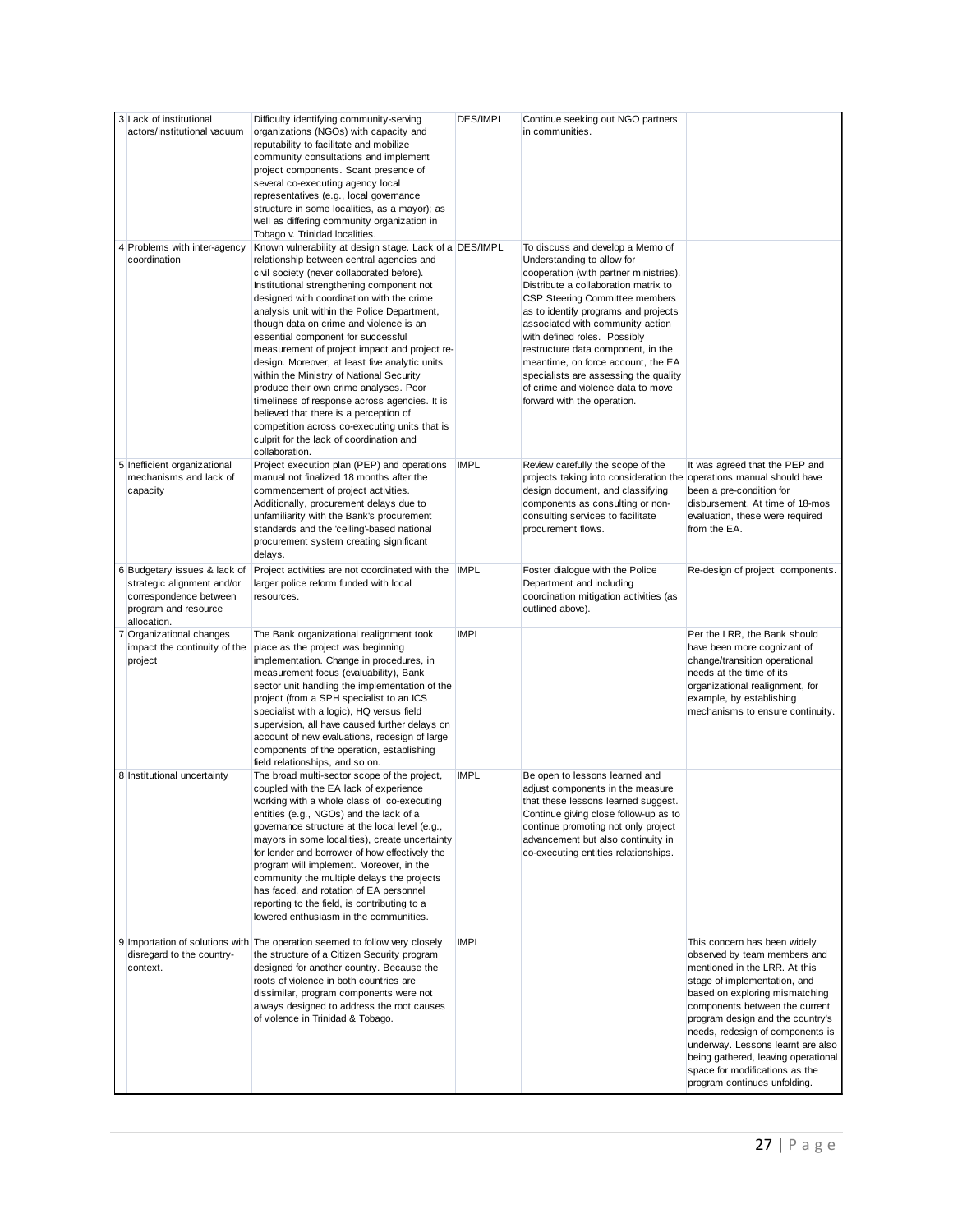This operation was also found to have multiple institutional factors affecting it. Early identified institutional factors seem to have lacked effective mitigation actions. Furthermore, factor identification during mid-term evaluation (via the LRR) would uncover many more institutional factors adversely affecting the operation. Of significance, the operation has been affected by a coordination problem across agencies, lack of capacity and inefficient, abstruse organizational mechanisms and the misfit of program design components and the country's reality. On the one hand, the lack of coordination or organizational efficiency and capacity on the part of the co-executors has posed a significant problem in matters as procedural as procurement (an extension is already expected necessary for the program, with only 20% of funds disbursed at almost the three year mark for a 5-year program),<sup>57</sup> and as fieldbased as local-level engagement of the EA with civil society.

On the other, the operation seemed to be based on other Citizen Security activities implemented in the Caribbean region<sup>58</sup> without consideration to the heterogeneity of causes for crime and violence in the region. For instance, crime in Guyana is importantly linked to a drug trafficking concerned not germane to the twin islands as a primary cause of crime and violence. Whereas for Jamaica, violence has been linked to political unrest, food insecurity and also a trafficking concern.<sup>59</sup> In contrast, Trinidad and Tobago's crime and violence phenomenon is most closely linked to economic stagnation and thus economic opportunity – a root cause not addressed by components designed for the realities of other countries. In fact, even within its national context, the islands of Trinidad and Tobago have different local organizational modalities between the islands, a distinction that should be considered in designing the components for each pilot locality depending on which island it is to be executed in. Lack of this consideration has already created implementation differences in the local-level that could have been foreseen.

Finally, beyond institutional factors sourcing from the country-sector context, this operation was particularly affected by the Bank's organizational re-alignment which not only demanded more evaluability of the project (a perspective lacking in its design), but also because the re-alignment lacked a transition protocol. TT-L1003 was particularly affected given the substantial change in project team composition and team leadership, as well as in procedural guidelines and requirements. Moreover, specialists pointed to a corporate internal pressure by the Vice-Presidency of Countries to expand the Bank's portfolio in the Caribbean region by formulating considerably larger projects even though the borrowing country may be lacking in delivery capacity for such significant and multi-faceted operations. In the context of the organizational re-alignment of the Bank, which disrupted the continuity the project, specialists consider it might have might have been preferable to take a 'phases' approach to the loan from a performance perspective, as the operation is considered over-budgeted. Specialists report that internal corporate incentives all but discarded this approach.

 $\overline{a}$ 

<sup>&</sup>lt;sup>57</sup> Interviews with procurement specialists team members. Additionally, the mid-term loan review (LRR) does not as of yet show any advancement in indicator objectives. However, it is unclear whether this is due to the

<sup>&</sup>lt;sup>58</sup> Guyana, Jamaica, Suriname and Nicaragua.

<sup>&</sup>lt;sup>59</sup> Interviews with Citizen Security specialists.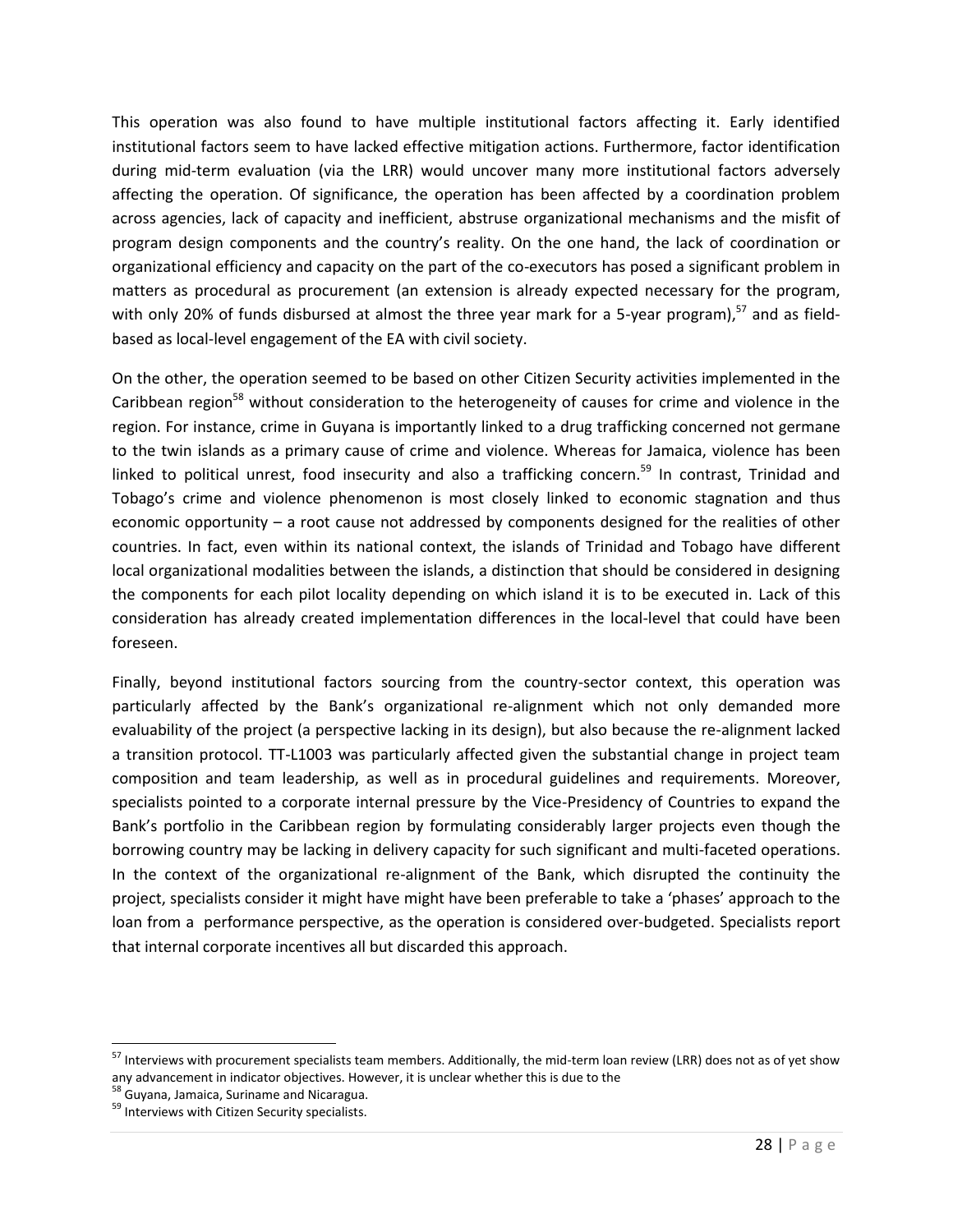## <span id="page-32-1"></span><span id="page-32-0"></span>**5. Alignment of findings with the Matrix of Institutional Factors**

## **5.1. Cross-checking Factor Identification with the Matrix of Institutional Factors**

In this section, the document review findings for institutional factor identification are matched against the identification findings using the Matrix of Institutional Factors (MAFI) methodology. This exercise has two straightforward benefits: 1) it corroborates consistency in the factors that are identified in two independent institutional factor evaluations using a document review approach; $^{60}$  and 2) given the broader scope of material review of this in-depth study as compared to the MAFI, the study stands to give an impression of the extent to which institutional factor identification may be underreported in the evaluations documents (and thus the MAFI) vis-à-vis other operational materials such as memoranda, aide-memoires, Bank and EA correspondence; and importantly, vis-à-vis the specialist and administrator experiences reported in interviews. In the following sub-sections, factor identification using MAFI and this study's document reviews will be matched and contrasted.<sup>61</sup>

Interview divergence in factor identification, as can be distinguished by the notation in the abovesection is minimal: the project documents capture the overwhelming majority of institutional concerns faced. Thus this section only considers document review material for comparison purposes. $^{62}$  This decision should not be construed to mean that interviews of team members are not a valuable information resource – indeed they are and in many cases provide rich detail that improves the understanding of the institutional factor in its operational context. Interviews are, nevertheless, resource costly (in terms of time and transaction costs; for example access and availability of interviewees). Insofar as the Bank looks for effective mechanisms and instruments to assess operational performance and roadblocks in the institutional dimension, this section only compares document review material with the MAFI factor identification methodology as a way of cross-checking the comprehensiveness of the latter information and collection system. Finally, it should be noted that the number of factors identified by each mechanism (RM Study or MAFI methodology) is irrelevant to this study insofar as the RM Study does not count with a pre-defined taxonomy for definitional comparison. 63

#### **5.1.1. MAFI/RM Study Factor Identification for EC-T1185**

<span id="page-32-2"></span>On its left side, Table 8 shows the institutional factor identification findings from the present study "RM Study."On its right it shows those identified by the Matrix of Institutional Factors (MAFI). The factors identified in this study concern lack of existing coordination mechanisms between the actors, political

 $\overline{a}$ 

 $^{60}$  By the MAFI institutional analyst coding institutional factors and by this consultancy's identification exercise.

 $61$  For a comparison of the full coding charts, including mitigation action identification for the RM Study and Thematic Group categorization for MAFI Factor Identification, see Annex III.

 $62$  Even if they also figured in interviews.

<sup>&</sup>lt;sup>63</sup> The creation of such taxonomy is not in the scope of this project. Indeed, it would prove very inefficient and cost-ineffective to create two separate classification systems with the sole purpose of validating one. Rather, the consultancy relies on her institutional expertise for a more open classification of the factors, for what is important in this matching is the substantive consonance between the class of factors identified, and not their definitional particularities.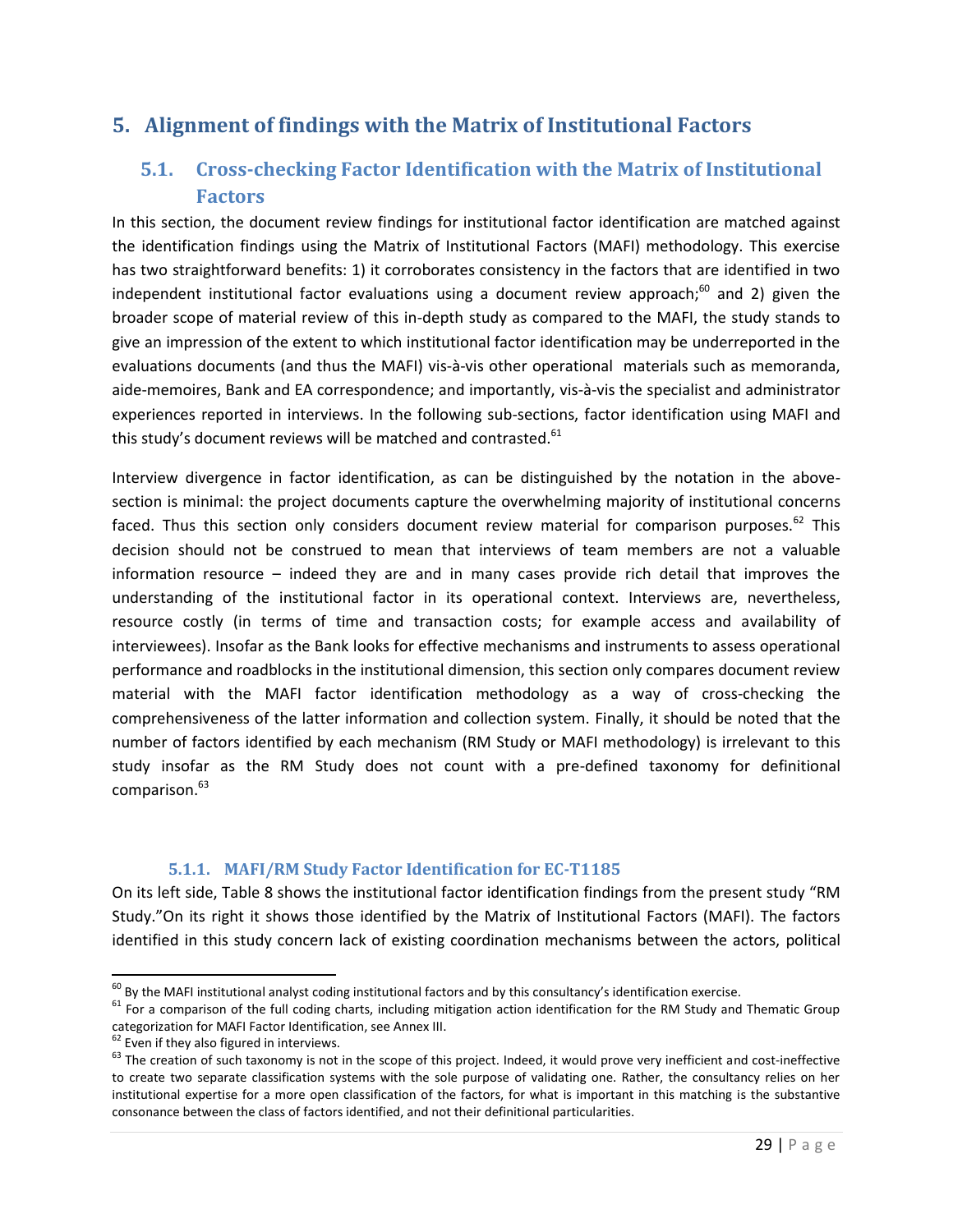support for binding policies and divergent interest of the private sector. There is as direct correspondence between the first two factors identified and two factors identified by the MAFI and classified in its institutional factor taxonomy ("lack of strategic alliance to support reform," "deficit of coordination between multiple actors" and "lack of the project priority for the relevant ministry or in the public agenda"). The MAFI also identifies "the absence of adequate regulatory and/or institutional frameworks to guarantee access to information." This factor was not identified by this study since it was the very issue to be addressed by the intervention. That is to say, the technical cooperation was specifically designed to create transparency outputs in terms of access to information. Similar to the identification analysis in TAC operations, when the institutional factor is the condition to be addressed by one or more of the operation components as a main objective, this is not considered an intervening risk or vulnerability to mitigate (see section 3.1.2.2 on TAC).

| Table 8. RM Sub-sector Study and MAFI Institutional Factor Findings for EC-T1185 |  |
|----------------------------------------------------------------------------------|--|
|----------------------------------------------------------------------------------|--|

| RM In-depth Study Institutional Factor Identification - Document Review |                                                                                                                                                                         |                 |                          | <b>MAFI Institutional Factor Identification</b>                                                         |             |  |
|-------------------------------------------------------------------------|-------------------------------------------------------------------------------------------------------------------------------------------------------------------------|-----------------|--------------------------|---------------------------------------------------------------------------------------------------------|-------------|--|
| EC-T1185 - Institutional factors                                        | Specific risk or vulnerability                                                                                                                                          | Time            | Project<br><b>Number</b> | <b>Factor Institucional</b>                                                                             | Factor_Type |  |
| Lack of natural coordination<br>mechanisms between actors               | Traditionally, there has not been much<br>linkage of civil society's information access<br>demands and the private sector business<br>practices.                        | <b>DESIGN</b>   | EC-T1185                 | Lack of strategic alliances (public-<br>private) to support reform.                                     | Ex-Ante     |  |
| 2 Lack of political support for binding<br>public policies              | Lack of consideration of public policy<br>proposals (by the government and the<br>sector) to achieve a more transparent and<br>less-corruption prone extractive sector. | <b>DES/IMPL</b> | EC-T1185                 | El proyecto no forma parte de la<br>prioridad en la agenda pública o agenda<br>de gestión del ministro  | Ex-Ante     |  |
| 3 Divergent interests of the private<br>sector                          | Lack of adoption of the transparency<br>standards.                                                                                                                      | <b>DES/IMPL</b> | <b>EC-T1185</b>          | Déficit de coordinación entre los<br>múltiples actores involucrados en la<br>ejecución del proyecto     | Ex-Ante     |  |
|                                                                         |                                                                                                                                                                         |                 | EC-T1185                 | Lack of sectorial strategic frameworks.                                                                 | Ex-Ante     |  |
|                                                                         |                                                                                                                                                                         |                 | EC-T1185                 | Absence of adequate regulatory and/or<br>institutional framework to guarantee<br>access to information. | Ex-Ante     |  |

#### **5.1.2. MAFI/RM Study Factor Identification for CH-0170**

<span id="page-33-0"></span>The institutional factors identified by the MAFI methodology correspond to all of the factors identified by this study for operation CH0170 (see Table 9). Indeed, lack of political support or leadership within the EA agency, risk aversion, lack of change management practices or mechanisms, inefficient budgeting practices and fragmentation in decision-making structures and policy were all risk and vulnerability factors identified independently as affecting this operation. Comparison of the adjacent tables also shows that the principal time of factor identification for this operation occurred in its final evaluation stages, a finding in line with the interview assessment of team member specialists. Sensitive information regarding the negotiation and agreement for the loan is the only institutional information not detected in the documents, but discussed in the factor identification section of the operation as the political economy context surrounding the negotiation of the loan.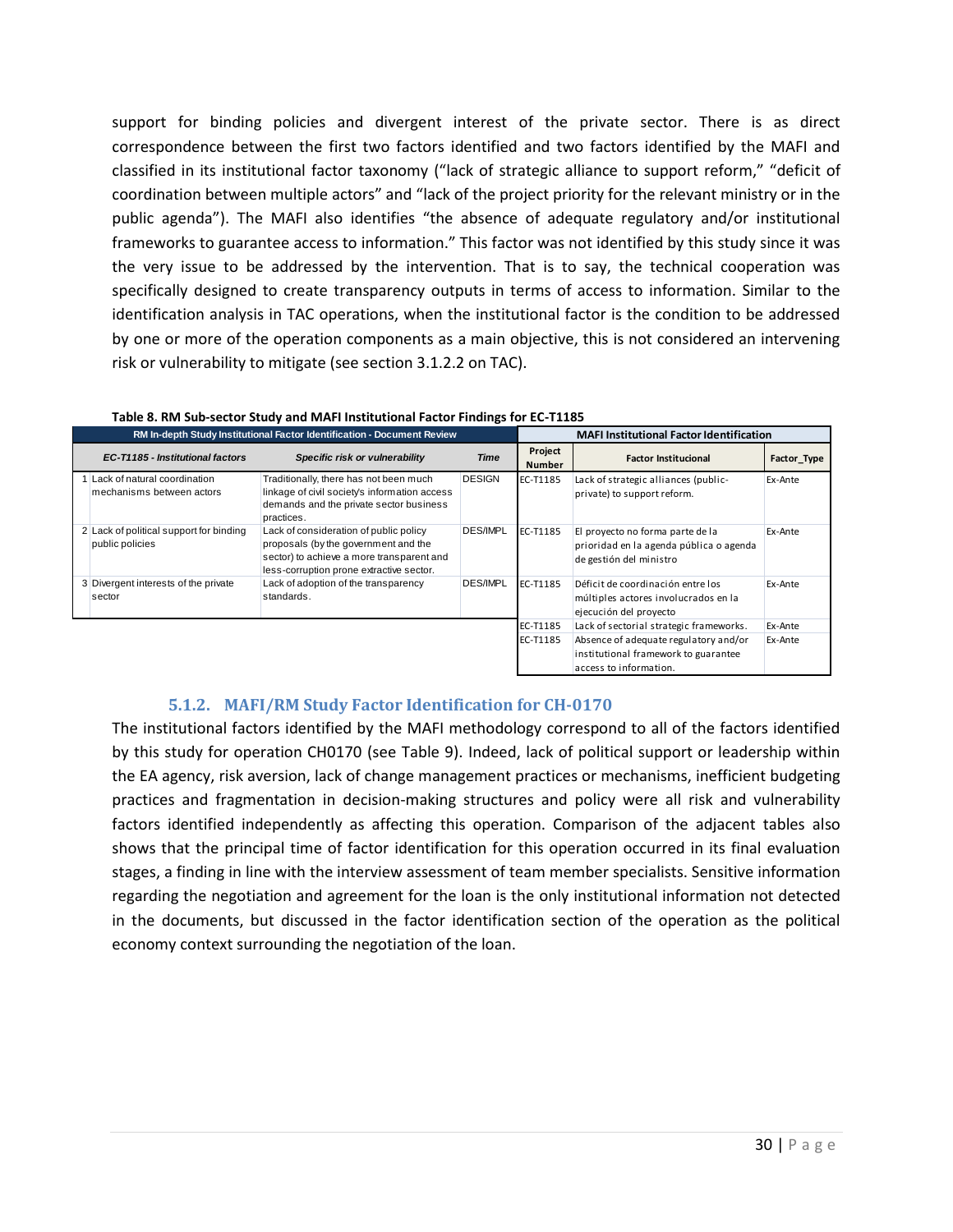| Table 9. RM Sub-sector Study and MAFI Institutional Factor Findings for CH0170 |  |  |  |  |
|--------------------------------------------------------------------------------|--|--|--|--|
|                                                                                |  |  |  |  |

| RM In-depth Study Institutional Factor Identification - Document Review |                                                                                           |                                                                                                                                                                                                                                                                                                                                                                                                                                                                                                                                                                                                                                                                                                                                                                                                                                                                   |                    | <b>MAFI Institutional Factor Identification</b> |                                                                                                                                                                                        |                     |  |
|-------------------------------------------------------------------------|-------------------------------------------------------------------------------------------|-------------------------------------------------------------------------------------------------------------------------------------------------------------------------------------------------------------------------------------------------------------------------------------------------------------------------------------------------------------------------------------------------------------------------------------------------------------------------------------------------------------------------------------------------------------------------------------------------------------------------------------------------------------------------------------------------------------------------------------------------------------------------------------------------------------------------------------------------------------------|--------------------|-------------------------------------------------|----------------------------------------------------------------------------------------------------------------------------------------------------------------------------------------|---------------------|--|
|                                                                         | <b>CH0170 - Institutional factors</b>                                                     | Specific risk or vulnerability                                                                                                                                                                                                                                                                                                                                                                                                                                                                                                                                                                                                                                                                                                                                                                                                                                    | <b>Time</b>        | Project<br>Number                               | <b>Factor Institucional</b>                                                                                                                                                            | Factor_Type         |  |
|                                                                         | Lack of change management<br>structures & resistance to change<br>culture.                | Resistance to adopt new and more modern<br>administration procedures and processes.<br>There was a highly foreseeable resistance<br>to a project that called for a comprehensive<br>transformation of the institution; an<br>institution known for its hierarchical<br>structure, rigidity and formalism (the<br>institution had never experienced a<br>significant change in its administration for<br>75 years, since its establishment in 1927).<br>Further, in the municipalities, there was no<br>political will to create a work relationship<br>with the federally-based CGR to advance in<br>the development of municipal financial<br>information systems that would enable an<br>effective integration with the federal financial<br>information system (SIGFE). Lastly, the<br>Executive did not want to pursue the<br>integration of internal audits. | <b>DES/FINAL</b>   | CH-0170                                         | Aversión al riesgo. Ejemplo unidades de<br>tecnología cuentan con asesoría legal<br>propia antes de enviar la solicitud de<br>dictamen oficial por el órgano jurídico de<br>la entidad | Durante             |  |
| $\overline{c}$                                                          | Lack of leadership and/or political<br>support in the agency for the program              | The Comptroller instated at the head of the<br>CGR did not see the necessity for change in<br>the practices of the institution. Given the<br>highly hierarchical structure of the<br>institution, lack of support at the head of the<br>institution for the program implied the<br>program's stagnation until the arrival of a<br>new leadership.                                                                                                                                                                                                                                                                                                                                                                                                                                                                                                                 | IMPL/FINAL CH-0170 |                                                 | Low or nonexistent budget planning<br>capabilities. - Dificultades en<br>adquisiciones                                                                                                 | Durante/Ex-<br>Post |  |
| 3                                                                       | Lack of infrastructure for more<br>efficient processes.                                   | The Accounting area of the CGR (versus the FINAL<br>Auditing and Legal areas) lacks a common<br>information system, systematized flows and<br>procedures for information management.                                                                                                                                                                                                                                                                                                                                                                                                                                                                                                                                                                                                                                                                              |                    | CH-0170                                         | El proyecto no forma parte de la<br>prioridad en la agenda pública o agenda<br>de gestión del ministro                                                                                 | Ex-Post             |  |
| 4                                                                       | Bank evaluation did not account for<br>the adequate mitigation of<br>institutional risks. | Ineffective reaction of the Bank to the<br>program's detraction between 2002 and<br>2007. Per the final report, "the Bank<br>endeavored to evaluate the progress and<br>fulfillment of the formal aspects of the<br>operation" rather than addressing the<br>stagnation of the program from its root<br>cause. Additionally, the project lacked<br>adequate evaluation measures for the<br>actual components implemented of the<br>project.                                                                                                                                                                                                                                                                                                                                                                                                                       | <b>FINAL</b>       | CH-0170                                         | Fragmentación de la responsabilidad y<br>autoridad en el proceso de toma de<br>decisiones                                                                                              | Ex-Post             |  |
| 5                                                                       | Cumbersome and inefficient<br>organizational processes                                    | While the operational part of the CGR was<br>in charge of the execution of the project's<br>components, it was not involved in any<br>decisions regarding the design and<br>implementation of the same. In fact, the EA<br>was subordinated de facto by a decision-<br>making Council comprised by the<br>Comptroller and CGR Division Chiefs.<br>Decisions were made by consensus (with<br>up to 9 people in the Council at a time), a<br>decision-making procedure that led to a<br>"very slow" execution of the program.                                                                                                                                                                                                                                                                                                                                       | <b>FINAL</b>       | CH-0170                                         | Policy fragmentation (via autoridad<br>superior micromanager, falta coherencia<br>estratégica dentro de la agencia)                                                                    | Ex-Post             |  |
|                                                                         |                                                                                           |                                                                                                                                                                                                                                                                                                                                                                                                                                                                                                                                                                                                                                                                                                                                                                                                                                                                   |                    | CH-0170                                         | Institutional barriers and lack of<br>coordination among institutions blocks<br>or hinders reform.                                                                                     | Ex-Post             |  |
|                                                                         |                                                                                           |                                                                                                                                                                                                                                                                                                                                                                                                                                                                                                                                                                                                                                                                                                                                                                                                                                                                   |                    | CH-0170                                         | Déficits institucionales en relación<br>prestador/prestatario que afecta la<br>calidad del proyecto                                                                                    | Ex-Post             |  |
|                                                                         |                                                                                           |                                                                                                                                                                                                                                                                                                                                                                                                                                                                                                                                                                                                                                                                                                                                                                                                                                                                   |                    | CH-0170                                         | Gestión del cambio inadecuada. Cambios Siempre<br>estructurales en como la organización<br>funciona, en la cultura organizacional de<br>la entidad.                                    | Presente            |  |

#### **5.1.3. MAFI/RM Study Factor Identification for NI-0168**

<span id="page-34-0"></span>Similarly to operation CH0170, there is a large degree of consonance and very close correspondence between the institutional factors identified by the RM Study and those identified by the MAFI (see Table 10). Per this project's original factor identification review in section 3.1.2.3, the RM Study identifies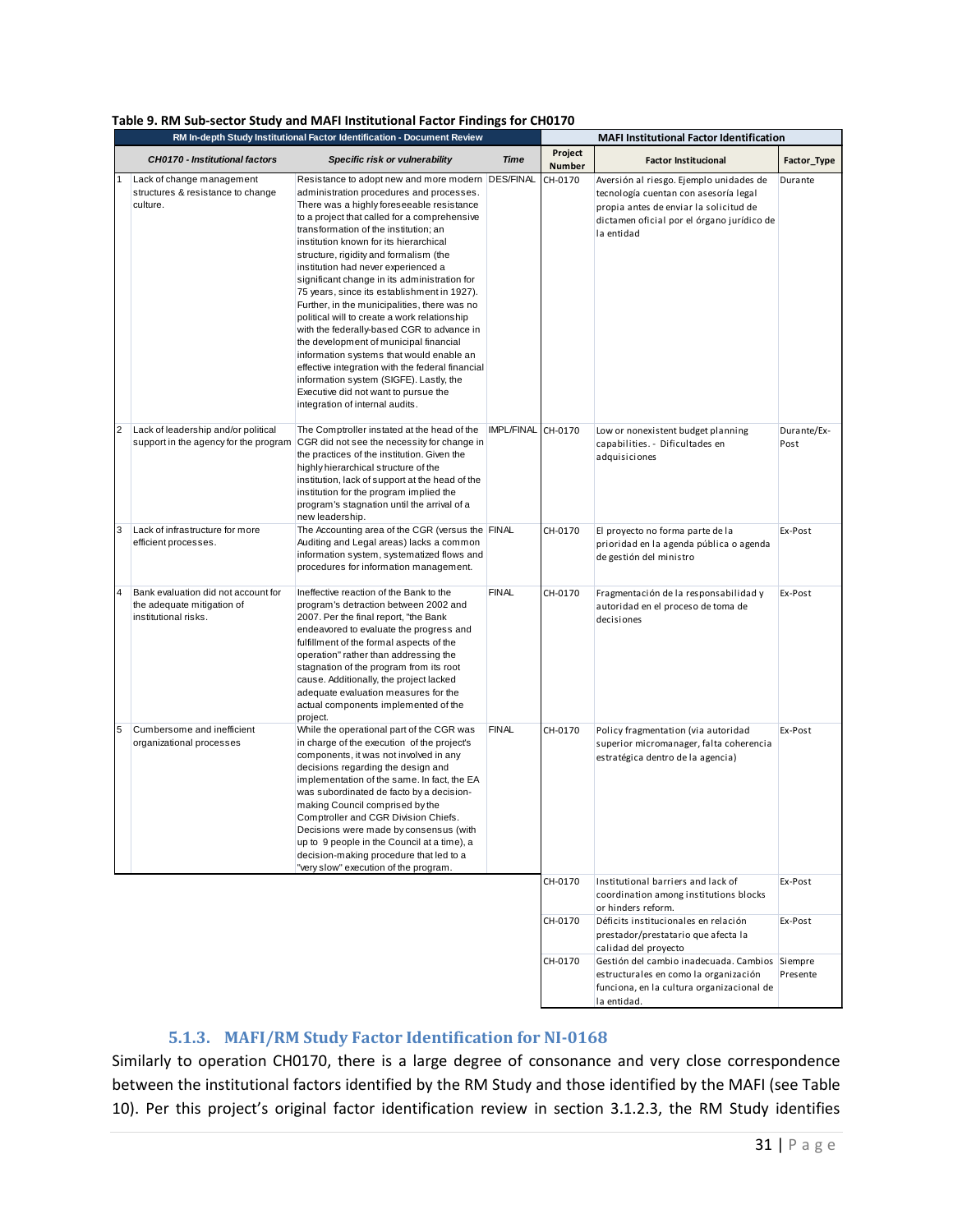several factors related to coordination deficiencies or lack of capacity sourcing from distinct entities in the environment of project execution. It also identifies institutional vulnerabilities in an underdeveloped legal framework (so given as a function of the country's historical trajectory), and the lack of experience and institutional leverage of a nascent agency (the General Directorate for Citizen Security). Per the RM analysis, institutional factors were by the most part identified in the design and design-andimplementation stages of the project, rather than later. This difference in timing identification between the MAFI and the RM Study might be due to the fact that a significant citing of the factors occurred in the Plan of Operations in the background information section of the operation, and not always as itemized institutional challenges in the relevant section.<sup>64</sup>

|                                                                                         | RM In-depth Study Institutional Factor Identification - Document Review                                                                                                                                                                                                                                                                                                                                                                           | <b>MAFI Institutional Factor Identification</b> |                          |                                                                                                                                                                                                 |                     |  |
|-----------------------------------------------------------------------------------------|---------------------------------------------------------------------------------------------------------------------------------------------------------------------------------------------------------------------------------------------------------------------------------------------------------------------------------------------------------------------------------------------------------------------------------------------------|-------------------------------------------------|--------------------------|-------------------------------------------------------------------------------------------------------------------------------------------------------------------------------------------------|---------------------|--|
| NI0168 - Institutional factors                                                          | Specific risk or vulnerability                                                                                                                                                                                                                                                                                                                                                                                                                    | <b>Time</b>                                     | Project<br><b>Number</b> | <b>Factor Institucional</b>                                                                                                                                                                     | Factor_Type         |  |
| 1 Under-developed legal framework<br>and undermined respect for the rule<br>of law.     | A context of undermined respect for the rule<br>of law given the historic context imposed in<br>the 1970s between civil society and the<br>institution. That historical context also<br>fostered neglect of the development of the<br>country's legal framework.                                                                                                                                                                                  | <b>DESIGN</b>                                   | NI-0168                  | Durante la ejecución del proyecto se<br>produce un cambio de gobierno -<br>Cambios de política de la Agencia                                                                                    | Ex-Ante             |  |
| 2 Lack of policy direction or mandate.                                                  | Lack of comprehensive public policy that DESIGN<br>assigns concrete roles and defines a clear<br>course of action leaves weaknesses in<br>leadership, management, planning and<br>evaluation of a citizen security program.                                                                                                                                                                                                                       |                                                 | NI-0168                  | Falta de experiencia y conocimiento de<br>las contrapartes para gestionar<br>proyectos complejos (preparación de<br>TdR, contratos, negociación de los<br>mismos, supervisión de los productos) | Ex-Ante             |  |
| 3 Political and electoral cycles                                                        | Lack of public policies or mandates for<br>citizen security detract from political<br>leadership of this complex project, a risk<br>that is magnified by the time-horizon of the<br>electoral and political cycle (tenure for<br>decision-making authorities ending in the<br>short-term). Additionally, political cycles led<br>some government officials to use some of<br>the operation's program as a selling point<br>for electoral support. | <b>DES/IMPL</b>                                 | NI-0168                  | Fallas en la coordinación de esfuerzos<br>entre actores de organismos donantes,<br>multilaterales y el gobierno                                                                                 | Durante/Ex-<br>Post |  |
| 4 Lack of technical and organizational<br>capacity.                                     | The General Directorate for Citizen Security<br>(DGSC), as a new entity, requires technical<br>support for increased institutional capacity.<br>Also, institutions are not familiar with topic<br>concepts, nor are they familiar with M+E<br>procedures.                                                                                                                                                                                         | <b>DES/IMPL</b>                                 | NI-0168                  | Absence of adequate regulatory and/or<br>institutional framework to guarantee<br>access to information.                                                                                         | Durante/Ex-<br>Post |  |
| 5 Lack of organizational<br>infrastructure/mechanisms for<br>information dissemination. | Accurate information needs to be generated DES/IMPL<br>regarding youth risk and its relationship<br>with violence, as this is often connected<br>with lack of education.                                                                                                                                                                                                                                                                          |                                                 | NI-0168                  | Prioridades diferentes de un nuevo<br>programa de Gobierno o del plan<br>estratégico de la entidad ejecutora -<br>Cambios de política Nacionales                                                | Siempre<br>Presente |  |
| institution                                                                             | 6 Lack of physical structure for the The Social Crime Prevention Committees<br>(CSPD) need physical infrastructure<br>improvements at the local level to operate<br>effectively, with particular attention to<br>Women's Commissariats.                                                                                                                                                                                                           | <b>DES/IMPL</b>                                 | NI-0168                  | Déficit de coordinación entre los<br>múltiples actores involucrados en la<br>ejecución del proyecto                                                                                             | Siempre<br>Presente |  |
| coordination.                                                                           | 7 Lack of management capacity and Lack of training and coordination inhibit the<br>provision of prevention services addressing<br>domestic violence. Lack of coordination<br>between EA and Treasury for loan<br>disbursements.                                                                                                                                                                                                                   | <b>IMPLEM</b>                                   |                          |                                                                                                                                                                                                 |                     |  |

#### **Table 10. RM Sub-sector Study and MAFI Institutional Factor Findings for NI0168**

 $\overline{a}$ 

<sup>&</sup>lt;sup>64</sup> Rather than suggesting that the MAFI analyst ought to review all documents from start to finish exhaustively (although the selection could be strategically expanded to include these background sections), a presumably better practice would be for specialists to re-identify the institutional factors in the section of the Plan of Operations corresponding to 'Institutional Challenges' (see Section 4.1.1).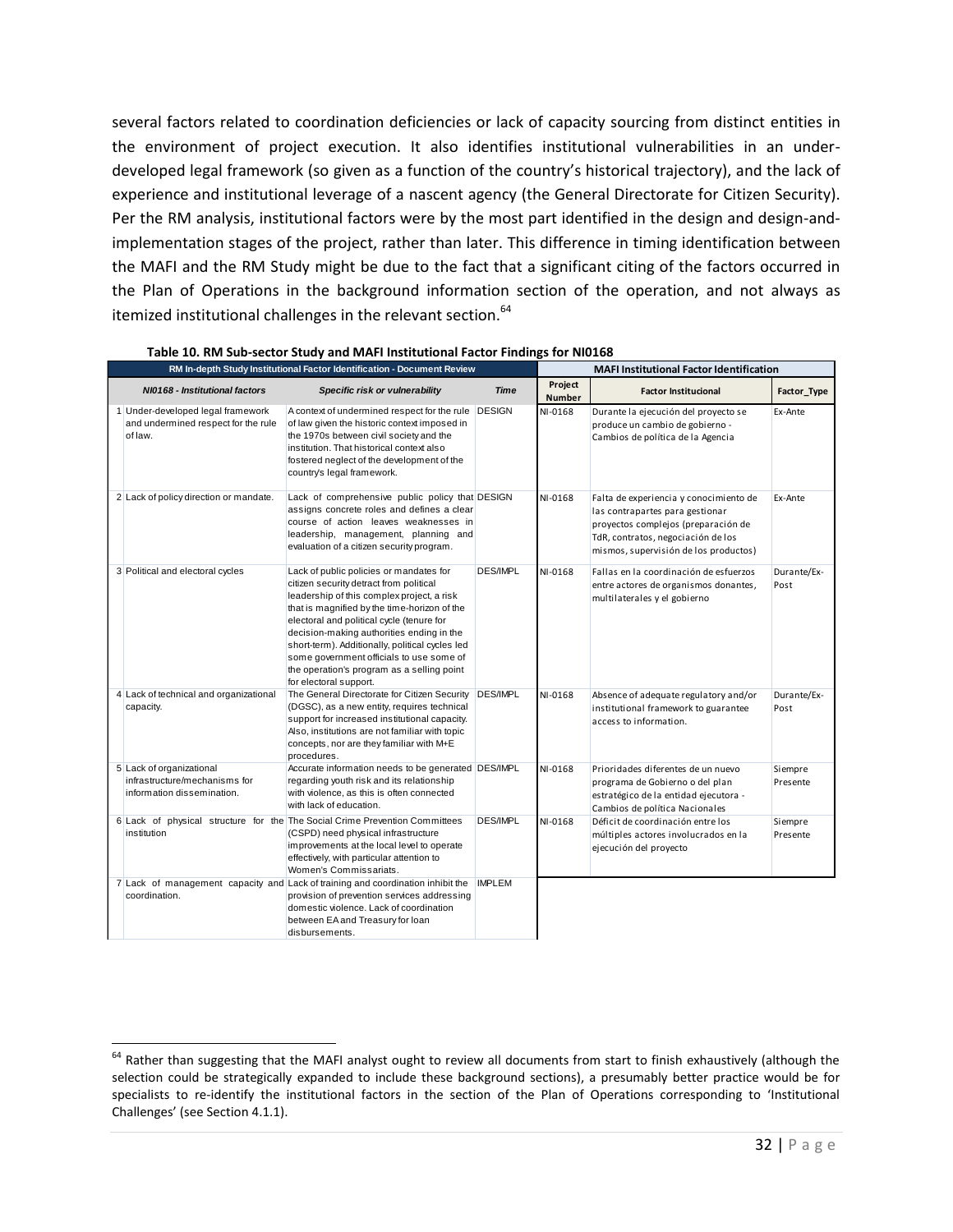| 8 Lack of institutional support   | Changes in priorities in some co-executing<br>agencies do not contribute to program<br>objectives.                                                                                                                                                                                                                                                                          | <b>IMPLEM</b> |
|-----------------------------------|-----------------------------------------------------------------------------------------------------------------------------------------------------------------------------------------------------------------------------------------------------------------------------------------------------------------------------------------------------------------------------|---------------|
| 9 Lack of coordination mechanisms | Existing CPSD's coordination mechanisms<br>need to be enhanced at a local level in<br>order to implement the components of the<br>loan requiring active local participation.                                                                                                                                                                                                | IMPL/FINAL    |
| political leadership              | 10 Institutional uncertainty and lack of The innovative nature and scope of the IMPL/FINAL<br>project (with broad areas of action), create<br>uncertainties over<br>results.<br>expected<br>especially given the project's longer-than-<br>average execution period for projects in the<br>country. Political leadership is thus not a<br>strong component in this project. |               |

#### **5.1.4. MAFI/RM Study Factor Identification for TT-L1003**

<span id="page-36-0"></span>Consistent with the matching between RM Study and the MAFI methodology in the other operations, identification of institutional factors by both processes yield a very similar collection of factors identified in this loan operation. Firstly, both processes identify factors in a wide array of institutional risk or vulnerability areas, including institutional uncertainty, lack of public sector alliances, lack of experience of infrastructure, fluctuations in program leadership and political support and a severe lack in coordination mechanisms. In contrast with the Nicaragua Citizen Security Program loan operation, the RM Study and the MAFI method coincided that although numerous, the institutional factors posing risks or vulnerabilities to the operation were only identified after operation approval and well into its implementation stage.<sup>65</sup> Community disapproval or resistance to the project was the only factor for the MAFI review to identify (see Table 11).

| RM In-depth Study Institutional Factor Identification - Document Review |                                                                                              |                                                                                                                                                                                                                                                                                                                                                                                                                                                                                            |                   |                          | <b>MAFI Institutional Factor Identification</b>                                                                                                                                                 |                     |  |  |
|-------------------------------------------------------------------------|----------------------------------------------------------------------------------------------|--------------------------------------------------------------------------------------------------------------------------------------------------------------------------------------------------------------------------------------------------------------------------------------------------------------------------------------------------------------------------------------------------------------------------------------------------------------------------------------------|-------------------|--------------------------|-------------------------------------------------------------------------------------------------------------------------------------------------------------------------------------------------|---------------------|--|--|
|                                                                         | TT-L1003 - Institutional factors                                                             | Specific risk or vulnerability                                                                                                                                                                                                                                                                                                                                                                                                                                                             | <b>Time</b>       | Project<br><b>Number</b> | <b>Factor Institucional</b>                                                                                                                                                                     | <b>Factor Type</b>  |  |  |
|                                                                         | 1 Lack of infrastructure (equipment,<br>data collection capacity)                            | Data quality, relevance and even formatting<br>inconsistent or low. Some data not<br>available electronically.                                                                                                                                                                                                                                                                                                                                                                             | <b>DESIGN</b>     | TT-L1003                 | Falta de experiencia y conocimiento de<br>las contrapartes para gestionar<br>proyectos complejos (preparación de<br>TdR, contratos, negociación de los<br>mismos, supervisión de los productos) | Fx-<br>Ante/Durante |  |  |
|                                                                         | 2 Community discontent with the<br>project (perceived as political<br>arbitrage opportunity) | The program was perceived as "a last-ditch DESIGN<br>effort to secure votes for the upcoming<br>national elections in communities which<br>have been ignored for the past few years".<br>Thus community members resisted<br>mobilization, as they perceived that efforts to<br>mobilize were electorally-linked.<br>Additionally, the community was concerned<br>about the reputational social costs of<br>collaboration (e.g., fear of victimization by<br>being labeled an 'informant'). |                   | TT-L1003                 | Lack of strategic alliances (public-<br>private) to support reform.                                                                                                                             | Durante             |  |  |
|                                                                         | 3 Lack of institutional<br>actors/institutional vacuum                                       | Difficulty identifying community-serving<br>organizations (NGOs) with capacity and<br>reputability to facilitate and mobilize<br>community consultations and implement<br>project components. Scant presence of<br>several co-executing agency local<br>representatives (e.g., local governance<br>structure in some localities, as a mayor); as<br>well as differing community organization in<br>Tobago v. Trinidad localities.                                                          | DES/IMPL TT-L1003 |                          | Déficit de coordinación entre los<br>múltiples actores involucrados en la<br>ejecución del proyecto                                                                                             | Durante             |  |  |

#### **Table 11. RM Sub-sector Study and MAFI Institutional Factor Findings for TT-L1003.**

 $\overline{a}$ 

 $65$  At the eighteen month mark of a 5-year program, through the Loan Results Review (LRR).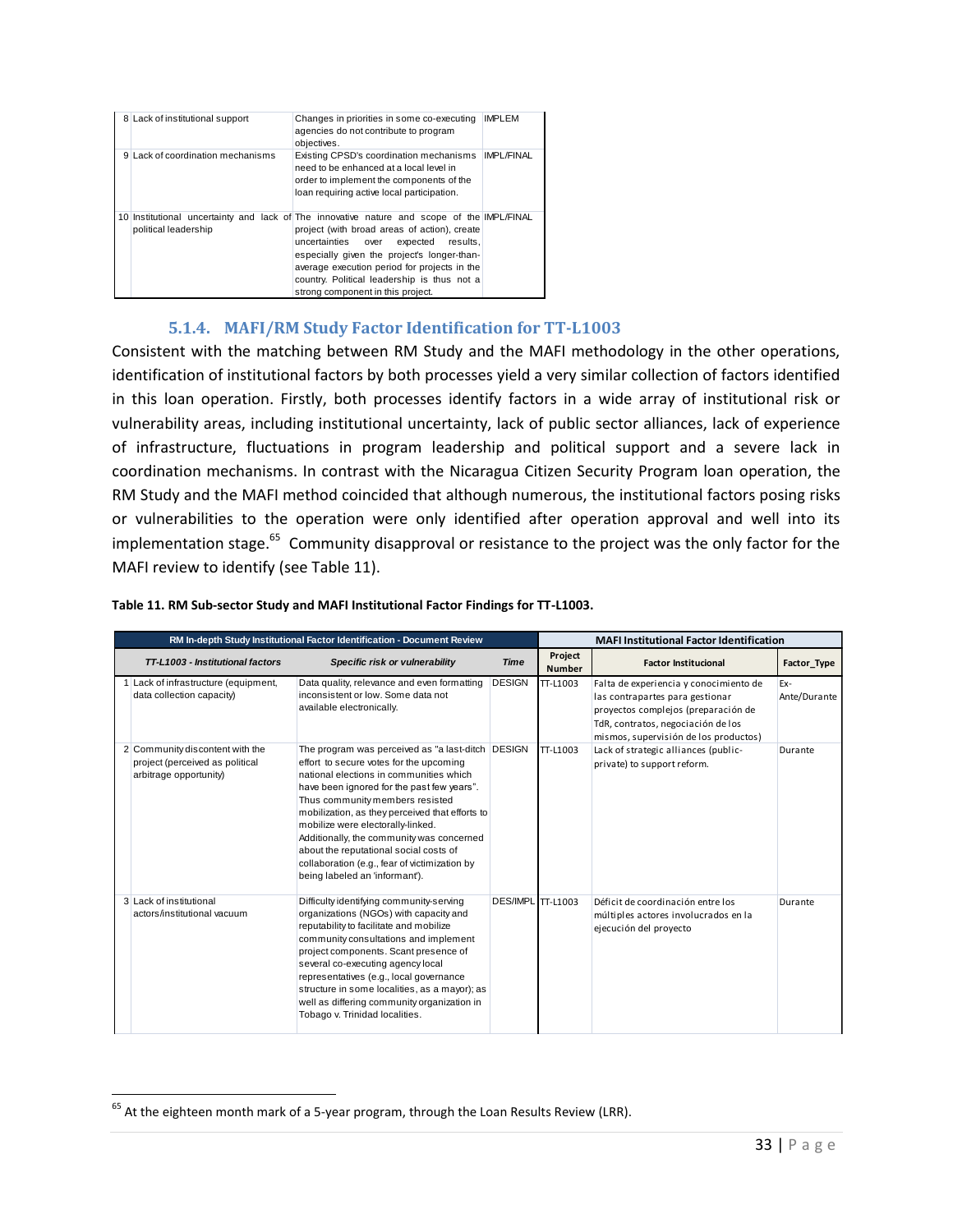| 4 Problems with inter-agency<br>coordination                                                                             | Known vulnerability at design stage. Lack of DES/IMPL TT-L1003<br>a relationship between central agencies<br>and civil society (never collaborated before).<br>Institutional strengthening component not<br>designed with coordination with the crime<br>analysis unit within the Police Department,<br>though data on crime and violence is an<br>essential component for successful<br>measurement of project impact and project<br>re-design. Moreover, at least five analytic<br>units within the Ministry of National Security<br>produce their own crime analyses. Poor<br>timeliness of response across agencies. It<br>is believed that there is a perception of<br>competition across co-executing units that<br>is culprit for the lack of coordination and<br>collaboration. |             |          | Celos institucionales por el manejo de<br>recursos, visibilidad, poder etc. que<br>afectan tanto el diseño como la ejecución<br>de operaciones. | Durante |
|--------------------------------------------------------------------------------------------------------------------------|-----------------------------------------------------------------------------------------------------------------------------------------------------------------------------------------------------------------------------------------------------------------------------------------------------------------------------------------------------------------------------------------------------------------------------------------------------------------------------------------------------------------------------------------------------------------------------------------------------------------------------------------------------------------------------------------------------------------------------------------------------------------------------------------|-------------|----------|-------------------------------------------------------------------------------------------------------------------------------------------------|---------|
| 5 Inefficient organizational<br>mechanisms and lack of capacity                                                          | Project execution plan (PEP) and<br>operations manual not finalized 18 months<br>after the commencement of project<br>activities. Additionally, procurement delays<br>due to unfamiliarity with the Bank's<br>procurement standards and the 'ceiling'-<br>based national procurement system<br>creating significant delays.                                                                                                                                                                                                                                                                                                                                                                                                                                                             | <b>IMPL</b> | TT-L1003 | Temptation to "import" solutions, without Durante<br>adequate adaptation to local context                                                       |         |
| 6 Budgetary issues & lack of strategic<br>alignment and/or correspondence<br>between program and resource<br>allocation. | Project activities are not coordinated with<br>the larger police reform funded with local<br>resources.                                                                                                                                                                                                                                                                                                                                                                                                                                                                                                                                                                                                                                                                                 | <b>IMPL</b> | TT-L1003 | Low or nonexistent budget planning<br>capabilities. - Dificultades en<br>adquisiciones                                                          | Durante |
| 7 Organizational changes impact the<br>continuity of the project                                                         | The Bank organizational realignment took<br>place as the project was beginning<br>implementation. Change in procedures, in<br>measurement focus (evaluability), Bank<br>sector unit handling the implementation of<br>the project (from a SPH specialist to an ICS<br>specialist with a logic), HQ versus field<br>supervision, all have caused further delays<br>on account of new evaluations, redesign of<br>large components of the operation,<br>establishing field relationships, and so on.                                                                                                                                                                                                                                                                                      | <b>IMPL</b> | TT-L1003 | Cumbersome and paper-based processes<br>with multiple steps                                                                                     | Durante |
| 8 Institutional uncertainty                                                                                              | The broad multi-sector scope of the project, IMPL<br>coupled with the EA lack of experience<br>working with a whole class of co-executing<br>entities (e.g., NGOs) and the lack of a<br>governance structure at the local level (e.g.,<br>mayors in some localities), create<br>uncertainty for lender and borrower of how<br>effectively the program will implement.<br>Moreover, in the community the multiple<br>delays the projects has faced, and rotation<br>of EA personnel reporting to the field, is<br>contributing to a lowered enthusiasm in the<br>communities.                                                                                                                                                                                                            |             | TT-L1003 | Baja capacidad en manejo de<br>procedimientos del Banco                                                                                         | Durante |
| 9 Importation of solutions with<br>disregard to the country-context.                                                     | The operation seemed to follow very closely IMPL<br>the structure of a Citizen Security program<br>designed for another country. Because the<br>roots of violence in both countries are<br>dissimilar, program components were not<br>always designed to address the root<br>causes of violence in Trinidad & Tobago.                                                                                                                                                                                                                                                                                                                                                                                                                                                                   |             |          |                                                                                                                                                 |         |

#### **5.2. Observations of the RM Study and MAFI Methodology Factor Identification**

<span id="page-37-0"></span>In general terms, the correspondence in factor identification between the RM Study and the MAFI was very close to 1:1. If not textually identical, substantively inter-exchangeable 'factors' were identified by the RM Study and the MAFI both in terms of the institutional dynamics affecting Bank operations and the time at which these are identified in the project's cycle. That the MAFI methodology is able to create such a comprehensive collection of factors affecting the operation as would an in-depth review of all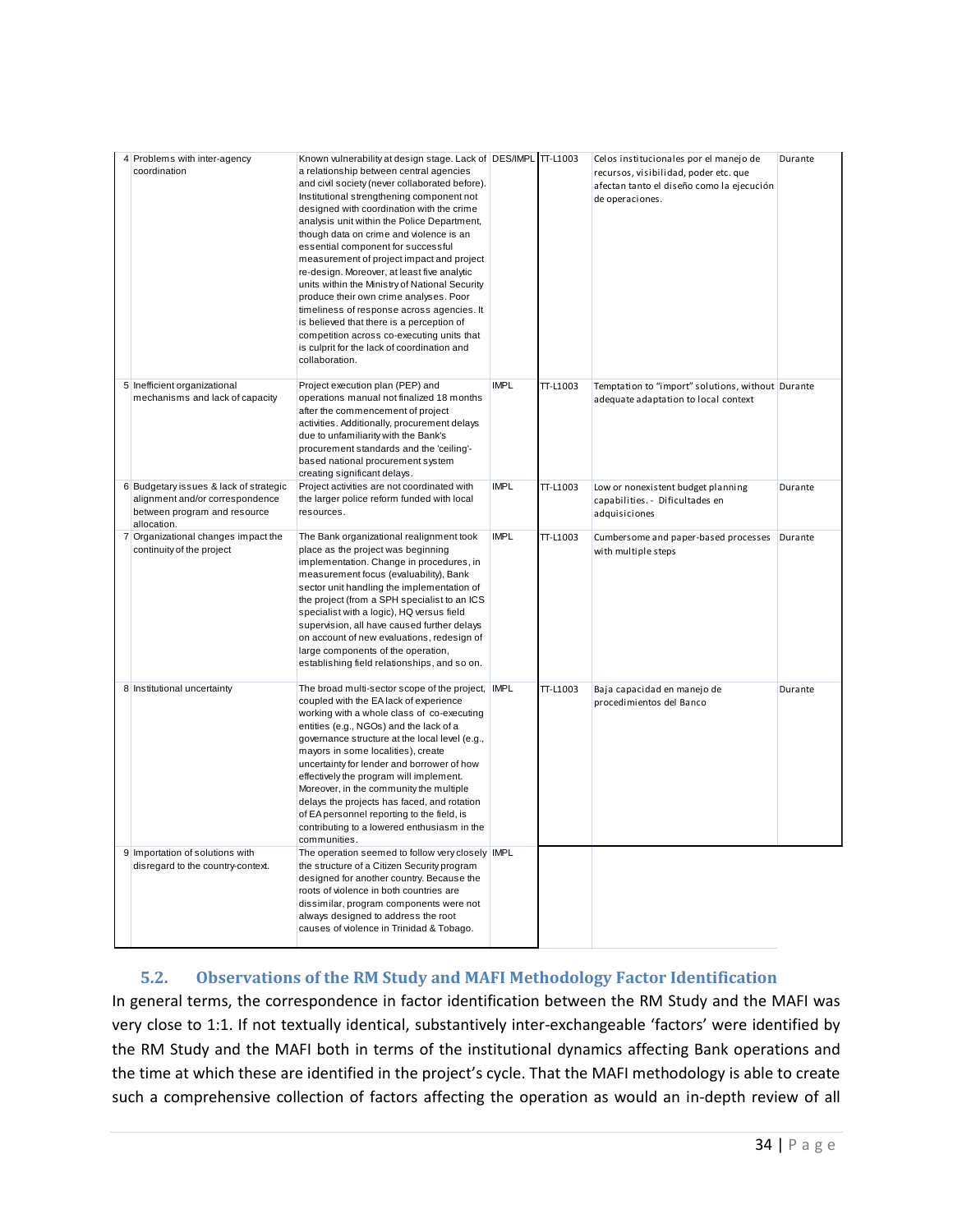manner of supplementary operational material (with the exclusion of interviews), signals that its selected sources (initial, mid-term and final evaluations) are robust. Even within the limits circumscribed by the matching of a small sample of operations, this finding should assuage concerns about the comprehensiveness of factor identification from evaluation documentation. Even if not exhaustive, these documents seem to reflect critical risks and vulnerabilities in Bank projects from which design and execution lessons could be learned for better addressing them.<sup>66</sup>

It is worth mentioning that the consultancy was concerned about the potential unwieldiness and overidentification of factors by the MAFI methodology given the size of the MAFI factor taxonomy (72 factors).<sup>67</sup> Nevertheless, the consultancy found that the nuances between factors as defined by the MAFI serve to identify different sources or distinct dynamics across factors that were evidently distinct in the way they need to be addressed for a more effective operation.<sup>68</sup> An area to consider methodology refinement would perhaps be in the evaluation as risk or vulnerability of institutional factors in the operation that are themselves the core to be attended and resolved by the project (e.g., in Transparency operations, the creation of transparency systems). This over-identification concern is bound to affect only a subgroup of Bank operations (i.e., those designed to address institutional capacity concerns), and is not expected to surface as a difficulty in other sectors. Overall, the MAFI methodology appears to be an effective measurement tool of institutional factors adversely affecting Bank operations.

## <span id="page-38-0"></span>**6. Conclusions**

## <span id="page-38-1"></span>**6.1. Findings: First and Second Order Results**

#### **6.1.1. First Order Results: Factor Identifications & Observations**

<span id="page-38-2"></span>The first set of results reported in this section are first order results, that is to say results that concern directly the task of factor identification, be it observations of the source, the occurrence of a factor itself,<sup>69</sup> or how the character of the operation(s) may lend itself to particular and compounded institutional risks and vulnerabilities. These first order conclusions are bound to be most relevant to specialists for the design and implementation of their operations, and administrators in assessing how existing instruments, practices and/or knowledge-dissemination strategies address these institutional operational challenges.

 Coordination problems between (or within) agencies and other stakeholders is the single most recurring factor across the operations analyzed.<sup>70</sup> Looking to assuage this challenge, existing

 $\overline{a}$ 

<sup>&</sup>lt;sup>66</sup> This statement concerns the MAFI methodology for factor and mitigation activities identification. Conceptual and methodological decisions pertaining to the focus of any analysis based on MAFI-identified factors are not here assessed.  $67$  A concerned expressed by a lead specialist interviewed.

 $68$  There were a couple of exceptions to this statement, nevertheless the benefit of the nuanced distinctions appears to supersede its cost of unwieldiness or potential repetition. Additionally, the MAFI's categorization by thematic group (see Annex III) seemed to greatly assuage this concern.

 $69$  As observed by the author or interviewed specialists.

 $70$  In agreement with the MAFI reports's identification of this factor as the most recurrent across Bank operations.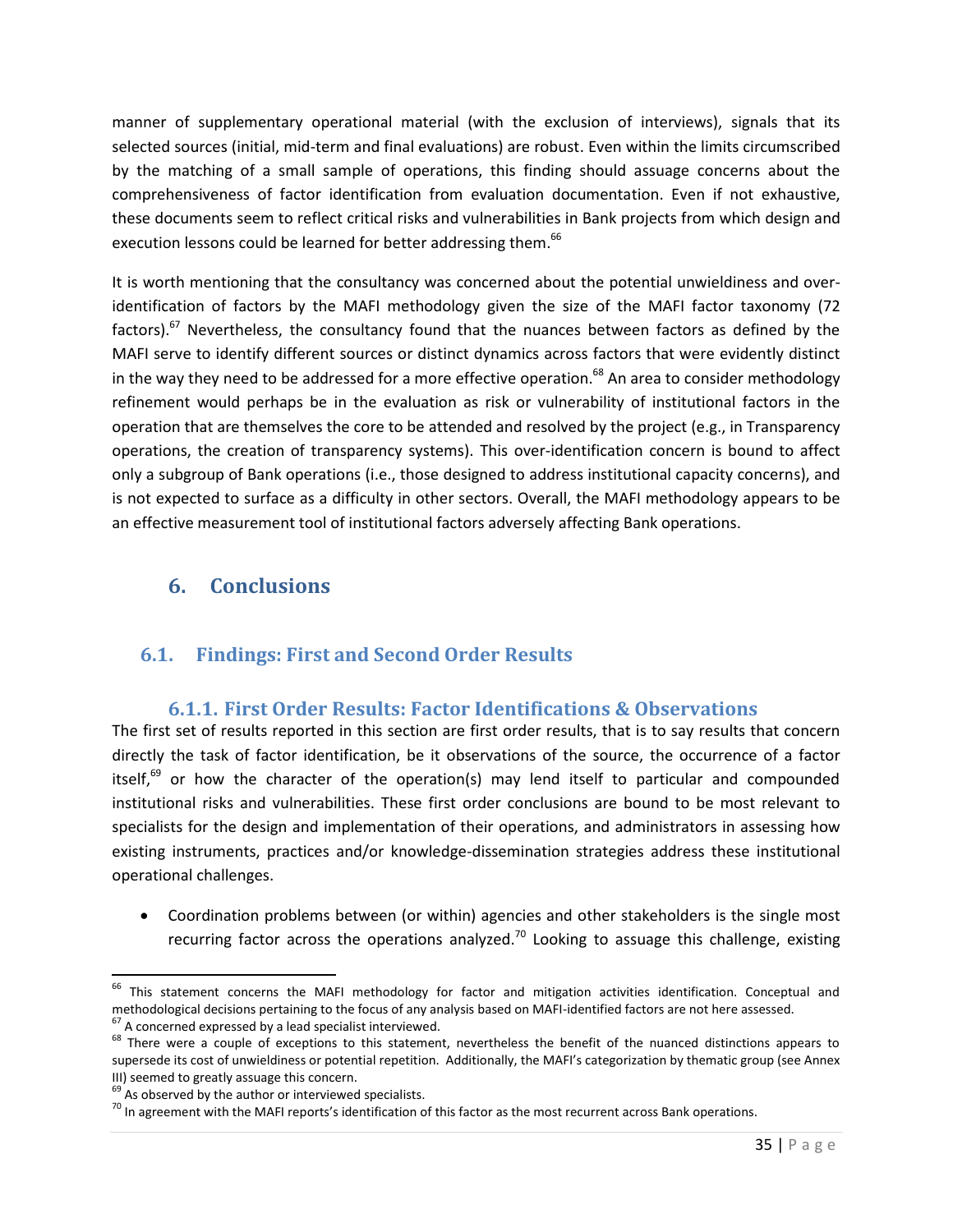coordination mechanisms must be in place in the design of operations. Alternatively, detailed mechanisms that align with the co-executors' incentives and capacity must be foreseen for early implementation.

- Country and local context must be taken into account for program formulation. Importation of thematic programs from country to country without an assessment of the needs and root causes of the country runs the risk of creating a program that does not attend those causes, does not meet its objectives and is an inefficient use of technical and financial resources (TT-L1003). . The projects must have a strong support from all the stakeholders or at lease coexecutors and *respond to the needs of the country.*
- Projects must be tailored to countries' capacity to execute (TT-L1003) and to incur debt (NI0168) for them to be operationally viable. Otherwise there is the risk of an over-budgeted project (TT-L1003) with potential deadweight losses, or a program that needs to be curtailed because of insufficient financial resources (NI0168).
- The technical capacity of the lead Executing Agency is very important for ease of project implementation. If technical capacity is lacking, preparatory interventions<sup>71</sup> (such as TCPs concentrated on building technical capacity may be warranted before loan operation). This presumes capacity assessment of co-executors (NI0168). Throughout all three of the loan interventions clear capacity of the EA as well as a collaborative rapport with the Treasury or disbursement agency is of particular importance.<sup>72</sup>
- Large, multi-sector, multi-faceted projects may create vulnerabilities by its sheer size and scope (uncertainty about outcomes, hesitant leadership), especially when the country's capacity is reduced (when the number of actors increase, also do the coordination costs). The role of each participant or co-executor must thus be well-defined in advance, tasking them with activities that leverage their expertise and comparative advantage
- Large-scale project unwieldiness can also be addressed by:
	- Phasing large projects (NI0168) into separate operations to allow for 'exploration' of the circumstances with concrete, but not as ambitious objectives that help establish a dialogue between the parties and assess their commitment and capacity for project implementation (EC-T1185).
	- Otherwise, loan disbursement pre-conditions and conditions ("disbursement triggers") can be used to ensure fulfillment of the necessary steps to fulfill objectives.
	- For complex operations a focus on the most modifiable risks in target localities as activity components to broad interventions that may be under delivery capacity.

 $\overline{a}$  $71$  Especially to ensure the basic knowledge of subject-matter concepts.

 $72$  Another modality of execution is hiring another multilateral agency with field presence, experience and reputability, such as the UNDP. A citizen security project in Uruguay, Citizen Security: Prevention, Violence and Crime (UR-0118) was executed by the UNDP. Specialists and assessments of the operation report that the operation was very well executed. The cost, however, is a percentage of the operation (approx. 5%) and less capacity building in the institutions of the borrowing country. This may be two conditions to which the borrowing country may or may not be agreeable, but which nevertheless merit discussion for complex projects in a context of very low technical capacity of the relevant country agencies, high uncertainty, and political cycles.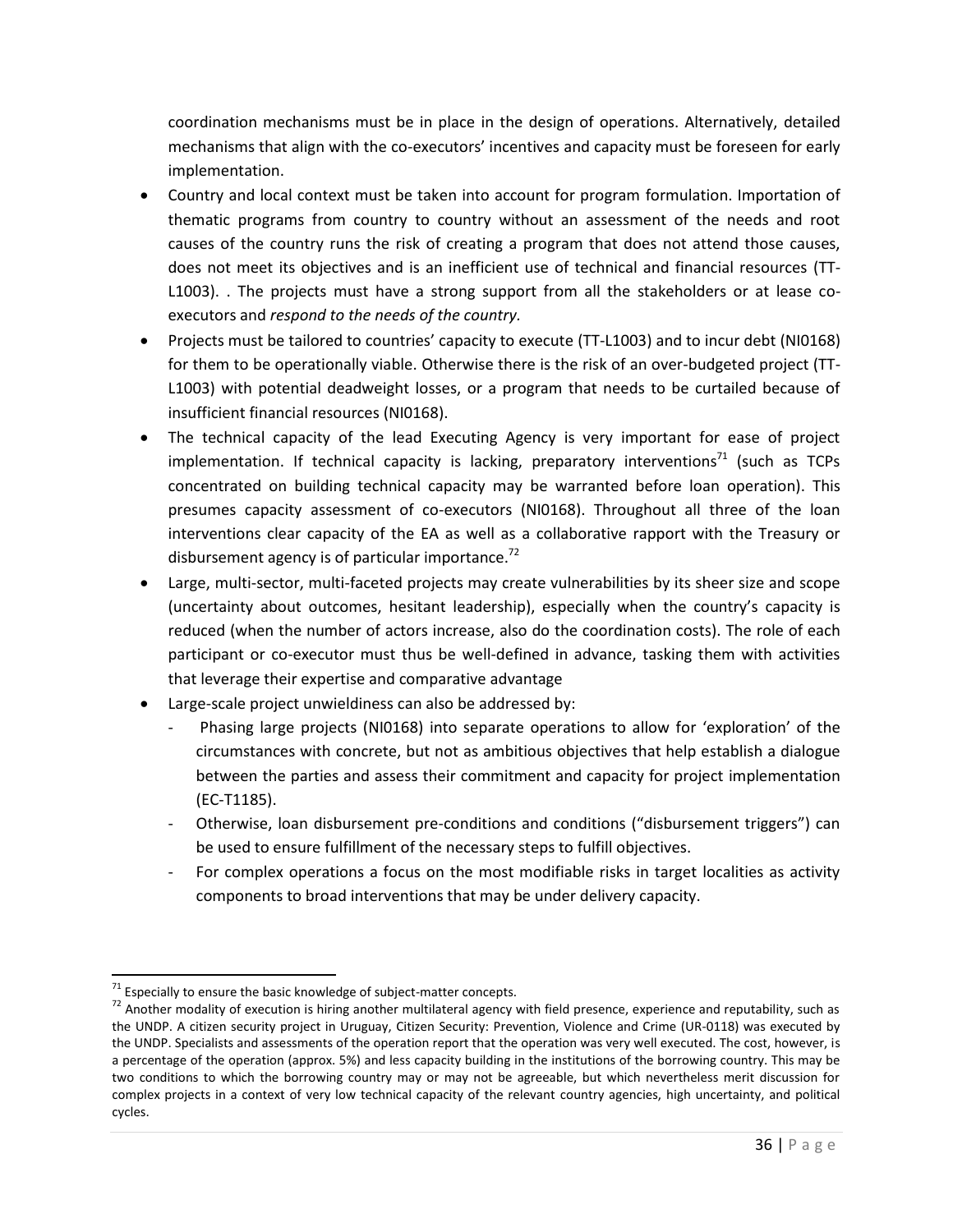- When conducting pilot studies in localities, measuring project success by aggregate national measures undermines the success of the programs impact and may translate in a loss of priority for the program (NI0168 & TT-L1003) in the Ministry executing.
- A most valuable instrument in understanding the operations' institutional risks and vulnerabilities was the Loan Results Review (LRR). The LRR featured a greater breadth in examining institutional challenges and risks in the operation's implementation, *and their potential resolution* (vis-à-vis the PPMRs questionnaire, which at times omitted the "Risks" category).

## <span id="page-40-0"></span>**6.1.2. Second Order Results: Flexibility v. Early Detection – A False Dichotomy**

The two main second order findings of the study, as relate to the conceptual framework and most relevant for adminsitrators and research & knowledge specialists for knowledge, strategy and operational advancement can be summarized as follows:

- 1. Early detection is *not* a dichotomous trade-off against *flexibility*; both characteristics can be incorporated in an operation simultaneously; and
- 2. Per the theoretical expectation, no empirical benefits were found for choosing flexibility over early detection. In fact, not detecting institutional factors early is bound to create a vulnerable operation subject to delays and implementation challenges. By the same token, just as eliminating flexibility from the operation's design might lead to pre-defined action sets that are incongruent with an evolving reality through the time of the project's implementation.

The main conclusion of the study is that both flexibility and implementation are important elements in project design in the strategic subsectors of Citizen Security and Transparency & Anti-Corruption. And so the question of "What is the right balance?" might better be reformulated to steer away from a substitutability (trade-off) focus, and geared toward a question that underscores the complementarities. Inferring from the analysis of the selected operations in the Reform and Modernization of the State subsectors, early formal and routine detection is important. By the same token, flexibility measures have to be thought of, as several specialists and administrators suggest, from a dynamic perspective: country-sector realities change, be it due to political or economic cycles, changes in agenda priorities, external shocks or revealed unknown factors.

## <span id="page-40-1"></span>**6.2. Recommendations for future steps**

Aside from the clear extension of this type of activity to sectors in which institutional capacity assessment are not as common-practice as they are in the Reform and Modernization of the State (e.g., infrastructure, commerce) but nonetheless are impacted by institutional challenges, the main recommendation from this study is to follow the line of research suggested from the second order findings. That is, on the basis of the dispelled dichotomy between flexibility and early detection,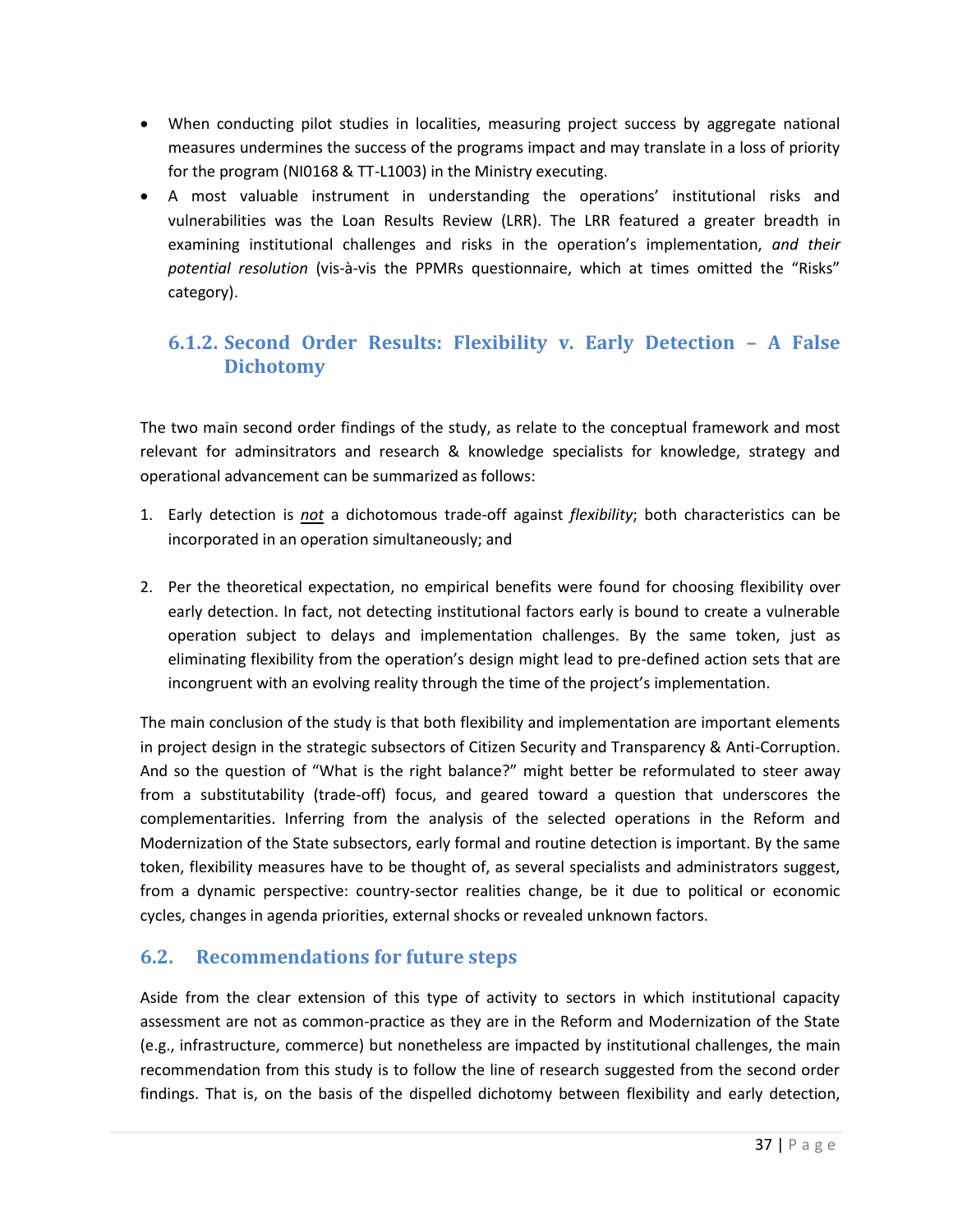reflect over the conceptual groundings that will allow a differentiation of institutional factors based on their likelihood for dynamic change hiding behind that trade-off façade. Namely, *assess the types of institutional factors in their dynamism as faced by Bank projects* **<sup>73</sup>:** *be it those with strong temporal fluctuations* (as may be with changes in leadership); or those *that are more static in nature* (e.g., lack of civil service career track, or of efficient information exchange organizational mechanisms) to refine existing instruments and create new ones that address these challenges with more precision<sup>74</sup> and thus improve operational performance.

l  $^{73}$  Or classes of Bank projects, as may be parsed in a sector, country, or cross-cutting dimension.

 $74$  Institutional challenges have differing dimensions that make their resolutions necessarily distinct. In addition to the dynamic nature of institutional factors, their salience on actors' incentive is important. See Annex 10. Differing Types of "Bad Institutionality:" Coordination versus Cooperation Problems.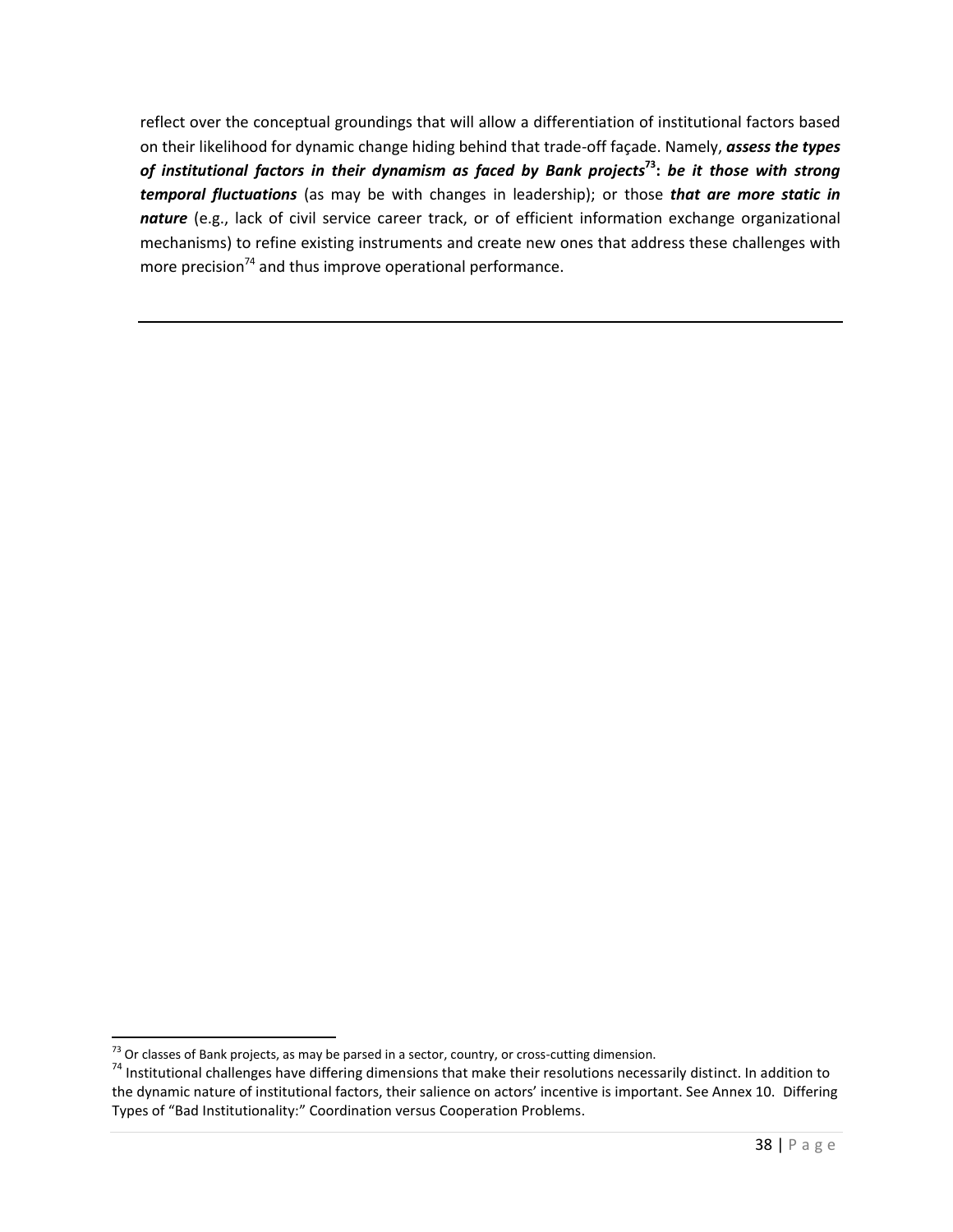# <span id="page-42-0"></span>**ANNEXES**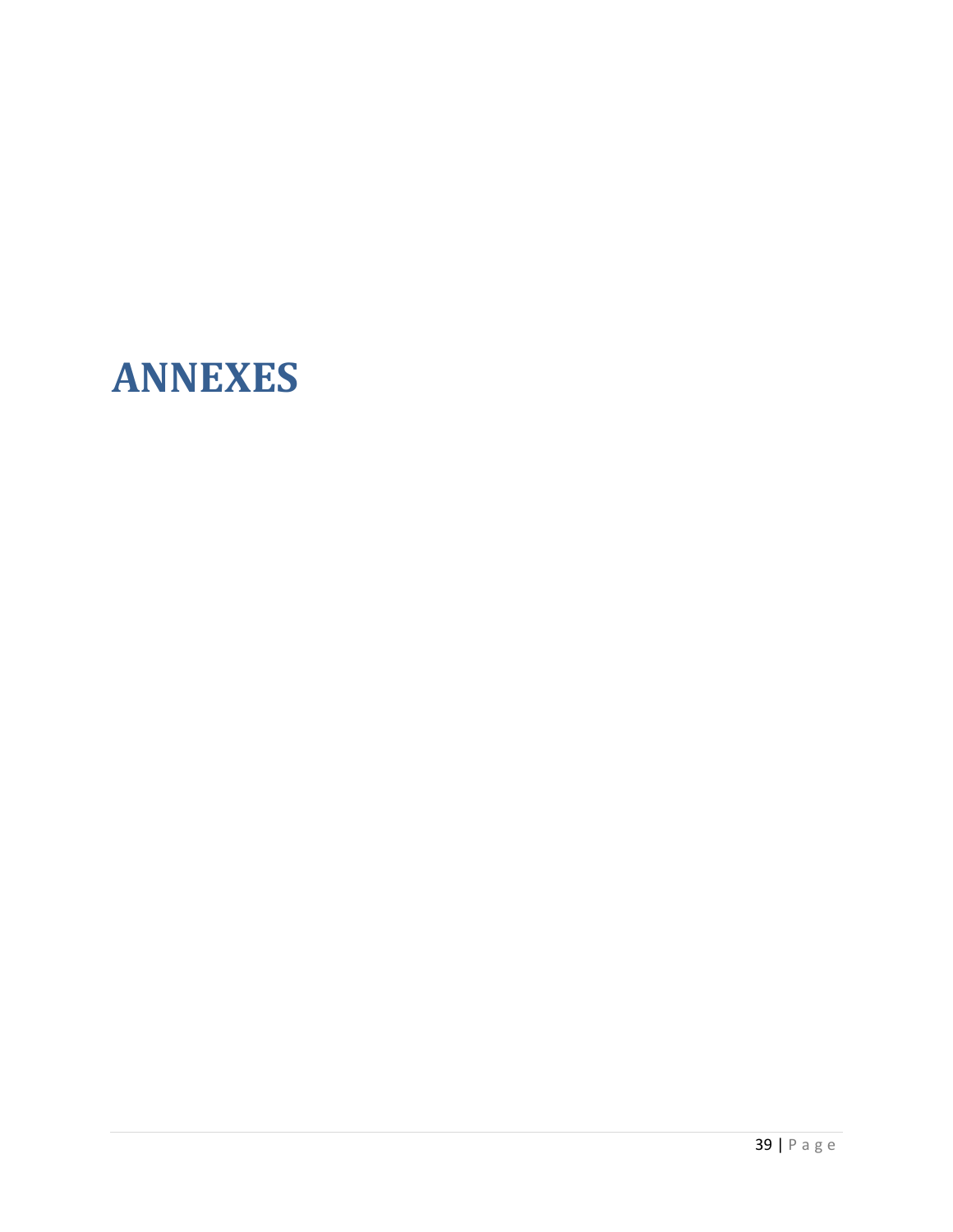# <span id="page-43-0"></span>**Annex I. Study Interviewees**

| Banco Interamericano de Desarrollo, Especialistas Entrevistas                                                                |
|------------------------------------------------------------------------------------------------------------------------------|
| 1 Luis Estanislao Echebarría, General Manager and Chief, Strategic Planning and Development Effectiveness Unit (SPD/SPD)     |
| 2 Mario Marcel Culell, Department Manager (ICF/ICF)                                                                          |
| 3 Claudia de Colstoun Werebe, Chief, Talent Management Division (HRD/TLM)                                                    |
| 4 Gloria Coronel, Fidiciary Financial Management Lead Specialist (PDP/CME)                                                   |
| 5 Denise Ann Salabie, Fiduciary Financial Management Senior Specialist (PDP/CTT)                                             |
| 6 Santiago Schneider, Fiduciary Financial Management Specialist (PDP/CEC)                                                    |
| 7 Marco Andrés Alemán, Fiduciary Financial Specialist (PDP/CEC)                                                              |
| 8 Neeca N. Brathwaite, Operations Senior Analyst (CCB/CTT)                                                                   |
| 9 Dale Anthony James, Operations Senior Associate (CCB/CTT)                                                                  |
| 10 Nelson Xavier Montalvo Mancheno, Consultant (CAN/CEC)                                                                     |
| 11 Jorge Lamas, Modernization of the State Lead Specialist, Retired (ICF/ICS)                                                |
| 12 Gustavo Beliz, Citizen Security Thematic Coordinator & Modernization of the State Lead Specialist (ICF/ICS)               |
| 13 Paloma Baena, Transparency & Anti-Corruption Thematic Group Coordinator & Modernization of the State Specialist (ICF/ICS) |
| 14 Juan Carlos Cortazar, Modernization of the State Lead Specialist (ICS/CCH)                                                |
| 15 Dino Caprirolo, Modernization of the State Lead Specialist (ICS/CAR)                                                      |
| 16 Javier Reyes, Modernization of the State Senior Specialist (ICS/CEC)                                                      |
| 17 Mariko Russell, Modernization of the State Senior Specialist (ICF/ICS)                                                    |
| 18 Benjamín Santa María, Modernization of the State Senior Specialist (ICS/CTT)                                              |
| 19 Mauricio García Mejía, Modernization of the State Specialist (ICF/ICS)                                                    |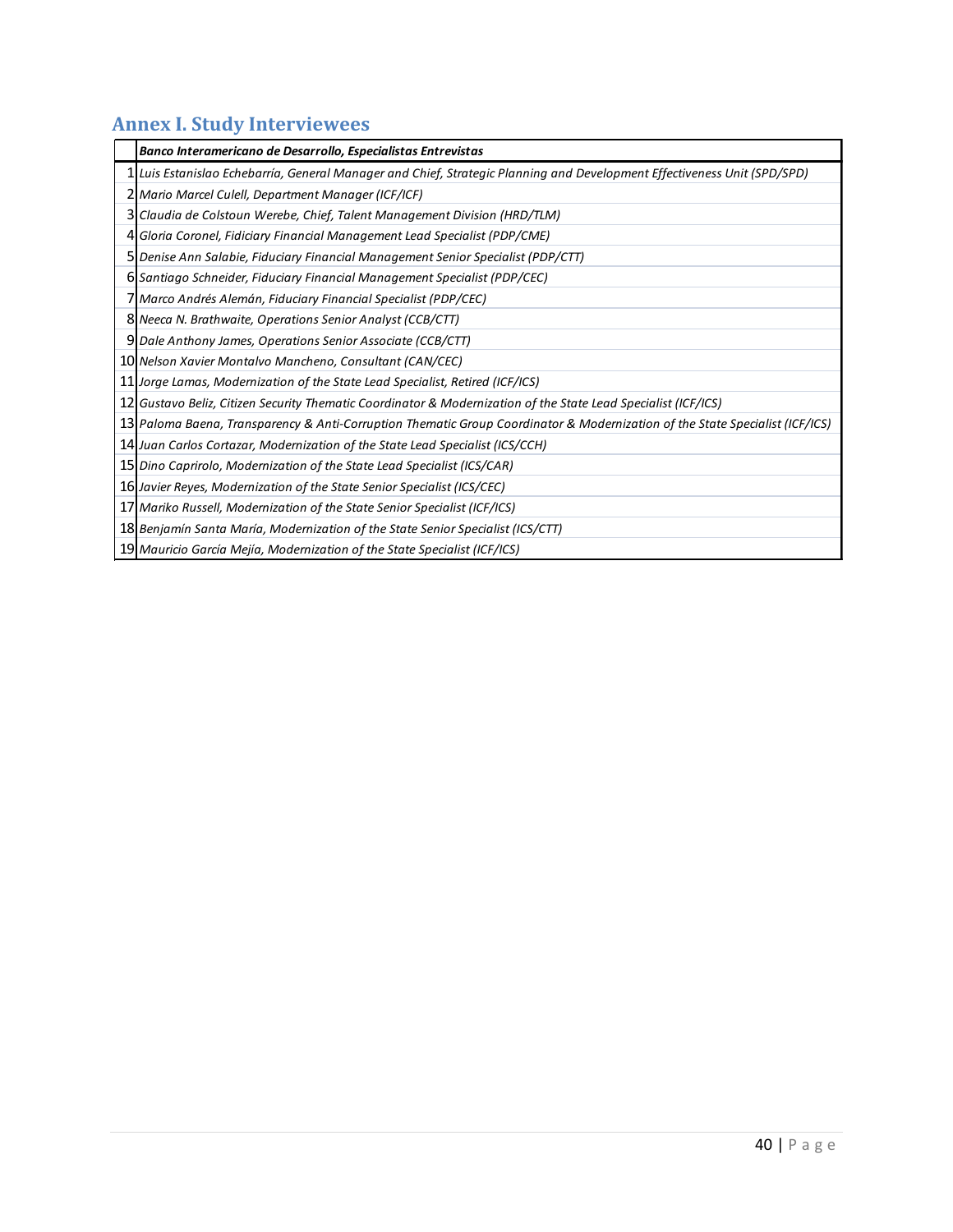## <span id="page-44-0"></span>**Annex II. Sample interview points**

- 1. Thematic group coordinator
	- a. Portfolio (no. of operations: LON, TC, KCP), range of amount, time as coordinator
	- b. Common mission, characteristics and challenges of operations
- 2. Team Leader
	- a. Design challenges & mitigation actions
	- b. Putting together a team
	- c. Objectives met as set forth in the Plan of Operation
	- d. Shared components with other Modernization of the State projects
	- e. Perceived shared challenges
- 3. Team Members, including fiduciary specialists
	- a. Basic info of the operation
	- b. What was your role in this operation (including missions)?
	- c. What IC factors did you see?
	- d. Executing agency
	- e. Fiduciary specialists
	- f. Country/sector context
	- g. Counterpart/executing agency level of collaboration
	- h. Executing agency capacity
	- i. Risks and vulnerabilities changing (appearing or disappearing) over time? Did the joint presence of any two factors or more significantly affect the operation's execution.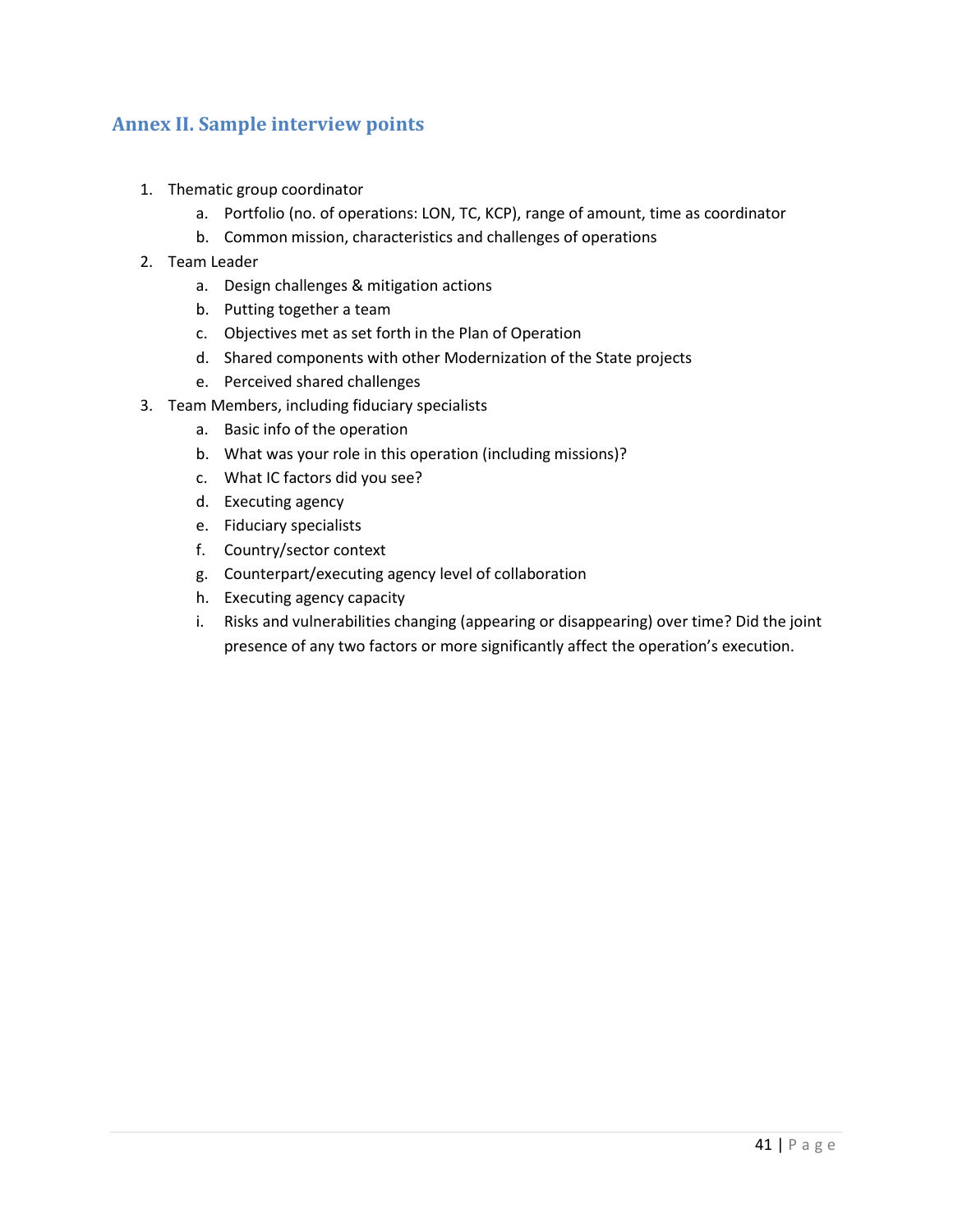## <span id="page-45-0"></span>**Annex III. Institutional Factors Identified by the MAFI vis-à-vis those identified by the Study.**

## <span id="page-45-1"></span>**EC-T1185 Transparency in the Extractive Oil Industry**

| <b>EC-T1185</b>                                          |                                                                                                                                                                                  |      |                                                                                                                                                                                               |                                      |
|----------------------------------------------------------|----------------------------------------------------------------------------------------------------------------------------------------------------------------------------------|------|-----------------------------------------------------------------------------------------------------------------------------------------------------------------------------------------------|--------------------------------------|
| <b>Institutional factors</b>                             | Specific risk or vulnerability                                                                                                                                                   | Time | Related-mitigation actions, if any                                                                                                                                                            | Addressed?                           |
| Lack of political support for<br>binding public policies | Lack of consideration of public policy proposals DES/IMPL<br>(by the governemnt and the sector) to achieve a<br>more transparent and less-corruption prone<br>extractive sector. |      | Political actors are included in the<br>socialization and validation processes during documents.<br>the drafting stage of public policy proposals,<br>as to ensure that these are considered. | Not established in the               |
| 2 Divergent interests of the<br>private sector           | Lack of adoption of the transparency standards. DES/IMPL 1) Careful selection of actors during this                                                                              |      | sector pilot, 2) linkage between standards<br>and information systems; 3) Institution and<br>civil-society training during the pilot such that<br>they continue to demand the information.    | Not established in the<br>documents. |

| Project<br><b>Number</b> | <b>Factor</b><br>ID | <b>Grupo Tematico</b>                                                                                       | <b>Dimensión</b>                                                              | Categoría                                                   | <b>Factor Institucional</b>                                                                                    | Factor_Type |
|--------------------------|---------------------|-------------------------------------------------------------------------------------------------------------|-------------------------------------------------------------------------------|-------------------------------------------------------------|----------------------------------------------------------------------------------------------------------------|-------------|
| EC-T1185                 |                     | Coordinación estratégica entre<br>21 actores institucionales con<br>responsabilidad en el proyecto          | Sistema político y<br>condiciones de entorno para<br>la reforma institucional | Factores de Economía<br>Política                            | Lack of strategic alliances (public-<br>private) to support reform.                                            | Ex-Ante     |
| EC-T1185                 | 29                  | Prioridad del proyecto para el<br>gobierno y condiciones de<br>estabilidad en la estructura de<br>ejecución | Capacidades técnico-<br>institucionales para la<br>gestión del proyecto       | Diseño institucional y<br>capacidades técnico<br>políticas. | El proyecto no forma parte de la<br>prioridad en la agenda pública o agenda Ex-Ante<br>de gestión del ministro |             |
| EC-T1185                 |                     | Coordinación estratégica entre<br>32 actores institucionales con<br>responsabilidad en el proyecto          | Capacidades técnico-<br>institucionales para la<br>gestión del proyecto       | Diseño institucional y<br>capacidades técnico<br>políticas. | Déficit de coordinación entre los<br>múltiples actores involucrados en la<br>ejecución del proyecto            | Ex-Ante     |
| EC-T1185                 |                     | Coordinación estratégica entre<br>35 actores institucionales con<br>responsabilidad en el proyecto          | Capacidades técnico-<br>institucionales para la<br>gestión del proyecto       | Diseño institucional y<br>capacidades técnico<br>políticas. | Lack of sectorial strategic frameworks.                                                                        | Ex-Ante     |
| EC-T1185                 | 77                  | Rendición de cuentas y<br>transparencia                                                                     | Rendición de cuentas y<br>transparencia                                       | Transparencia                                               | Absence of adequate regulatory and/or<br>institutional framework to guarantee<br>access to information.        | Ex-Ante     |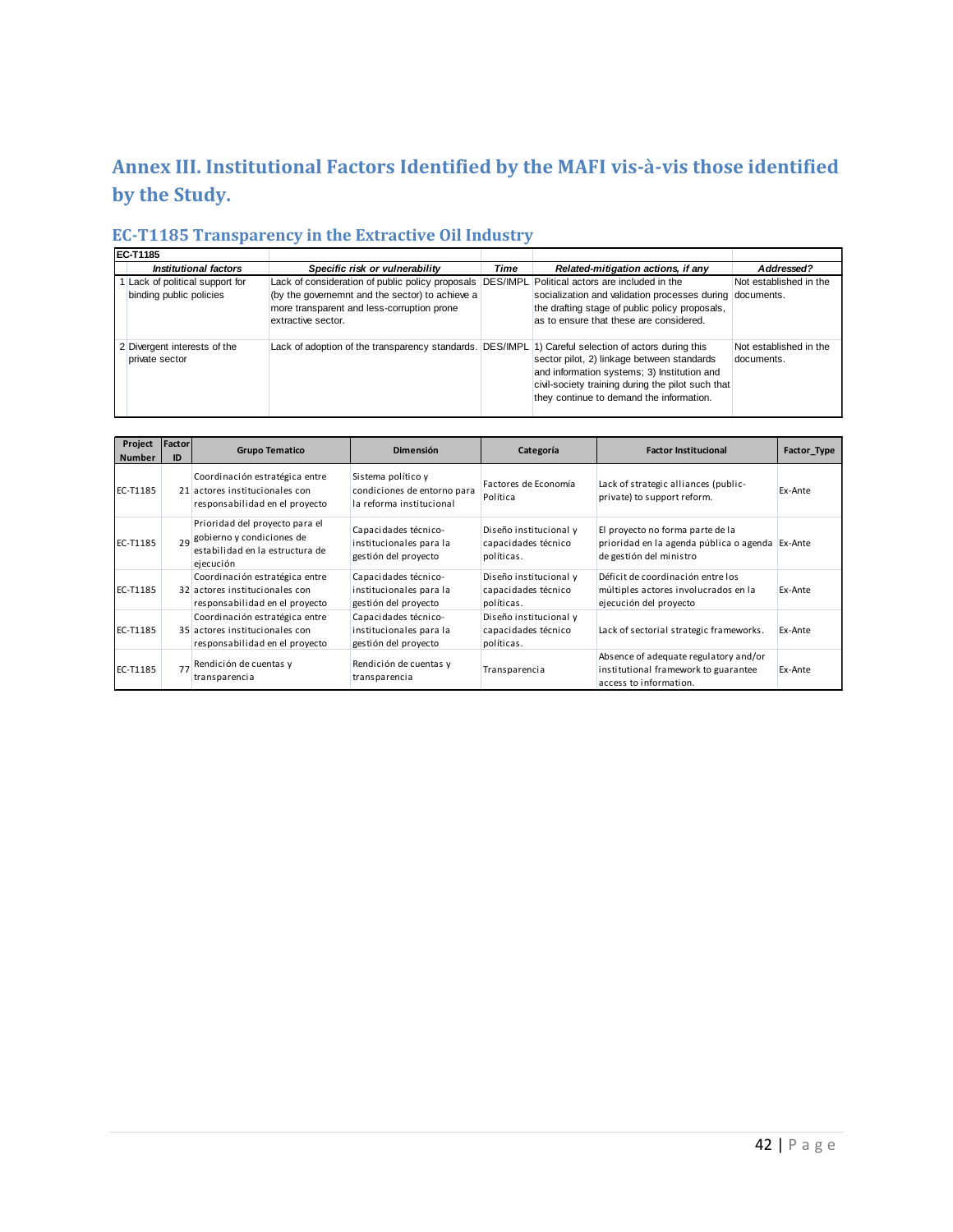## <span id="page-46-0"></span>**CH0170 – Modernization of the Comptroller's Office**

|                | CH-0170                                                                                      |                                                                                                                                                                                                                                                                                                                                                                                                                                                                                                                                                                                                                                                                                                                                                                                                                                                         |                  |                                                                                                                                                                                                                                                                                                                          |                                                                                                                                                                                                                                                                                                                                                                                                                                                                                                                                                                                                                                                                                                                                  |
|----------------|----------------------------------------------------------------------------------------------|---------------------------------------------------------------------------------------------------------------------------------------------------------------------------------------------------------------------------------------------------------------------------------------------------------------------------------------------------------------------------------------------------------------------------------------------------------------------------------------------------------------------------------------------------------------------------------------------------------------------------------------------------------------------------------------------------------------------------------------------------------------------------------------------------------------------------------------------------------|------------------|--------------------------------------------------------------------------------------------------------------------------------------------------------------------------------------------------------------------------------------------------------------------------------------------------------------------------|----------------------------------------------------------------------------------------------------------------------------------------------------------------------------------------------------------------------------------------------------------------------------------------------------------------------------------------------------------------------------------------------------------------------------------------------------------------------------------------------------------------------------------------------------------------------------------------------------------------------------------------------------------------------------------------------------------------------------------|
|                | <b>Institutional factors</b>                                                                 | Specific risk or vulnerability                                                                                                                                                                                                                                                                                                                                                                                                                                                                                                                                                                                                                                                                                                                                                                                                                          | <b>Time</b>      | Related-mitigation actions, if any                                                                                                                                                                                                                                                                                       | Addressed?                                                                                                                                                                                                                                                                                                                                                                                                                                                                                                                                                                                                                                                                                                                       |
|                | Lack of change<br>management structures &<br>resistance to change<br>culture.                | Resistance to adopt new and more modern<br>administration procedures and processes. There was<br>a highly foreseeable resistance to a project that<br>called for a comprehensive transformation of the<br>instiution: an institution known for its hierarchical<br>structure, rigidity and formalism (the institution had<br>never experienced a significant change in its<br>administration for 75 years, since its establishment in<br>1927). Further, in the municipalities, there was no<br>political will to create a work relationship with the<br>federally-based CGR to advance in the development of<br>municipal financial information systems that would<br>enable an effective integration with the federal<br>financial information system (SIGFE). Lastly, the<br>Executive did not want to pursue the integration of<br>internal audits. | <b>DES/FINAL</b> | It was thought the change-unfriendly<br>environment would be mitigated through project implementation, until a new and<br>the leadership and commitment from<br>the mid-ranks and high authorities of<br>the CGR during the design of the<br>operation.                                                                  | This factor dictated a 5-year stagnation in<br>more modernizing-friendly leadership arrived<br>in the institution in 2007 (the one arriving in<br>2002 did not priotize the program and had<br>no previous experience with international<br>institutions). The final review states that the<br>project needed to be followed closely, with<br>transparency and an ICS specialist in the<br>project. Up until 2006 the project was led by<br>fiduciary specialists in the field. It notes that<br>it is not within these<br>specialists'responsabilities or scope to<br>provide technical or strategic support to a<br>modernization of the state project, and thus<br>this area of the project was not effectively<br>addressed. |
| $\overline{2}$ | Lack of infrastructure for<br>more efficient processes.                                      | The Accounting area of the CGR (versus the Auditing<br>and Legal areas) lacks a common information<br>system, sistematized flows and procedures for<br>information management.                                                                                                                                                                                                                                                                                                                                                                                                                                                                                                                                                                                                                                                                          | <b>FINAL</b>     | Investment in infrastructure for<br>information systems.                                                                                                                                                                                                                                                                 | Lack of this system rendered this area of<br>the institution as the least achieving in<br>terms of efficiency and effectiveness<br>modernization. Loan resources covered the<br>generation of other systems for information<br>management that had a basic information<br>system supporting its design (as in Legal<br>and Auditing areas).                                                                                                                                                                                                                                                                                                                                                                                      |
| 3              | Bank evaluation did not<br>account for the adequate<br>mitigation of institutional<br>risks. | Ineffective reaction of the Bank to the program's<br>detraction between 2002 and 2007. Per the final<br>report. "the Bank endeavoured to evaluate the<br>progress and fulfillment of the formal aspects of the<br>operation" rather than addressing the stagnation of<br>the program from its root cause. Additionally, the<br>project lacked adequate evaluation measures for the<br>actual components implemented of the project.                                                                                                                                                                                                                                                                                                                                                                                                                     | <b>FINAL</b>     |                                                                                                                                                                                                                                                                                                                          | Redesign of the evaluation model for the<br>project by external consultancy.                                                                                                                                                                                                                                                                                                                                                                                                                                                                                                                                                                                                                                                     |
| $\overline{4}$ | organizational processes                                                                     | Cumbersome and inefficient While the operational part of the CGR was in charge<br>of the execution of the project's components, it was<br>not involved in any decisions regarding the design and<br>implementation of the same. In fact, the EA was<br>subordinated de facto by a decision-making Council<br>comprised by the Comptroller and CGR Division<br>Chiefs. Decisions were made by consensus (with up<br>to 9 people in the Council at a time), a decision-<br>making procedure that led to a "very slow" execution<br>of the program.                                                                                                                                                                                                                                                                                                        | <b>FINAL</b>     | Leadership was assumed for the project This decision-making process was<br>(and thus decisions assumed to be<br>positive regarding the execution of the<br>program), given that the project was<br>designed and negotiated in the context<br>of a very supportive, modernization-<br>oriented and proactive Comptroller. | maintained and caused significant<br>execution delays.                                                                                                                                                                                                                                                                                                                                                                                                                                                                                                                                                                                                                                                                           |

| Project<br><b>Number</b> | Factor<br>ID | <b>Grupo Tematico</b>                                                                                              | <b>Dimensión</b>                                                        | Categoría                                                   | <b>Factor Institucional</b>                                                                                                                                                            | <b>Factor Type</b>  |
|--------------------------|--------------|--------------------------------------------------------------------------------------------------------------------|-------------------------------------------------------------------------|-------------------------------------------------------------|----------------------------------------------------------------------------------------------------------------------------------------------------------------------------------------|---------------------|
| CH-0170                  |              | 73 Gestión estratégica del cambio                                                                                  | Capacidades técnico-<br>institucionales para la<br>gestión del proyecto | Gestión del cambio                                          | Aversión al riesgo. Ejemplo unidades de<br>tecnología cuentan con asesoría legal<br>propia antes de enviar la solicitud de<br>dictamen oficial por el órgano jurídico<br>de la entidad | Durante             |
| CH-0170                  | 63           | Capacidades institucionales y<br>técnicas del prestatario para una<br>implementación satisfactoria del<br>proyecto | Capacidades técnico-<br>institucionales para la<br>gestión del proyecto | Gestión de recursos<br>financieros y fiduciarios            | Low or nonexistent budget planning<br>capabilities. - Dificultades en<br>adquisiciones                                                                                                 | Durante/Ex-<br>Post |
| CH-0170                  | 29           | Prioridad del proyecto para el<br>gobierno y condiciones de<br>estabilidad en la estructura de<br>ejecución        | Capacidades técnico-<br>institucionales para la<br>gestión del proyecto | Diseño institucional y<br>capacidades técnico<br>políticas. | El proyecto no forma parte de la<br>prioridad en la agenda pública o agenda Ex-Post<br>de gestión del ministro                                                                         |                     |
| CH-0170                  |              | Coordinación estratégica entre<br>31 actores institucionales con<br>responsabilidad en el proyecto                 | Capacidades técnico-<br>institucionales para la<br>gestión del proyecto | Diseño institucional y<br>capacidades técnico<br>políticas. | Fragmentación de la responsabilidad y<br>autoridad en el proceso de toma de<br>decisiones                                                                                              | Ex-Post             |
| CH-0170                  | २२           | Capacidades institucionales y<br>técnicas del prestatario para una<br>implementación satisfactoria del<br>proyecto | Capacidades técnico-<br>institucionales para la<br>gestión del proyecto | Diseño institucional y<br>capacidades técnico<br>políticas. | Policy fragmentation (via autoridad<br>superior micromanager, falta coherencia Ex-Post<br>estratégica dentro de la agencia)                                                            |                     |
| CH-0170                  |              | Coordinación estratégica entre<br>36 actores institucionales con<br>responsabilidad en el proyecto                 | Capacidades técnico-<br>institucionales para la<br>gestión del proyecto | Diseño institucional y<br>capacidades técnico<br>políticas. | Institutional barriers and lack of<br>coordination among institutions blocks<br>or hinders reform.                                                                                     | Ex-Post             |
| CH-0170                  |              | Déficits institucionales en relación<br>38 prestador/prestatario que afecta la<br>calidad del proyecto             | Capacidades técnico-<br>institucionales para la<br>gestión del proyecto | Diseño institucional y<br>capacidades técnico<br>políticas. | Déficits institucionales en relación<br>prestador/prestatario que afecta la<br>calidad del proyecto                                                                                    | Ex-Post             |
| CH-0170                  |              | 74 Gestión estratégica del cambio                                                                                  | Capacidades técnico-<br>institucionales para la<br>gestión del proyecto | Gestión del cambio                                          | Gestión del cambio inadecuada.<br>Cambios estructurales en como la<br>organización funciona, en la cultura<br>organizacional de la entidad.                                            | Siempre<br>Presente |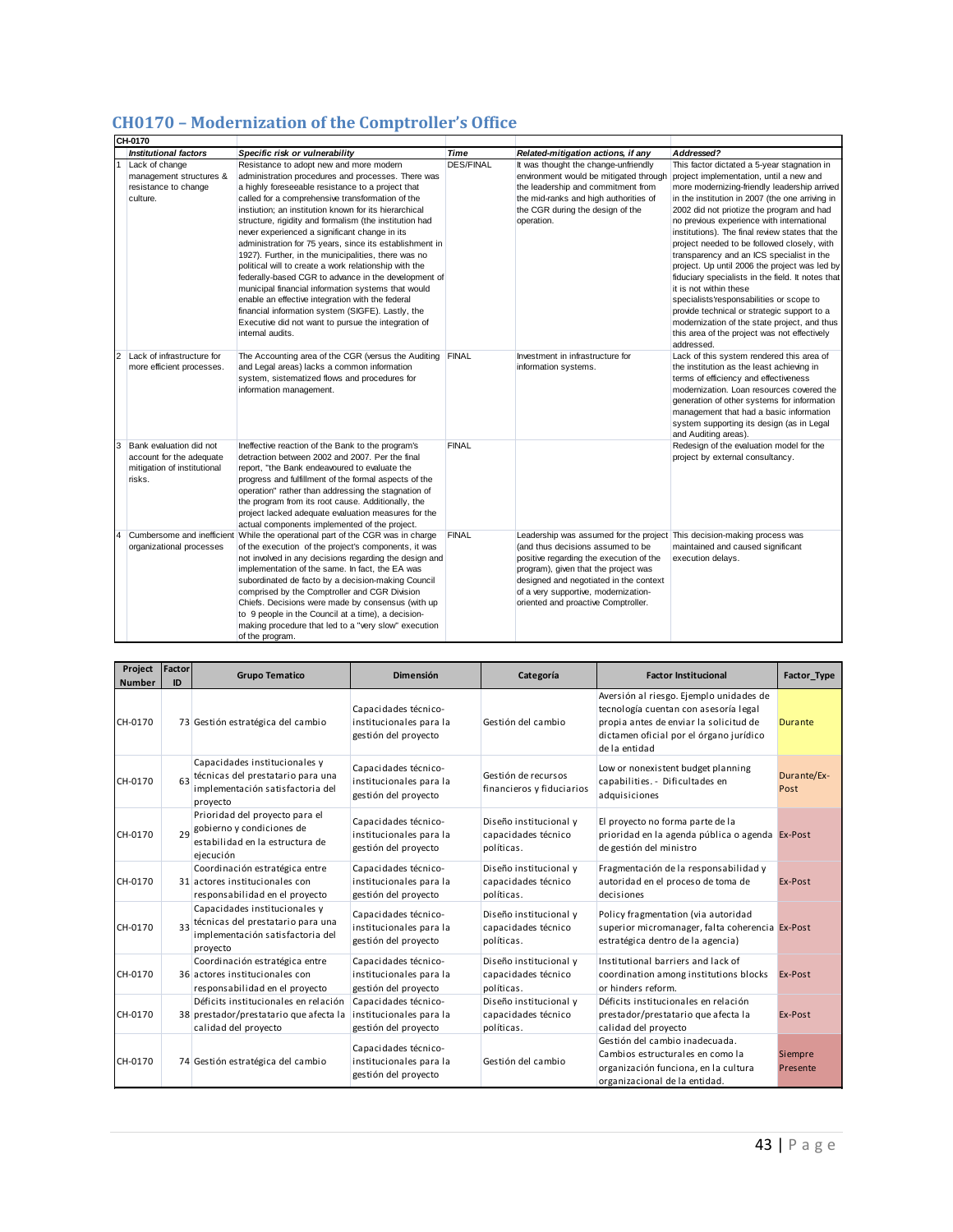## <span id="page-47-0"></span>**NI0168 – Citizen Security Program**

| NI-0168                          |                                                                                             |               |                                                                               |                                            |
|----------------------------------|---------------------------------------------------------------------------------------------|---------------|-------------------------------------------------------------------------------|--------------------------------------------|
| <b>Institutional factors</b>     | Specific risk or vulnerability                                                              | <b>Time</b>   | Related-mitigation actions, if any                                            | Addressed?                                 |
| 1 Under-developed legal          | A context of undermined respect for the rule of                                             | <b>DESIGN</b> |                                                                               | Not established in the documents.          |
| framework and undermined         | law given the historic context imposed in the                                               |               |                                                                               |                                            |
| respect for the rule of law.     | 1970s between civil society and the institution.                                            |               |                                                                               |                                            |
|                                  | That historical context also fostered neglect of                                            |               |                                                                               |                                            |
|                                  | the development of the country's legal framework.                                           |               |                                                                               |                                            |
|                                  |                                                                                             |               |                                                                               |                                            |
| 2 Lack of policy direction or    |                                                                                             |               |                                                                               |                                            |
|                                  | Lack of comprehensive public policy that assigns DESIGN                                     |               |                                                                               |                                            |
| mandate.                         | concrete roles and defines a clear course of                                                |               |                                                                               |                                            |
|                                  | leaves weaknesses in leadership,<br>action                                                  |               |                                                                               |                                            |
|                                  | management, planning and evaluation of a citizen                                            |               |                                                                               |                                            |
|                                  | security program.                                                                           |               |                                                                               |                                            |
| 3 Political and electoral cycles | Lack of public policies or mandates for citizen                                             | <b>DESIGN</b> | To minimized this risk, active                                                |                                            |
|                                  | security detract from political leadership of this                                          |               | participation by local communities                                            |                                            |
|                                  | complex project, a risk that is magnified by the                                            |               | (including municipalities and civil                                           |                                            |
|                                  | time-horizon of the electoral and political cycle                                           |               | society entities) is a cornerstone of the                                     |                                            |
|                                  | (tenure for decision-making authorities ending in                                           |               | project.                                                                      |                                            |
|                                  | the short-term).                                                                            |               |                                                                               |                                            |
|                                  | 4 Lack of technical and organiz The General Directorate for Citizen Security, as a DES/IMPL |               | In its training and direction the General After a study conducted on the EA's |                                            |
|                                  | new entity, requires technical support for                                                  |               | Directorate (DGCSC) outlined the need technical and coordination capacity (a  |                                            |
|                                  | increased institutional capacity.                                                           |               | to be alert of potential duplications and study show co-executor complaints,  |                                            |
|                                  |                                                                                             |               | capitalize on each agency's                                                   | delays & contracts w/o related             |
|                                  |                                                                                             |               |                                                                               |                                            |
|                                  |                                                                                             |               | comparative advantage in producing                                            | products), it was decided to have this     |
|                                  |                                                                                             |               | their outputs.                                                                | Directorate subsumed under the             |
|                                  |                                                                                             |               |                                                                               | National Police (PN), a much stronger,     |
|                                  |                                                                                             |               |                                                                               | established and neutral institutional      |
|                                  |                                                                                             |               |                                                                               | actor (now as Directorate for Citizen      |
|                                  |                                                                                             |               |                                                                               | Security). The PN is the new EA.           |
|                                  |                                                                                             |               |                                                                               | Nevertheless, variance is observed         |
|                                  |                                                                                             |               |                                                                               | across institutional capacity of different |
|                                  |                                                                                             |               |                                                                               | agencies.                                  |
|                                  |                                                                                             |               |                                                                               |                                            |
| 5 Lack of organizational         | Accurate information needs to be generated                                                  | DES/IMPL      |                                                                               | By co-executors initiative in the youth    |
| infrastructure/mechanisms        | regarding youth risk and its relationship with                                              |               |                                                                               | component. In collaboration with the       |
| for information                  | violence, as this is often connected with lack of                                           |               |                                                                               | community, the Ministry of Education,      |
| dissemination.                   | education.                                                                                  |               |                                                                               |                                            |
|                                  |                                                                                             |               |                                                                               | Culture and Sport (MECD) capitalized       |
|                                  |                                                                                             |               |                                                                               | on the discovered fact that youth are      |
|                                  |                                                                                             |               |                                                                               | motivated to attend schools with           |
|                                  |                                                                                             |               |                                                                               | sports facilities, and thus build on this  |
|                                  |                                                                                             |               |                                                                               | knowledge for project implementation.      |
|                                  |                                                                                             |               |                                                                               | Nevertheless, more dissemination of        |
|                                  |                                                                                             |               |                                                                               | the effectiveness of this kind of          |
|                                  |                                                                                             |               |                                                                               | strategy is needed.                        |
|                                  |                                                                                             |               |                                                                               |                                            |
|                                  | 6 Lack of physical structure The Social Crime Prevention Committees                         | DES/IMPL      |                                                                               |                                            |
| for the institution              | (CSPD) need physical infrastructure                                                         |               |                                                                               |                                            |
|                                  | improvements at the local level to operate                                                  |               |                                                                               |                                            |
|                                  |                                                                                             |               |                                                                               |                                            |
|                                  | effectively, with particular attention to Women's<br>Commissariats.                         |               |                                                                               |                                            |
|                                  |                                                                                             | <b>IMPLEM</b> |                                                                               |                                            |
| 7 Lack<br>of                     | management Lack of training and coordination inhibit the                                    |               |                                                                               | Domestic violence is pointed to as the     |
| capacity and coordination.       | provision of prevention services addressing                                                 |               |                                                                               | issue with least advancement in the        |
|                                  | domestic violence.                                                                          |               |                                                                               | concluding phases of this operation.       |
|                                  |                                                                                             |               |                                                                               |                                            |
| 8 Lack<br>of                     | coordination Existing CPSD's coordination mechanisms need MPLEM                             |               | The program has a component to build                                          | Given the withdrawal of the Korean         |
| mechanisms                       | to be enhanced at a local level in order to                                                 |               | the necessary institutional framework                                         | cooperation funding, the institutional     |
|                                  | implement the components of the loan requiring                                              |               | in terms of internal procedures, staff                                        | capacity component of this operation       |
|                                  | active local participation.                                                                 |               | training and installation of an IT                                            | weakened. Nevertheless<br>the<br>was       |
|                                  |                                                                                             |               | system. Also, Bank monitoring and                                             | National Police as EA and the CNSCS        |
|                                  |                                                                                             |               | supervision will allow for the                                                | proved to be important established         |
|                                  |                                                                                             |               | identification and inclusion of                                               | institutions in moving the project         |
|                                  |                                                                                             |               | organizational experiences learnt in                                          | forward (interviews).                      |
|                                  |                                                                                             |               |                                                                               |                                            |
|                                  |                                                                                             |               | the process. Additionally MIGOB                                               |                                            |
|                                  |                                                                                             |               | received support from other institutions                                      |                                            |
|                                  |                                                                                             |               | for the program in its design stages,                                         |                                            |
|                                  |                                                                                             |               | and the National Committee on                                                 |                                            |
|                                  |                                                                                             |               | Peaceful Coexistence and Citizen                                              |                                            |
|                                  |                                                                                             |               | Security (CNSCS) provides an inter-                                           |                                            |
|                                  |                                                                                             |               | agency coordination platform. This                                            |                                            |
|                                  |                                                                                             |               | platform is considered key for the                                            |                                            |
|                                  |                                                                                             |               | success of the program, as it will be                                         |                                            |
|                                  |                                                                                             |               | used to coordinate between the                                                |                                            |
|                                  |                                                                                             |               | executive, other branches of                                                  |                                            |
|                                  |                                                                                             |               | government and civil society.                                                 |                                            |
|                                  |                                                                                             |               |                                                                               |                                            |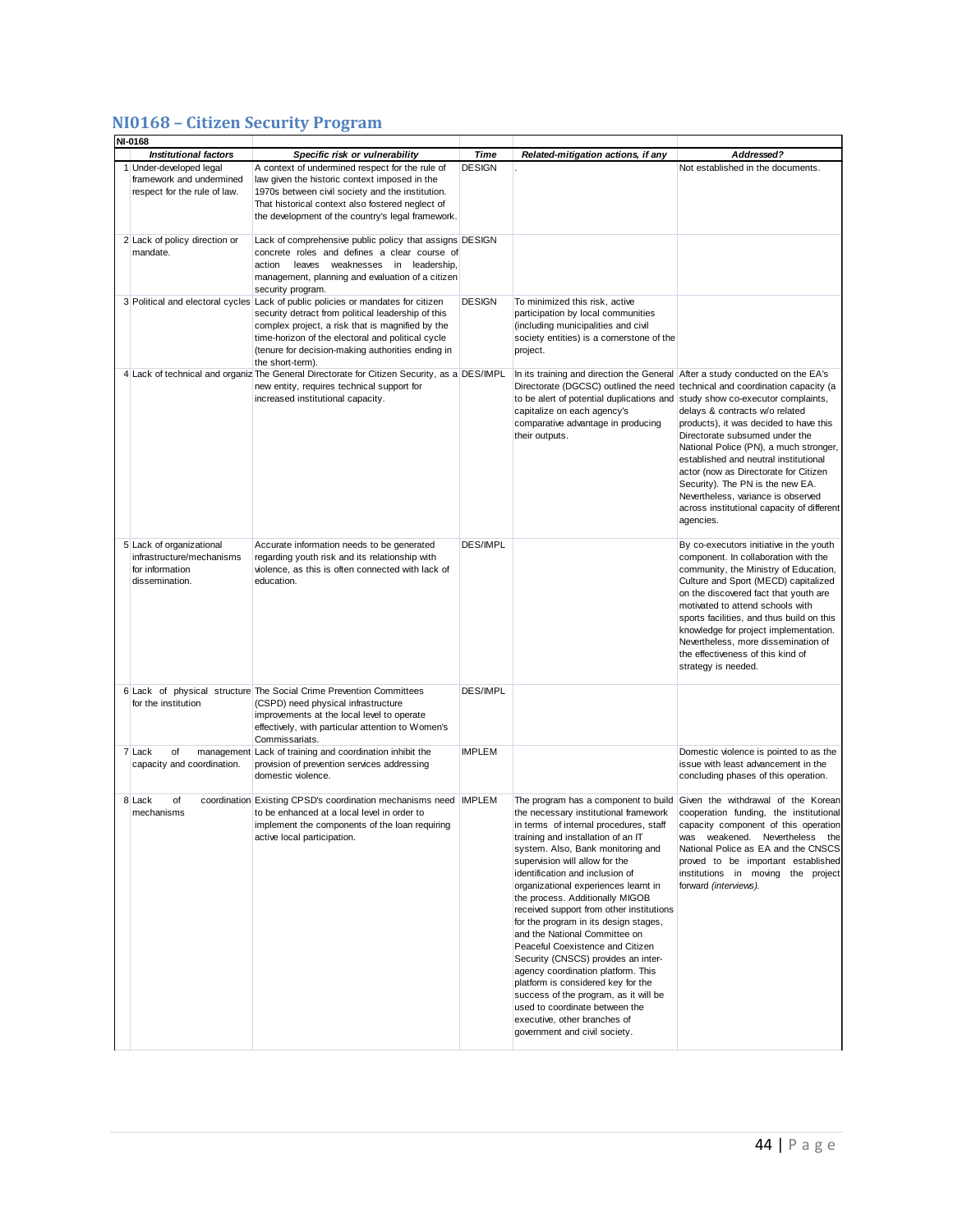| lack of political leadership     | 9 Institutional uncertainty and The innovative nature and scope of the project IMPLEM<br>(with broad areas of action), create uncertainties<br>over expected results, especially given the<br>project's longer-than-average execution period for<br>projects in the country. Political leadership is<br>thus not a strong component in this project. | The innovative nature of the project is<br>taken into account in its design, and<br>thus it includes a number of<br>mechanisms to mitigate this risk.<br>These include very close Monitoring<br>and Evaluation as to obtain lessons<br>learned and make adjustments to the<br>program whilst it is in progress; close<br><b>IDB</b> supervision through the Country<br>Office and through annual<br>administration missions: discussion<br>and drafting of annual work plans by<br>the Bank and the EA; and an external | Delays in the approval of the "Loan<br>Agreement" between Bank and the<br>Treasury (and thus dealys in the<br>ratification by the Congress). On this<br>account the program was in the Bank's<br>pipeline for 2.5 years before approval in<br>2004.<br>Thereafter,<br>changes<br>coexecuting ministries created<br>disjunction between activities and plan<br>objectives (see below). |
|----------------------------------|------------------------------------------------------------------------------------------------------------------------------------------------------------------------------------------------------------------------------------------------------------------------------------------------------------------------------------------------------|-------------------------------------------------------------------------------------------------------------------------------------------------------------------------------------------------------------------------------------------------------------------------------------------------------------------------------------------------------------------------------------------------------------------------------------------------------------------------------------------------------------------------|---------------------------------------------------------------------------------------------------------------------------------------------------------------------------------------------------------------------------------------------------------------------------------------------------------------------------------------------------------------------------------------|
| 10 Lack of institutional support |                                                                                                                                                                                                                                                                                                                                                      | audit and monitoring with baseline from<br>field reports.<br>Draft POA joint with co-executors to                                                                                                                                                                                                                                                                                                                                                                                                                       |                                                                                                                                                                                                                                                                                                                                                                                       |
|                                  | Changes in priorities in some co-executing<br>agencies do not contribute to program objectives.                                                                                                                                                                                                                                                      | arrive at a consensus in the<br>establishment of priorities.                                                                                                                                                                                                                                                                                                                                                                                                                                                            |                                                                                                                                                                                                                                                                                                                                                                                       |

| Project<br><b>Number</b> | Factor<br>ID | <b>Grupo Tematico</b>                                                                                              | <b>Dimensión</b>                                                              | Categoría                                                                     | <b>Factor Institucional</b>                                                                                                                                                                     | <b>Factor Type</b>  |
|--------------------------|--------------|--------------------------------------------------------------------------------------------------------------------|-------------------------------------------------------------------------------|-------------------------------------------------------------------------------|-------------------------------------------------------------------------------------------------------------------------------------------------------------------------------------------------|---------------------|
| NI-0168                  | 34           | Capacidades institucionales y<br>técnicas del prestatario para una<br>implementación satisfactoria del<br>proyecto | Capacidades técnico-<br>institucionales para la<br>gestión del proyecto       | Diseño institucional y<br>capacidades técnico<br>políticas.                   | Durante la ejecución del proyecto se<br>produce un cambio de gobierno -<br>Cambios de política de la Agencia                                                                                    | Ex-Ante             |
| NI-0168                  | 64           | Capacidades institucionales y<br>técnicas del prestatario para una<br>implementación satisfactoria del<br>proyecto | Capacidades técnico-<br>institucionales para la<br>gestión del proyecto       | Gestión de recursos<br>financieros y fiduciarios                              | Falta de experiencia y conocimiento de<br>las contrapartes para gestionar<br>proyectos complejos (preparación de<br>TdR, contratos, negociación de los<br>mismos, supervisión de los productos) | Ex-Ante             |
| NI-0168                  |              | Déficits institucionales en relación<br>8 prestador/prestatario que afecta la<br>calidad del proyecto              | Sistema político y<br>condiciones de entorno para<br>la reforma institucional | Capacidades del sistema<br>político para procesar<br>reformas institucionales | Fallas en la coordinación de esfuerzos<br>entre actores de organismos donantes,<br>multilaterales y el gobierno                                                                                 | Durante/Ex-<br>Post |
| NI-0168                  | 77           | Rendición de cuentas y<br>transparencia                                                                            | Rendición de cuentas y<br>transparencia                                       | Transparencia                                                                 | Absence of adequate regulatory and/or<br>institutional framework to guarantee<br>access to information.                                                                                         | Durante/Ex-<br>Post |
| NI-0168                  |              | Prioridad del proyecto para el<br>gobierno y condiciones de<br>estabilidad en la estructura de<br>ejecución        | Sistema político y<br>condiciones de entorno para<br>la reforma institucional | Capacidades del sistema<br>político para procesar<br>reformas institucionales | Prioridades diferentes de un nuevo<br>programa de Gobierno o del plan<br>estratégico de la entidad ejecutora -<br>Cambios de política Nacionales                                                | Siempre<br>Presente |
| NI-0168                  |              | Coordinación estratégica entre<br>32 actores institucionales con<br>responsabilidad en el proyecto                 | Capacidades técnico-<br>institucionales para la<br>gestión del proyecto       | Diseño institucional y<br>capacidades técnico<br>políticas.                   | Déficit de coordinación entre los<br>múltiples actores involucrados en la<br>ejecución del proyecto                                                                                             | Siempre<br>Presente |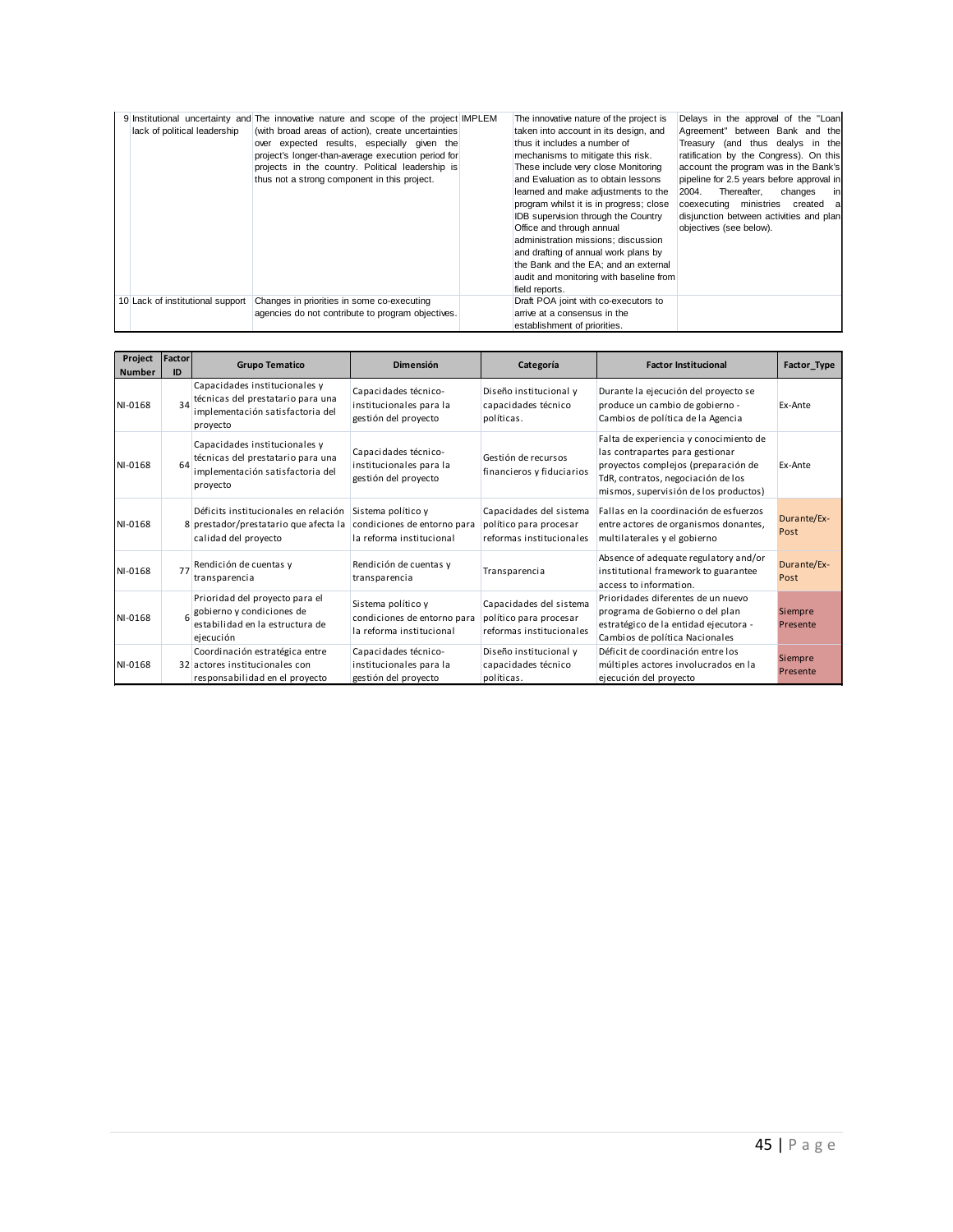## <span id="page-49-0"></span>**TT-L1003 – Citizen Security Programme.**

| TT-L1003                                                                                                                    |                                                                                                                                                                                                                                                                                                                                                                                                                                                                                                                                                                                                                                                                                                                                                                                 |                 |                                                                                                                                                                                                                                                                                                                                                                                                                                                                                          |                                                                                                                                                  |
|-----------------------------------------------------------------------------------------------------------------------------|---------------------------------------------------------------------------------------------------------------------------------------------------------------------------------------------------------------------------------------------------------------------------------------------------------------------------------------------------------------------------------------------------------------------------------------------------------------------------------------------------------------------------------------------------------------------------------------------------------------------------------------------------------------------------------------------------------------------------------------------------------------------------------|-----------------|------------------------------------------------------------------------------------------------------------------------------------------------------------------------------------------------------------------------------------------------------------------------------------------------------------------------------------------------------------------------------------------------------------------------------------------------------------------------------------------|--------------------------------------------------------------------------------------------------------------------------------------------------|
| <b>Institutional factors</b>                                                                                                | Specific risk or vulnerability                                                                                                                                                                                                                                                                                                                                                                                                                                                                                                                                                                                                                                                                                                                                                  | Time            | Related-mitigation actions, if any                                                                                                                                                                                                                                                                                                                                                                                                                                                       | Addressed?                                                                                                                                       |
| 1 Lack of infrastructure<br>(equipment, data collection                                                                     | Data quality, relevance and even formatting<br>inconsistent or low. Some data not available                                                                                                                                                                                                                                                                                                                                                                                                                                                                                                                                                                                                                                                                                     | <b>DESIGN</b>   |                                                                                                                                                                                                                                                                                                                                                                                                                                                                                          | Additional documentation<br>commenting on this factor is not                                                                                     |
| capacity)<br>2 Community discontent with<br>the project (perceived as<br>political arbitrage<br>opportunity)                | electronically.<br>The program was perceived as "a last-ditch<br>effort to secure votes for the upcoming<br>national elections in communities which have<br>been ignored for the past few years". Thus<br>community members resisted mobilization,<br>as they perceived that efforts to mobilize were<br>electorally-linked. Additionally, the<br>community was concerned about the<br>reputational social costs of collaboration                                                                                                                                                                                                                                                                                                                                               | <b>DESIGN</b>   | For the EA (MNS), to reach out to<br>NGOs who already have a<br>relationship with the community, to<br>mobilize consultations, based on<br>those local-trust relationships                                                                                                                                                                                                                                                                                                               | as of yet available.                                                                                                                             |
| 3 Lack of institutional<br>actors/institutional vacuum                                                                      | (e.g., fear of victimization by being labeled an<br>'informant').<br>Difficulty identifying community-serving<br>organizations (NGOs) with capacity and<br>reputability to facilitate and mobilize<br>community consultations and implement<br>project components. Scant presence of                                                                                                                                                                                                                                                                                                                                                                                                                                                                                            | <b>DES/IMPL</b> | Continue seeking out NGO partners<br>in communities.                                                                                                                                                                                                                                                                                                                                                                                                                                     |                                                                                                                                                  |
|                                                                                                                             | several co-executing agency local<br>representatives (e.g., local governance<br>structure in some localities, as a mayor); as<br>well as differing community organization in<br>Tobago v. Trinidad localities.                                                                                                                                                                                                                                                                                                                                                                                                                                                                                                                                                                  |                 |                                                                                                                                                                                                                                                                                                                                                                                                                                                                                          |                                                                                                                                                  |
| 4 Problems with inter-agency<br>coordination                                                                                | Known vulnerability at design stage. Lack of a DES/IMPL<br>relationship between central agencies and<br>civil society (never collaborated before).<br>Institutional strengthening component not<br>designed with coordination with the crime<br>analysis unit within the Police Department,<br>though data on crime and violence is an<br>essential component for successful<br>measurement of project impact and project re-<br>design. Moreover, at least five analytic units<br>within the Ministry of National Security<br>produce their own crime analyses. Poor<br>timeliness of response across agencies. It is<br>believed that there is a perception of<br>competition across co-executing units that is<br>culprit for the lack of coordination and<br>collaboration. |                 | To discuss and develop a Memo of<br>Understanding to allow for<br>cooperation (with partner ministries).<br>Distribute a collaboration matrix to<br>CSP Steering Committee members<br>as to identify programs and projects<br>associated with community action<br>with defined roles. Possibly<br>restructure data component, in the<br>meantime, on force account, the EA<br>specialists are assessing the quality<br>of crime and violence data to move<br>forward with the operation. |                                                                                                                                                  |
| 5 Inefficient organizational<br>mechanisms and lack of<br>capacity                                                          | Project execution plan (PEP) and operations<br>manual not finalized 18 months after the<br>commencement of project activities.<br>Additionally, procurement delays due to<br>unfamiliarity with the Bank's procurement<br>standars and the 'ceiling'-based national<br>procurement system creating significant<br>delays.                                                                                                                                                                                                                                                                                                                                                                                                                                                       | <b>IMPL</b>     | Review carefully the scope of the<br>projects taking into consideration the operations manual should have<br>design document, and classifying<br>components as consulting or non-<br>consulting services to facilitate<br>procurement flows.                                                                                                                                                                                                                                             | It was agreed that the PEP and<br>been a pre-condition for<br>disbursement. At time of 18-mos<br>evaluation, these were required<br>from the EA. |
| 6 Budgetary issues & lack of<br>strategic alignment and/or<br>correspondence between<br>program and resource<br>allocation. | Project activities are not coordinated with the IMPL<br>larger police reform funded with local<br>resources.                                                                                                                                                                                                                                                                                                                                                                                                                                                                                                                                                                                                                                                                    |                 | Foster dialogue with the Police<br>Department and including<br>coordination mitigation activities (as<br>outlined above).                                                                                                                                                                                                                                                                                                                                                                | Re-design of project components.                                                                                                                 |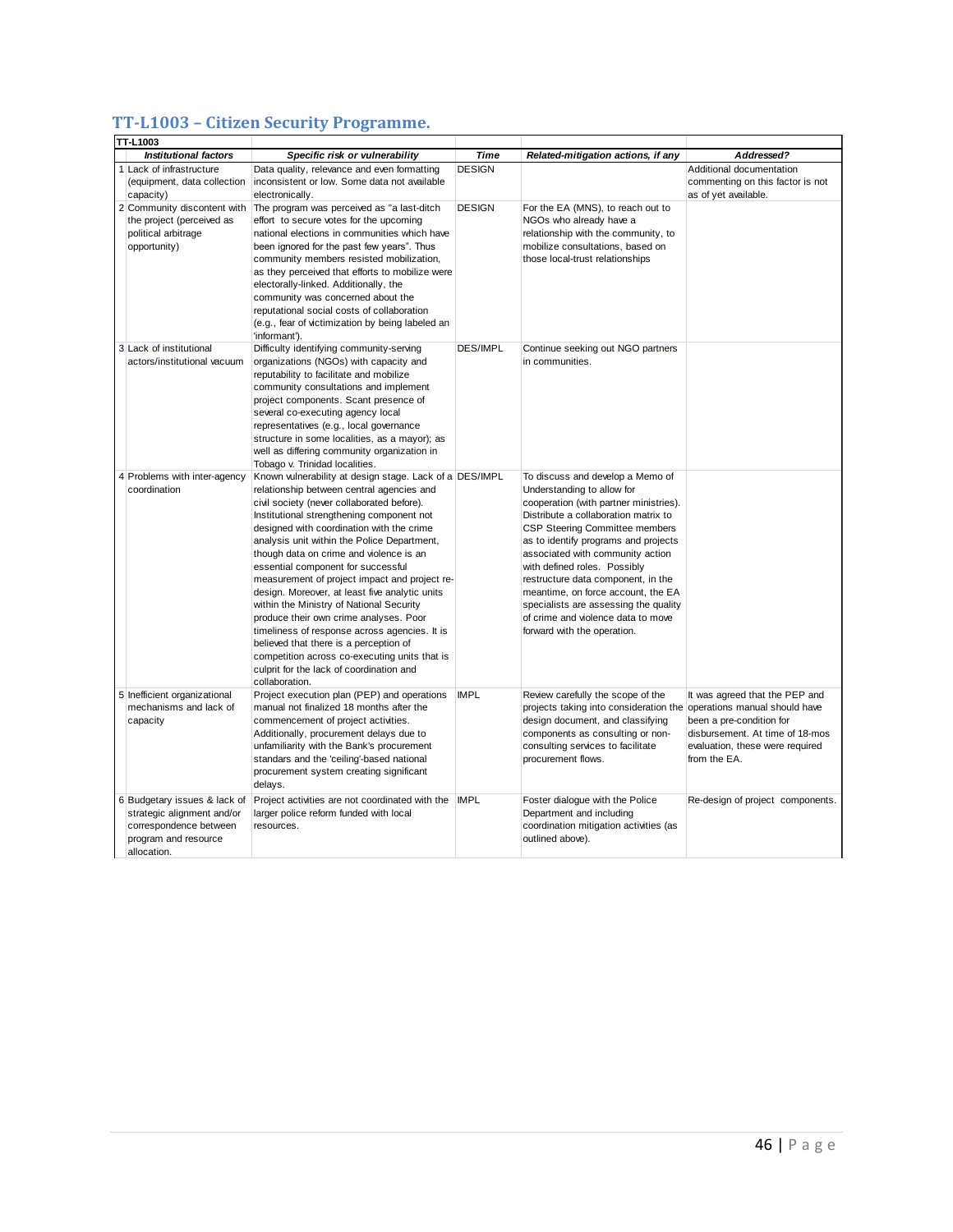| 7 Organizational changes<br>impact the continuity of the<br>project | The Bank organizational realignment took<br>place as the project was beginning<br>implementation. Change in procedures, in<br>measurement focus (evaluability), Bank<br>sector unit handling the implementation of the<br>project (from a SPH specialist to an ICS<br>specialist with a logic), HQ versus field<br>supervision, all have caused further delays on<br>account of new evaluations, redesign of large<br>components of the operation, establishing<br>field relationships, and so on.                                                                   | <b>IMPL</b> |                                                                                                                                                                                                                                                                         | Per the LRR, the Bank should<br>have been more cognizant of<br>change/transition operational<br>needs at the time of its<br>organizational realignment, for<br>example, by establishing<br>mechanisms to ensure continuity. |
|---------------------------------------------------------------------|----------------------------------------------------------------------------------------------------------------------------------------------------------------------------------------------------------------------------------------------------------------------------------------------------------------------------------------------------------------------------------------------------------------------------------------------------------------------------------------------------------------------------------------------------------------------|-------------|-------------------------------------------------------------------------------------------------------------------------------------------------------------------------------------------------------------------------------------------------------------------------|-----------------------------------------------------------------------------------------------------------------------------------------------------------------------------------------------------------------------------|
| 8 Institutional uncertainty                                         | The broad multi-sector scope of the project,<br>coupled with the EA lack of experience<br>working with a whole class of co-executing<br>entities (e.g., NGOs) and the lack of a<br>governance structure at the local level (e.g.,<br>mayors in some localities), create uncertainty<br>for lender and borrower of how effectively the<br>program will implement. Moreover, in the<br>community the multiple delays the projects<br>has faced, and rotation of EA personnel<br>reporting to the field, is contributing to a<br>lowered enthusiasm in the communities. | <b>IMPL</b> | Be open to lessons learned and<br>adjust components in the measure<br>that these lessons learned suggest.<br>Continue giving close follow-up as to<br>continue promoting not only project<br>advancement but also continuity in<br>co-executing entities relationships. |                                                                                                                                                                                                                             |

| Project       | Factor |                                                                                                                    | <b>Dimensión</b>                                                              |                                                             | <b>Factor Institucional</b>                                                                                                                                                                     |                     |
|---------------|--------|--------------------------------------------------------------------------------------------------------------------|-------------------------------------------------------------------------------|-------------------------------------------------------------|-------------------------------------------------------------------------------------------------------------------------------------------------------------------------------------------------|---------------------|
| <b>Number</b> | ID     | <b>Grupo Tematico</b>                                                                                              |                                                                               | Categoría                                                   |                                                                                                                                                                                                 | Factor_Type         |
| TT-L1003      | 64     | Capacidades institucionales y<br>técnicas del prestatario para una<br>implementación satisfactoria del<br>proyecto | Capacidades técnico-<br>institucionales para la<br>gestión del proyecto       | Gestión de recursos<br>financieros y fiduciarios            | Falta de experiencia y conocimiento de<br>las contrapartes para gestionar<br>proyectos complejos (preparación de<br>TdR, contratos, negociación de los<br>mismos, supervisión de los productos) | Ex-<br>Ante/Durante |
| TT-L1003      |        | Coordinación estratégica entre<br>21 actores institucionales con<br>responsabilidad en el proyecto                 | Sistema político y<br>condiciones de entorno para<br>la reforma institucional | Factores de Economía<br>Política                            | Lack of strategic alliances (public-<br>private) to support reform.                                                                                                                             | Durante             |
| TT-L1003      |        | Coordinación estratégica entre<br>32 actores institucionales con<br>responsabilidad en el proyecto                 | Capacidades técnico-<br>institucionales para la<br>gestión del proyecto       | Diseño institucional y<br>capacidades técnico<br>políticas. | Déficit de coordinación entre los<br>múltiples actores involucrados en la<br>ejecución del proyecto                                                                                             | Durante             |
| TT-L1003      |        | Coordinación estratégica entre<br>37 actores institucionales con<br>responsabilidad en el proyecto                 | Capacidades técnico-<br>institucionales para la<br>gestión del proyecto       | Diseño institucional y<br>capacidades técnico<br>políticas. | Celos institucionales por el manejo de<br>recursos, visibilidad, poder etc. que<br>afectan tanto el diseño como la<br>ejecución de operaciones.                                                 | <b>Durante</b>      |
| TT-L1003      |        | Déficits institucionales en relación<br>39 prestador/prestatario que afecta la<br>calidad del proyecto             | Capacidades técnico-<br>institucionales para la<br>gestión del proyecto       | Diseño institucional y<br>capacidades técnico<br>políticas. | Temptation to "import" solutions,<br>without adequate adaptation to local<br>context                                                                                                            | <b>Durante</b>      |
| TT-L1003      | 63     | Capacidades institucionales y<br>técnicas del prestatario para una<br>implementación satisfactoria del<br>proyecto | Capacidades técnico-<br>institucionales para la<br>gestión del proyecto       | Gestión de recursos<br>financieros y fiduciarios            | Low or nonexistent budget planning<br>capabilities. - Dificultades en<br>adquisiciones                                                                                                          | Durante             |
| TT-L1003      |        | Déficits institucionales en relación<br>67 prestador/prestatario que afecta la<br>calidad del proyecto             | Capacidades técnico-<br>institucionales para la<br>gestión del proyecto       | Gestión de recursos<br>financieros y fiduciarios            | Cumbersome and paper-based processes<br>with multiple steps                                                                                                                                     | <b>Durante</b>      |
| TT-L1003      |        | Déficits institucionales en relación<br>69 prestador/prestatario que afecta la<br>calidad del proyecto             | Capacidades técnico-<br>institucionales para la<br>gestión del proyecto       | Gestión de recursos<br>financieros y fiduciarios            | Baja capacidad en manejo de<br>procedimientos del Banco                                                                                                                                         | Durante             |